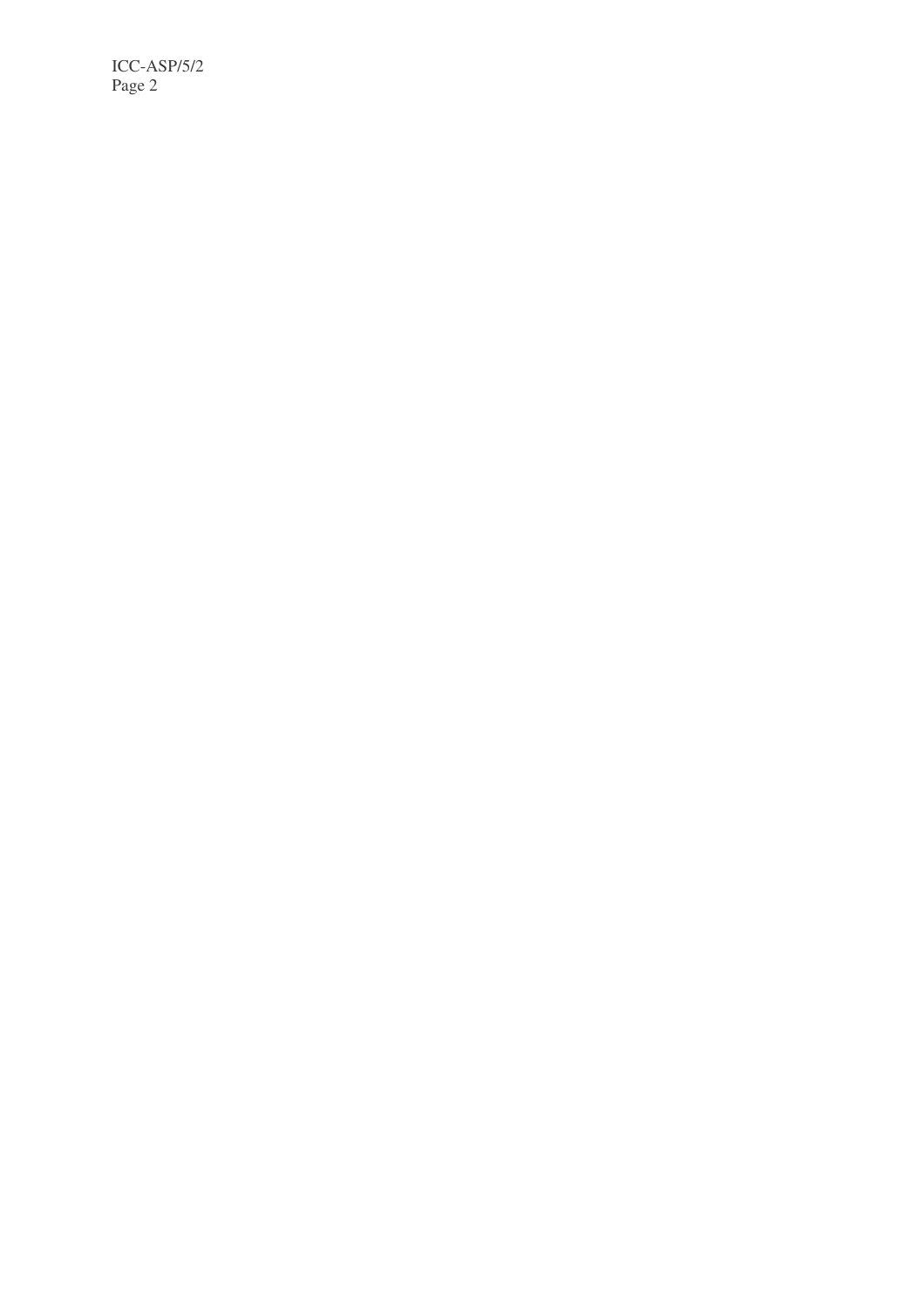|                  |                                         | 5  |
|------------------|-----------------------------------------|----|
|                  |                                         | 6  |
| 报表               |                                         |    |
| 报表 I             |                                         |    |
|                  |                                         |    |
|                  |                                         |    |
|                  |                                         |    |
|                  |                                         |    |
|                  |                                         |    |
|                  | 明细表 3: 截至 2005年 12月 31日的周转基金预缴款缴纳状况  28 |    |
|                  |                                         |    |
|                  |                                         |    |
|                  |                                         |    |
|                  |                                         |    |
|                  | 对财务报表的说明                                |    |
| 1.               |                                         |    |
| 2.               |                                         |    |
| 3.               |                                         |    |
| $\overline{4}$ . |                                         |    |
|                  |                                         | 43 |
|                  |                                         |    |
|                  |                                         |    |
|                  |                                         |    |
| 5.               |                                         |    |
| 6.               |                                         |    |
|                  |                                         |    |
|                  |                                         |    |
| 7.               |                                         |    |
| 8.               |                                         |    |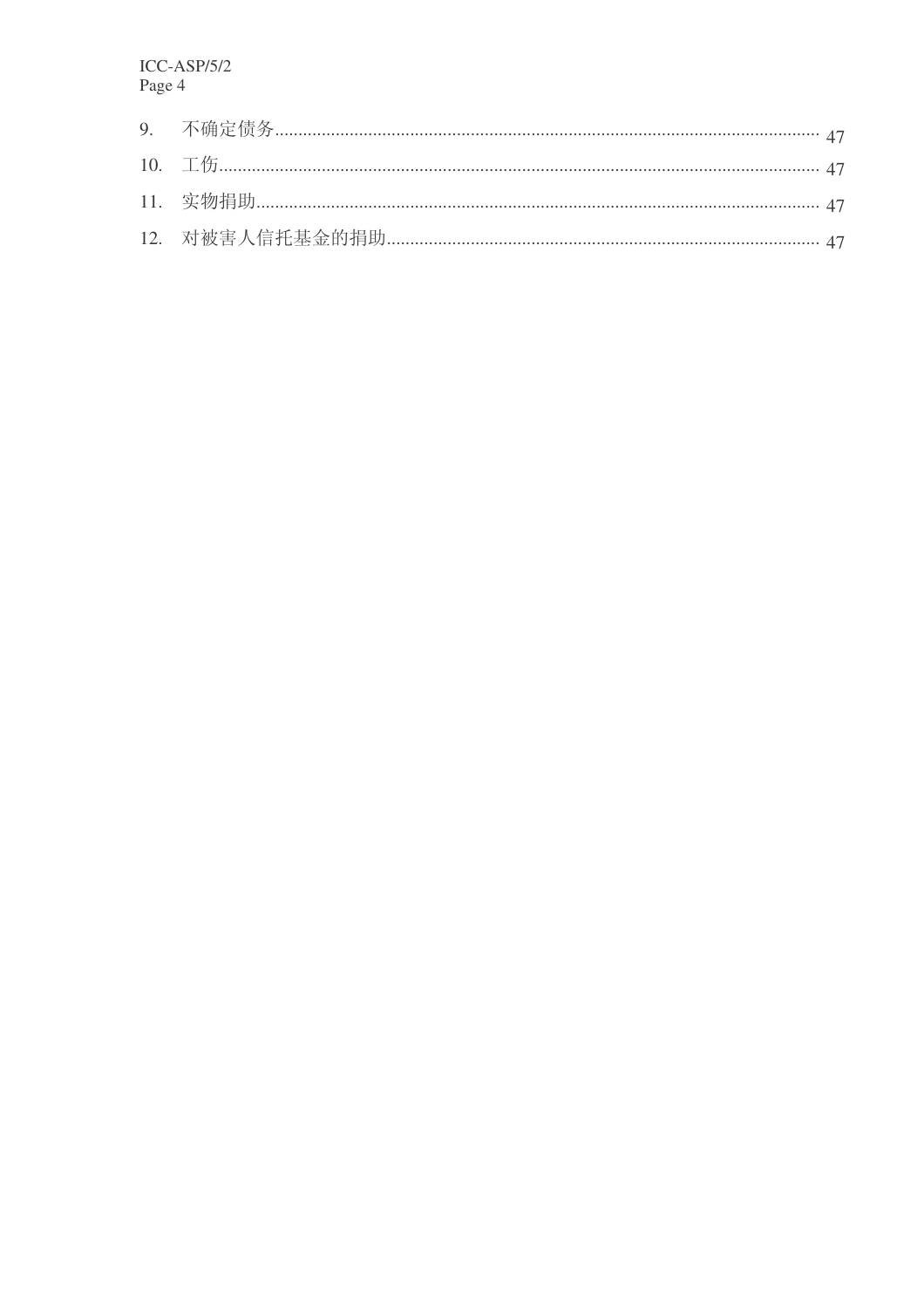送文函

国家审计署 主计长兼审计长 约翰•伯恩爵士 157-197 Buckingham Palace Road Victoria London SW1W 9SP United Kingdom

依照《财务条例》11.1 的规定, 我谨荣幸地呈送国际刑事法院 2005 年 1 月 1日至12月31日财政期间的财务报表。

> 书记官长 布鲁诺•凯沙拉(签字) 2006年3月30日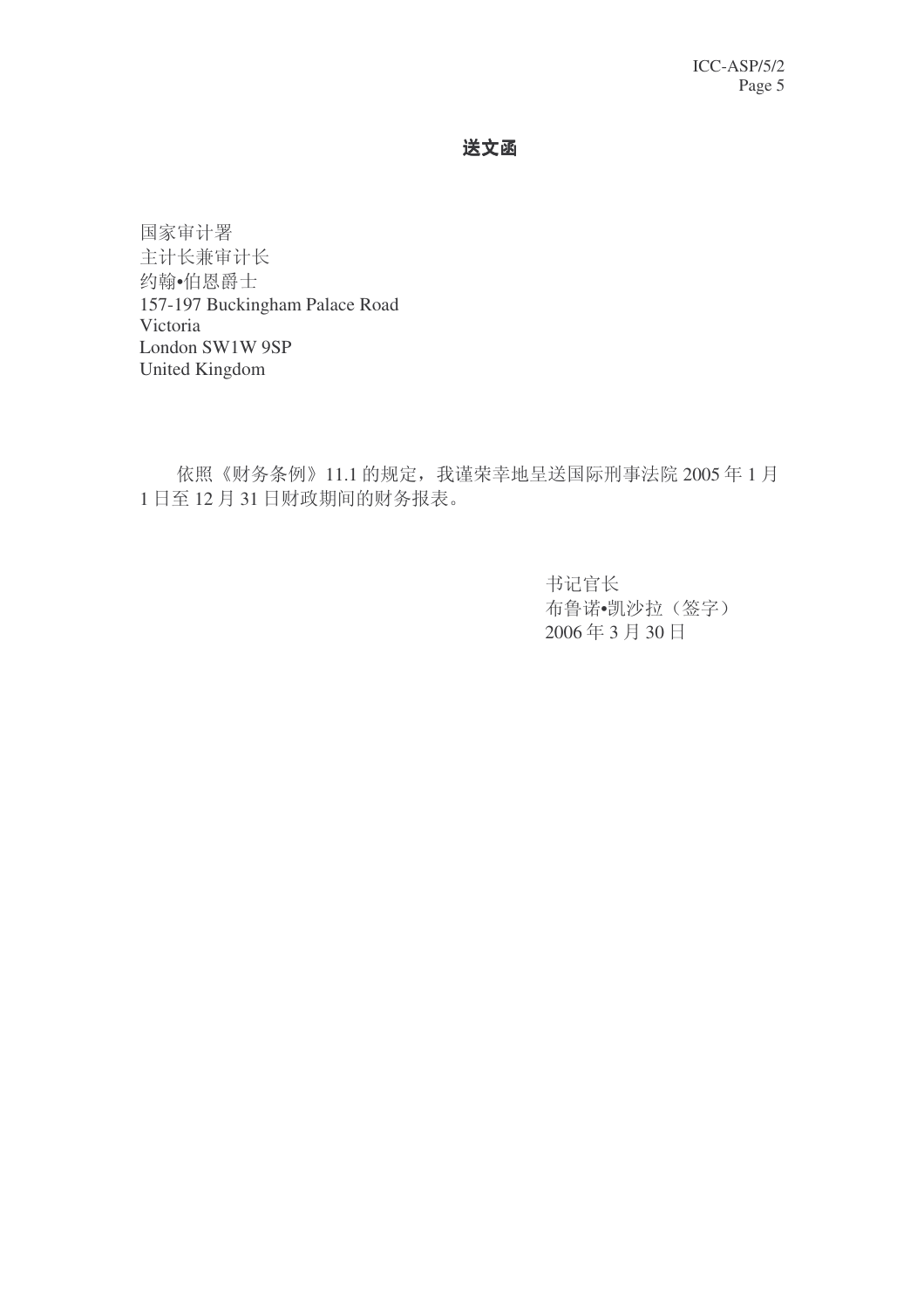## **国际刑事法院截至 2005 年 12 月 31 日的年度的财务报表**

## 审计意见

### 致国际刑事法院缔约国大会

我对所附国际刑事法院 2005年12月31日结束的财政期间的财务报表, 包 括报表 I-IV、明细表 1-7 以及支持性说明 1-12 进行了审计。

#### 各自的责任

根据《财务条例》11.1 的规定, 这些财务报表由书记官长负责。我的责任 是根据我按照《财务条例》12 所讲行的审计对上述财务报表发表意见。

#### 发表意见的基础

我根据联合国、专门机构和国际原子能机构外聘审计员小组的共同审计标 准并遵照国际审计标准讲行了审计 。这些标准要求我制定计划并讲行审计, 以 便对这些财务报表是否有重大误报有合理的把握。审计包括在测试的基础上以 及在审计员认为有必要的情况下, 审查支持财务报表中的数额和所披露信息的 证据。审计还包括评估所使用的会计原则和书记官长所做的重大估计,以及评 价整个财务报表的编制方式。我认为,我进行的审计为审计意见提供了合理的 基础。

## 意见

我认为,这些财务报表按照财务报表说明第 2 点所阐述的国际刑事法院的 会计政策, 在所有实质方面均公正地反映了 2005 年 12 月 31 日的财务状况以及 在那时结束的期间的业务活动结果和现金流量。

另外, 作为审计工作的一部分, 我对国际刑事法院账目进行了测试, 我认 为我所测试过的各笔账目在所有重大方面均符合《财务条例》并有法律依据。

根据《财务条例》条例 12, 我还就我的审计工作发表了一份长篇报告。

联合王国主计长兼审计长 外聘审计员 约翰•伯恩爵士 **2006** ᑈ **7** ᳜ **25** ᮹ 伦敦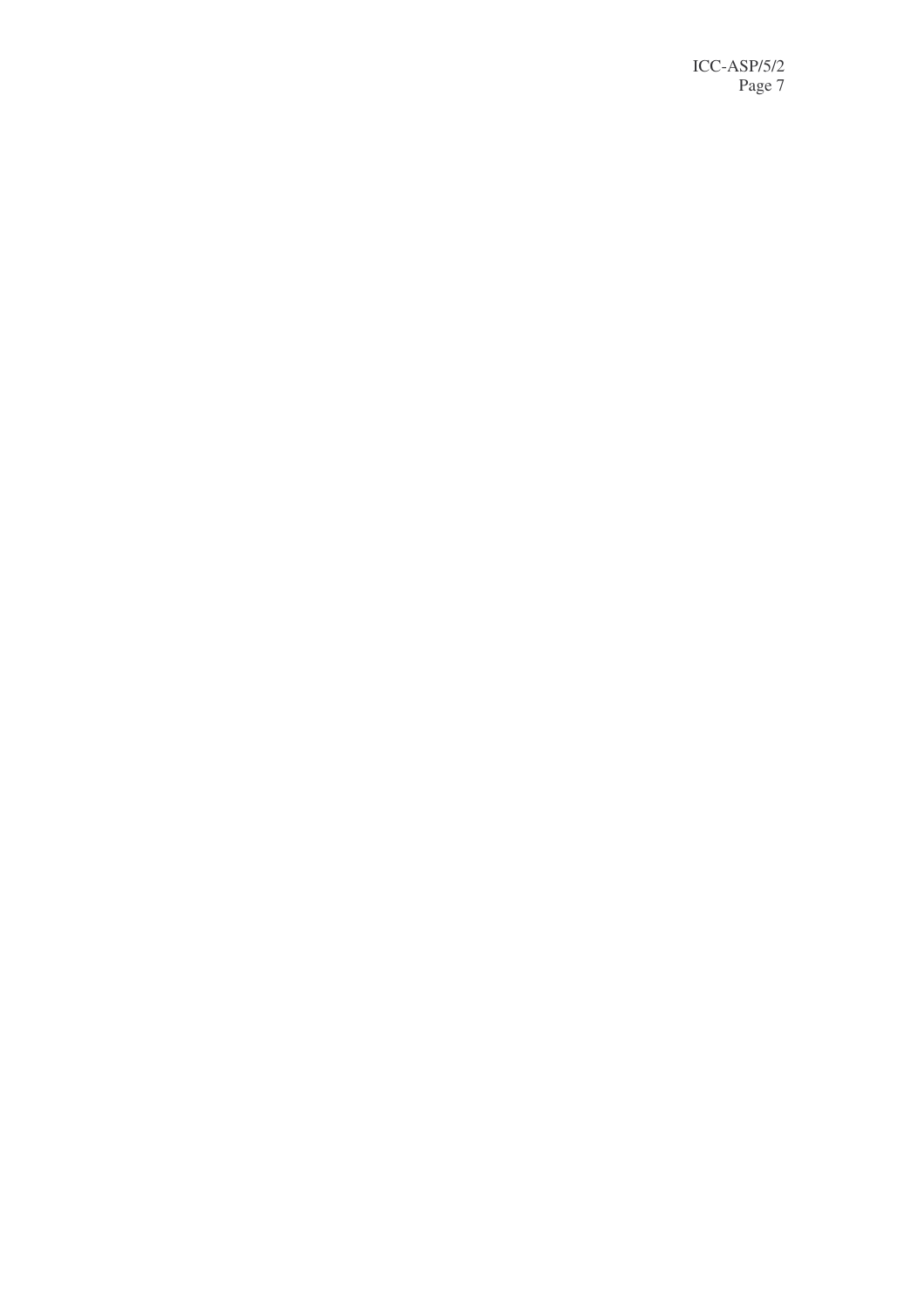# 外聘审计员的 2005 年报告

# 国际刑事法院

# 目录

|                  | 段次        |
|------------------|-----------|
| 执行摘要             | $1 - 15$  |
| 详细的报告审查结果        | $16 - 42$ |
| 财务结果             |           |
| - 收入与支出          |           |
| - 摊款的征收          |           |
| 财务管理问题           |           |
| - 法官养恤金计划        |           |
| - 财务控制           |           |
| - 预算的设置和监测       |           |
| - 对内部监督的审查       |           |
| 财务报告标准           | 43-47     |
| 落实 2004 年建议的进展情况 | $48 - 58$ |
| 鸣谢               | 59        |
| 审计范围和方针          | 附件 I      |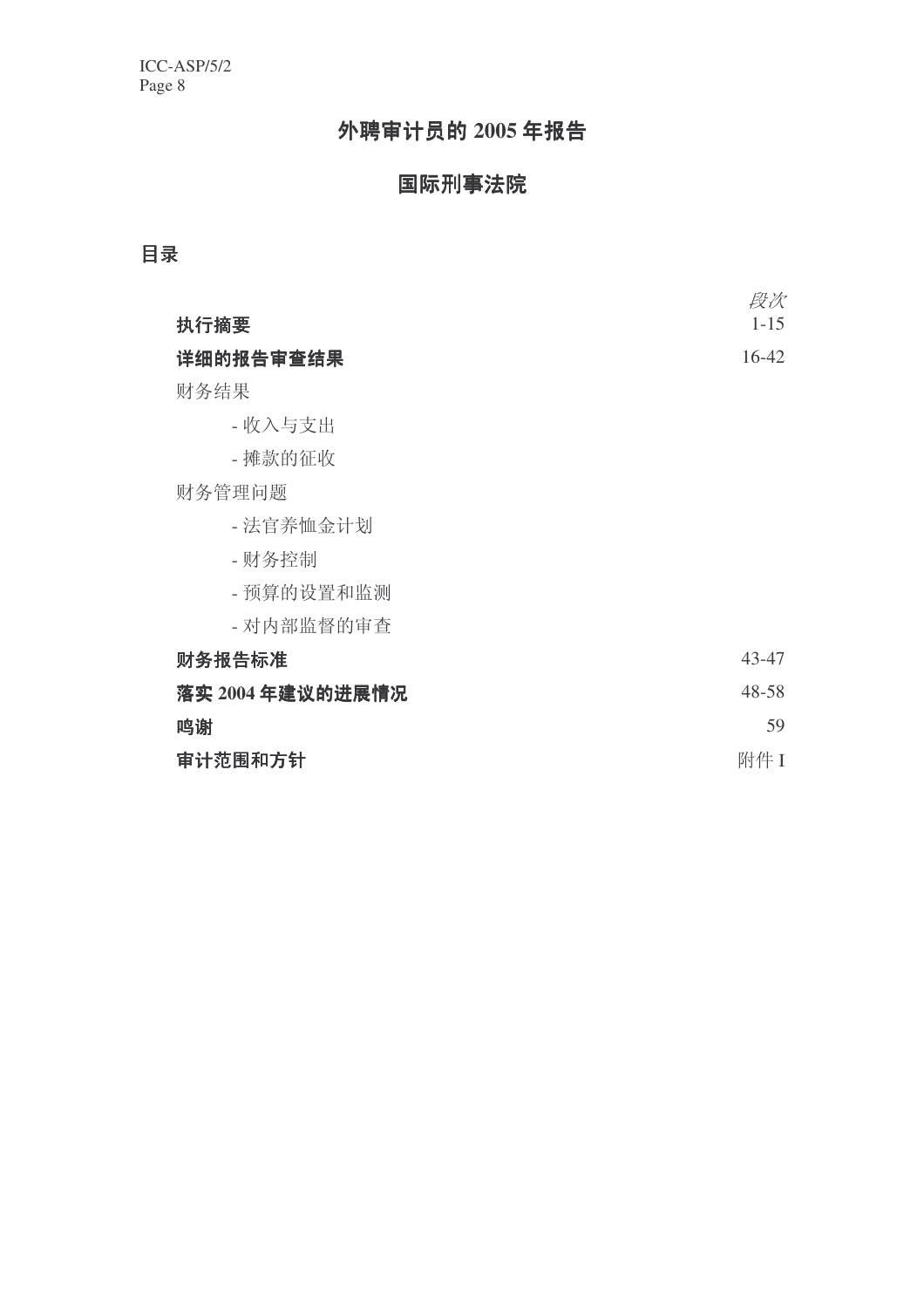# 执行摘要

本报告的这一节概述了:

- 审计的总体结果——无保留的审计意见:
- 财务结果.
- 财务管理问题:
- 财务报告标准:
- 落实前一年建议的进展情况。

## 宙计的总体结果

1. 我们根据《财务条例》,并遵照联合国、专门机构和国际原子能机构外聘 审计员小组的共同审 计标准和国际审计标准审计了国际刑事法院的财务报表。 我另外单独提供了一份对被害人信托基金财务报表的审计意见。

# 2. 审计检查表明财务报表作为一个整体在准确性 、完整性和有效性方面不存 在我们认为是实质性的弱点或错误,而且我对国际刑事法院截至 2005 年 12 月 31 日的年度的财务报表表示了无保留的审计意见。

3. 以下摘要阐明了审计中提出的意见和建议。对关键问题的更详细的分析载 于本报告题为详细的报告审查结果的章节中。

## 主要审查结果和建议

## 财务结果

4. 本报告详细的审查结果对法院的财务状况进行了评述。在截至 2005 年 12 月 31 日的财政年度中, 法院的结余为 420 万欧元, 而 2004 年则为 1,040 万欧 元。2005年的结余是扣除了为法官养恤金计划提供的 800 万欧元之后的净额。 法院的收入和支出随着其活动的增加而增长。收入的增长是因为从缔约国收到 的摊款有所增长而且利息收入有了增加。支出增长是因为人员费用增加, 其中 包括用于法官养恤金计划的款项。

5. 总资产增加了 1,720 万欧元。这一增长主要是因为现金和定期存款增加了 1,120 万欧元, 而且应收摊款增加了 480 万欧元。由于为法官养恤金计划拨备了 800 万欧元, 而且未偿债务的水平提高, 因此总负债增长了 810 万欧元。

## 财务管理问题

6. 缔约国大会在其 2005 年的第四届会议上通过了一项决议, 要求法院使用 2005 年扣除支出后的收入结余分别为法官养恤金计划到 2005 年年底和 2006 年 的应付未付债务供资。法院获得了对这些债务的精算估计: 并为到 2005 年年底 的债务安排了款项,同时留出了款项以便为估计的 2006 年应付未付债务供资。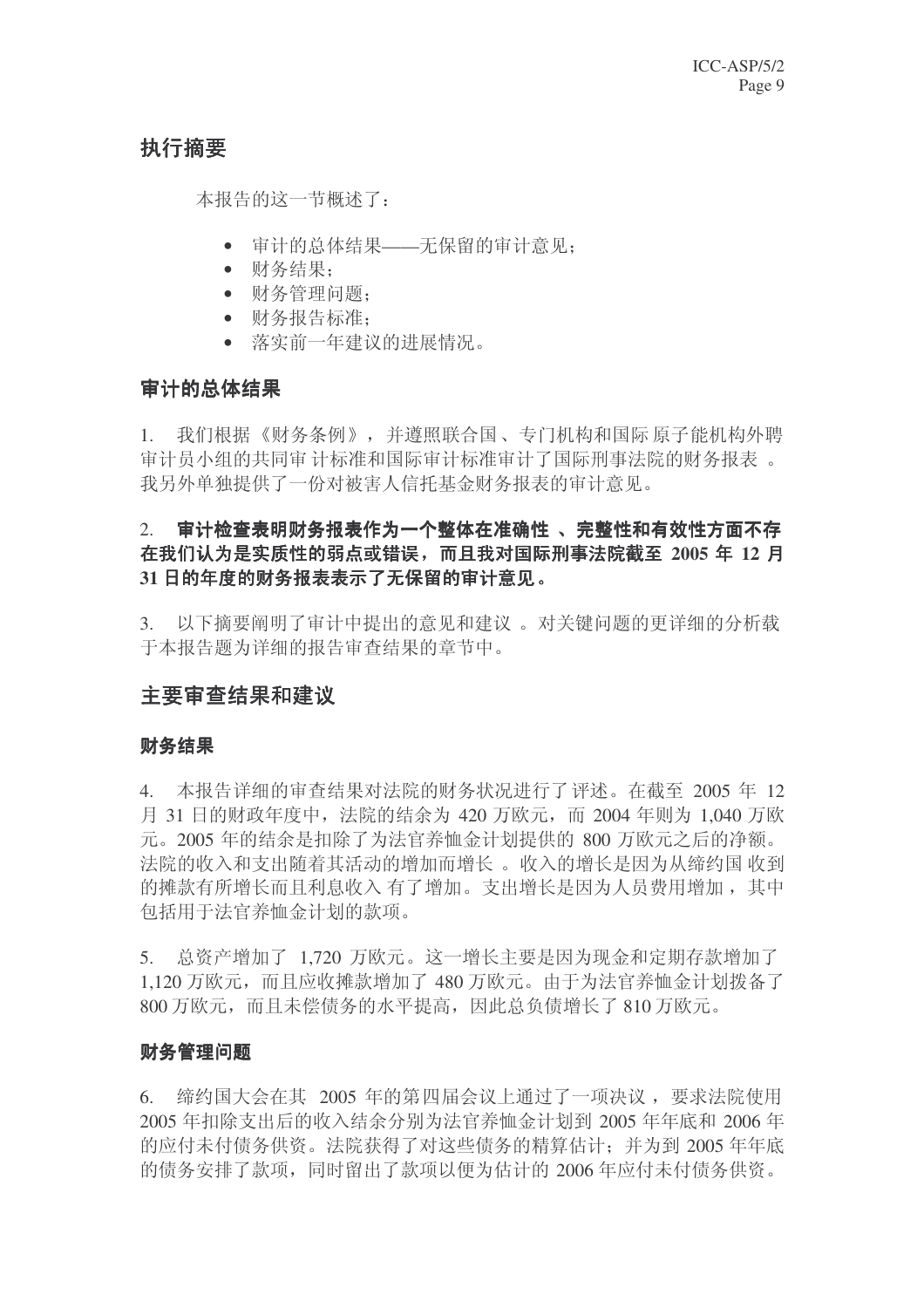资产负债表上的这项拨款和备用金是根据上述决议使用了2005年的结余。

7. 作为我们审计的一部分, 我们一般性地审查了财务 控制情况。就总体而 言, 我们发现在我们审计的每一个会计科目里都进行了有效的内部财务 控制: 而且考虑到通过对具体情况进行的测试而得到的保证, 我们有足够的可靠证据 来支持我们的审计意见。从 26 到 29 段, 我们指出了一些为了加强内部控制而 需要改讲的方面。

8. 法院在近期预算设置和监测程序方面取得了有限的进展。在整个法院为财 务核算和信息管理采用 SAP 信息系统, 意味着资源集中在了确保将准确的信息 转移到这一新系统的工作上,因此,预算设置和监测模块的工作被推迟了。然 而, 法院正在开发一个系统, 这个系统将使对预算和产出数据的分析从大 的合 计层面发展到具体的交易层面。

9. 法院的内部审计办公室 (OIA) 继续取得讲展而且到目前为止写出了三 份 全面的业绩审计报告。内部审计办公室根据 2005 年的风险评估报告制定出了一 个工作计划。将报告草稿变成最终报告的进程有些拖延。内部审计办公室进行 的每一项审杳都提出了重要的问题而且找出了可以得到加强的内部 控制环节。 我们鼓励法院针对每一项审查的结果制定出一个行动计划。

## 财务报告的标准

10. 财务报告的有效性和完整性以及因此而应负的责任, 是良好的管理中的重 要因素。在财务报告框架方面, 法院使自己向联合国系统会计标准 (UNSAS) 看 齐。2005年11 月联合国秘书长的高级管理委员会做出决定, 在 2006 年获得联 大批准后, 从 2010 年起将采用国际公立单位会计标准 (IPSAS) 来编制联合国的 财务报表。因此向缔约国大会做出 的财务报告将 得到改进、更完整、将更透 明、更一致而且更有用。国际公立单位会计标准确定的财务报告要求要比联合 国系统会计标准的要求更加严格。法院将愿意考虑采用 国际公立单位 会计标 准: 我们已建议, 法院应当制定一项详细的战略和工作计划以便从 2010 年起向 国际公立单位会计标准转变。

## 落实前一年建议的进展情况

11. 在治理问题上, 虽然法院在 2005 年成立了一个监督委员会, 但是在这个委 员会中没有外部的独立代表参加, 而有外部代表参加这一点则是审计委员会所 需要的最佳做法,对这种现有监督程序的投入可能与具有同样代表性的协调理 事会非常相同。我们鼓励法院通过 使外部独立成员 占委员会的多数来进一步推 动其发展。

12. 由院长、检察官和书记官长为代表而组成的协调理事会有助于解决我们在 2004 年报告中提出的问责制问题, 特别是预算设置、监测和财务报告的责任更 清楚地落在了书记官长的肩上。

13. 在 2004年的报告中,我们提出了采取系统的风险管理安排、内部控制说明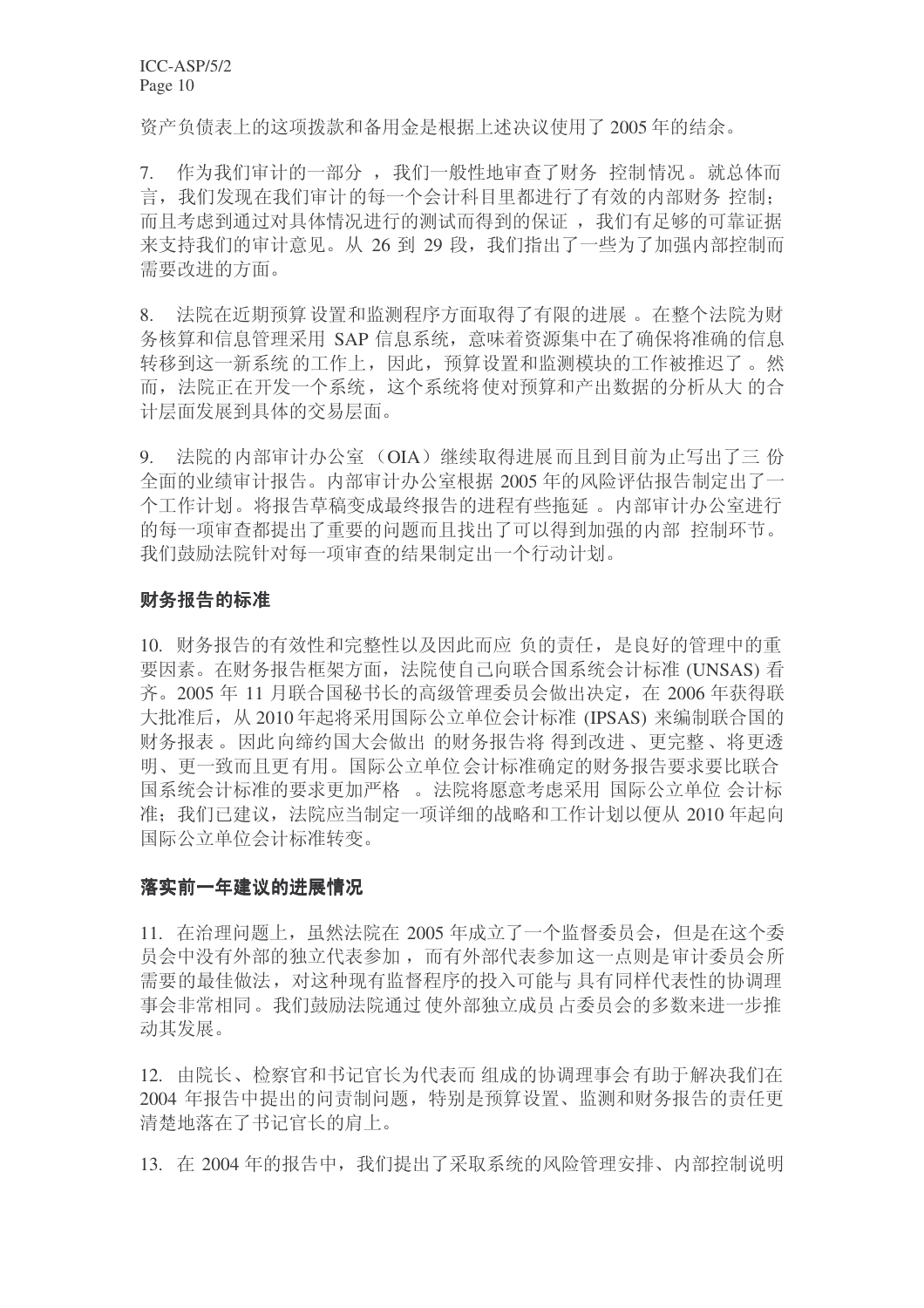以及建立一项举报政策的建议。这些方面尚未取得进一步的进展。

14. 我们在 2004 年的报告中建议, 法院应制定一项采购计划以使其能够在全年 更好地使用资源。采购计划方面的进展是有限的。法院仍然在年末时出现了采 购高峰。这可能导致管理上的负担,而且可能导致采购决定不能产生最大的价 倌。我们鼓励法院更有效地管理采购以避免在年末时出现不必要的支出高峰。

15. 我们欢迎成立财产调查委员会以便批准对手失或损坏 的资产讲行注销, 并 监督和保护法院的资产。

# 详细的审查结果

本报告的这一节概述了:

- 2005年的财务结果:
- 关于财务管理问题的五项建议:
- 关于采用国际会计标准的一项建议;
- 关于扩大法院在以前审计意见方面的进展成果的三项建议。

## 财务结果

## 收入与支出

16. 财务报表显示, 2005 的年收入从 5.390 万欧元增长到了 6.800 万欧元, 增长 约 26%。这一大幅度的增长是因为摊款从 5310 万欧元上升到了 6.790 万欧元, 而且利息收入从 71.9 万欧元增加到了 110 万欧元。摊款的水平是由缔约国大会 根据法院的预算支出而确定的。

17. 法院 2005 年的总支出为 6,380 万欧元, 而 2004 年为 4,350 万欧元。对已付 款的支出的说明是人员费用从 2004 年的 2.250 万欧元增加到了 2005 年的 3.290 万欧元,因为法院不断地招聘工作人员以履行它的全部职能。支出增长的其余 部分是因为为法官养恤金安排了款项, 我们已对此进行了审查并将在下面进一 步评论。

18. 旅行和招待费从 2004 年的 110 万欧元上升到了 2005 年的 260 万欧元, 其 主要原因是在乌干达、乍得和苏丹建立实地办事处使费用 有所增加。随着法院 的不断扩大, 业务费用也增加了80 万欧元。

19. 作为审计的一部分,我们审查了所有重要的收支余额,并确保有充分的 可靠证据能够支持法院财务报表上记录的收支情况, 并审查了 2004 年与 2005 年之间收支的流动。

## 摊款的征收

20. 法院 2005 年征收到摊款的 82.3%, 2004 年为 81%。此外, 法院还征收到  $660$  万欧元的拖欠摊款, 即 2005 年年初未缴拖欠摊款的 64%。12 月 31 日未缴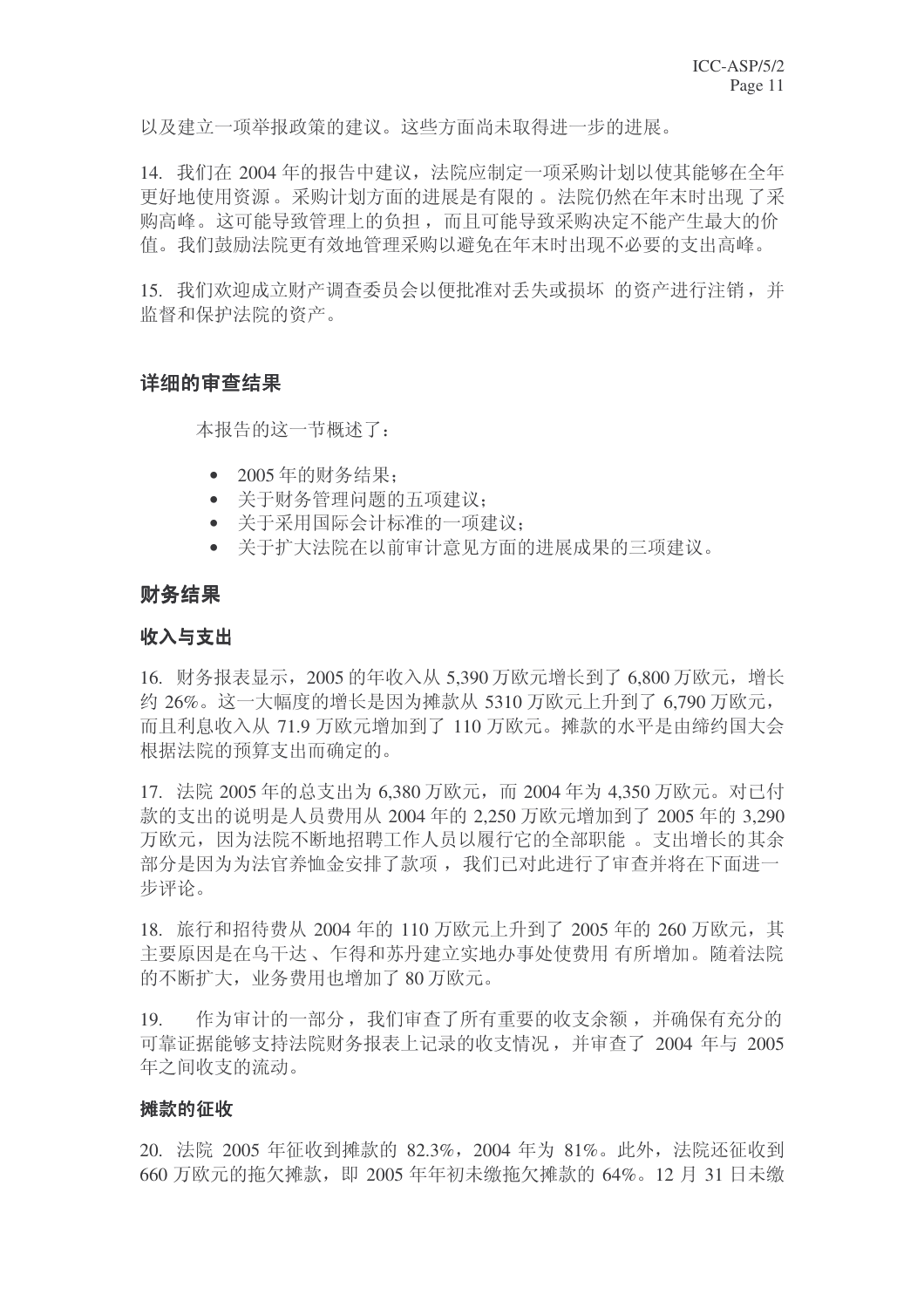拖欠摊款的总额为 1,510 万欧元。

21. 在外聘审计员 2004 年的报告中我们强调, 如果摊款不能迅速征收上来, 就 有对法院的现金流量产生不利影响的风险。虽然征收情况略有改善,但是征收 的总水平我们认为仍然值得继续进行监测。

## 财务管理问题

## 法官养恤金计划

22. 缔约国大会在 2005 年 12 月的第四届会议上通过了一项决议, 即应当以累 积的方法对法官养恤金计划进行计算和供资。后来, 法院从安永公司得到的精 算估计表明, 从 2003 年 3 月该计划开始一直到 2005 年 12 月 31 日累积的养恤 金负债为 560 万欧元, 另外到 2006 年 12 月 31 日的 2006 年估计债务还有 240 万欧元。上述决议要求法院利用其 2005 年的结余为至 2006 年年底的累计债务 供资。

23. 在 2005 年的收入报表上已经支出了 560 万欧元, 而且在资产负债表上也将 相同的数额列为一项。大会决定, 预估的 2006 年养恤金债务应该由 2005 年的 结余供资,因此, 按照精算估计的 240 万欧元的 2006 年债务, 这一数额也在 2005 年的收入报表中列支, 以便利用该年度的结余。资产负债表中列出了一项 储备金, 以使这一数额能够结转到 2006年, 那时将变为一笔拨款。

24. 我们审查了对累积债务的精算估计以及作为基础的假设。对到 2005 年年底 和 2006 年年底的养恤金债务的估计是合理的, 我们对此表示满意。我们还审查 了会计上的处理,而且感到满意的是,在财务报表中恰当地为将来的债务 拨备 了一笔款项并加以公布。

25. 法院正在决定将来如何管理养恤金计划,并且预计将在 2006 年 12 月向缔 约国大会提交一份建议。 法院将决定该计划是 在内部进行管理还是外包出去。 我们将监测这一决定的结果并 确保在将来年份的财务报表中对此有适当 的披 露, 以便很好地报告这项计划是如何管理的以及该项计划的。供资和支付的数 额。

## 建议 1:

鉴于时间在不断流逝,我们建议法院以最大的努力来完成对法官养恤金计 划的管理安排并在指定该计划的管理人员之后安排进行全面的精算估值。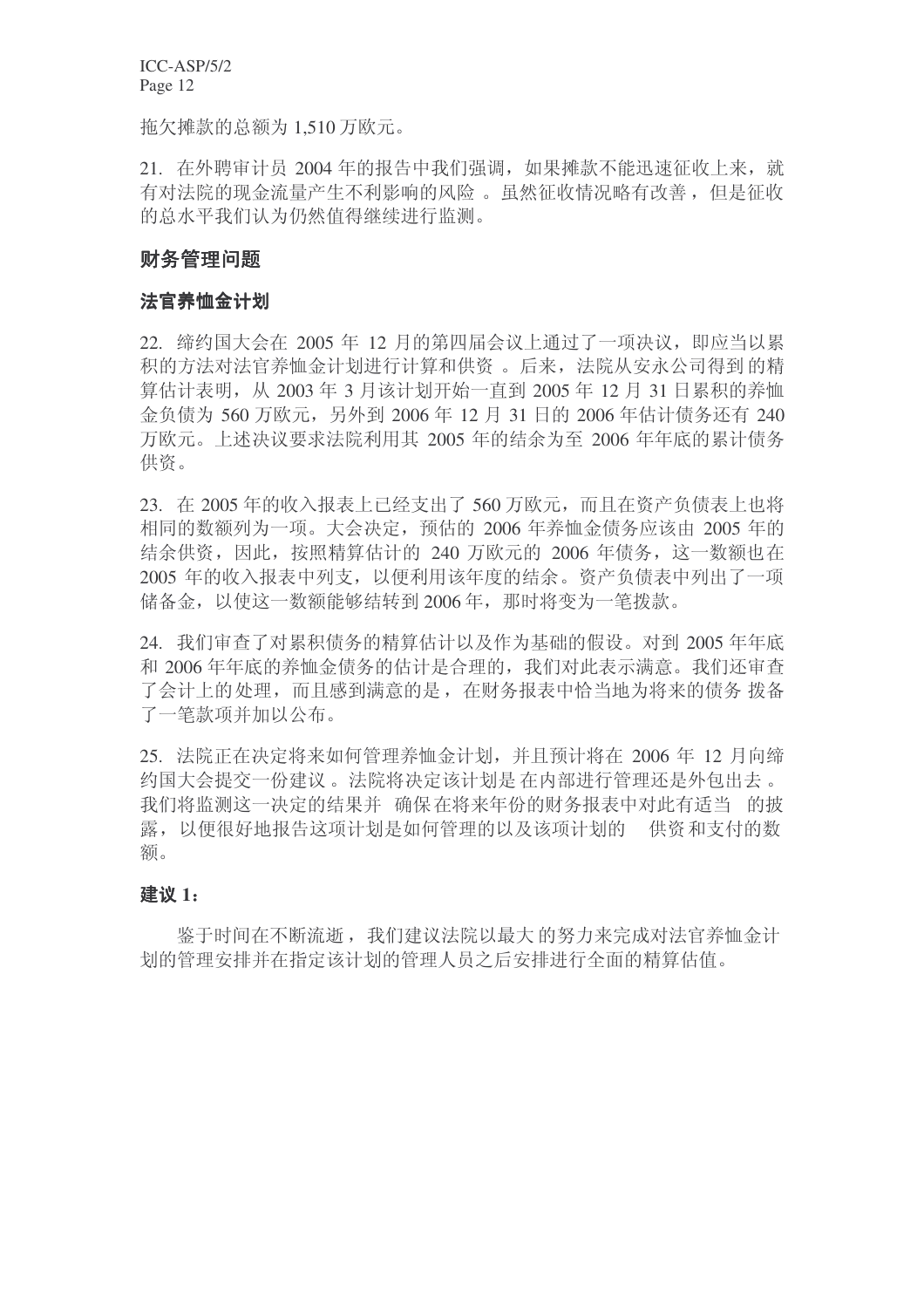## 财务控制

26. 作为我们工作的一个常规部分,我们审查了内部的财务 控制情况并得出结 论, 总体而言, 财务控制在这一年中是有效的。我们注意到有些领域是可以加 以改进的,以便加强业已存在的控制措施。

27. 一次, 财务人员用数据表进行了人工计算而没有经过任何管理人员对使用 的公式进行正式的检查。后来发现计算有细小的错误,而且也没进行审计追查 以确认对这张表格上的数据的改变是否得到了恰当的授权。我们提出过建议, 应当在适当的层次完成检查, 以确保人工调整是准确的而且是按授权进行的。

28. 在采用了 SAP 薪资系统之后, 我们对已有的与工作人员薪资有关的新程序 进行了审查。我们发现,虽然很多管理措施已经到位,但是在有些情况下还缺 乏证据表明这些措施 正在有效地发挥作用。例如, 在核实基本数据输入的程序 方面没有形成规章制度。

29. 同样, 确保长期数据完整性的程序需要通过编写例外报告并由管理人员审 杳来得到加强。我们注意到, SAP 薪资模块中没有包括这种报告选项, 因此没 有适当的报告可供管理人员审查。

### 建议 2:

我们建议应当实施一整套 由管理人员进行检查的措施, 以核实输入到数据 表格及 SAP 薪资等系统中的数据的准确性。

#### 建议 3:

我们建议法院确保管理人员对例外报告进行例行审查, 以核实长期数据的 变化并确认其准确性。

#### 预算的设置和监测

30. 我们在关于 2004 年财务报表的报告中建议, 法院需要建立一个清晰、系统 的预算控制和监测框架,以便能够进行全面的预算报告和偏差分析。

31. 法院已经为财务管理采用了 SAP 信息系统, 预算科是在 2005 年下半年安 装这一系统的。在我们的审计中,我们发现预算小组仍然与 SAP 合同商一起在 开发适合于方案管理者在线使用的报告。

32. 虽然 SAP 中有些报告可以发挥作用, 但是这些报告仍然依赖于 SAP 分类帐 系统中的财务数据。SAP 分类帐系统直到 2006 年才正式使用, 但在 2005 年期 间与以前的 SUN 系统并行运转, 依靠的是 SUN 系统提供的数据。来自于 SUN 的数据输入并不总是能够及时完成并在 SAP 中生成准确的报告。

33. 我们对延误从 SAP 中生成有意义的预算报告讲行了调杳并发现, 由于 2005 年整个法院一直在引进 SAP 系统, 所以重点是要确保将期初余额数据准确地从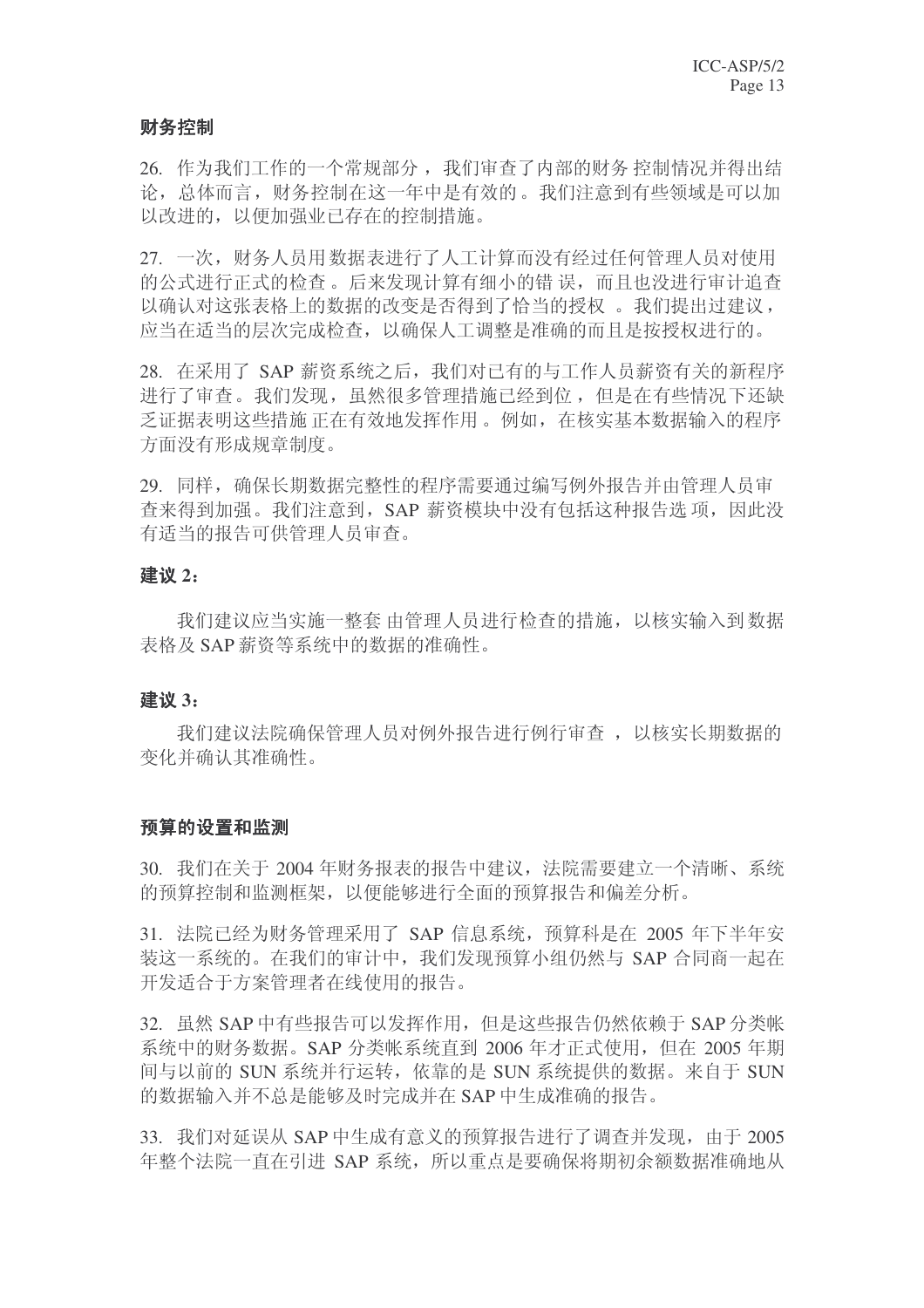SUN 转移到 SAP 系统。法院重点集中在实现这一基本目标上, 因此在转移生成 预算报告所需要的足够的财务数据方面有些耽搁。由于 SAP 生成的预算报告不 完整, 因此预算小组这一年对预算执行情况进行了额外的监测。

34. 此外, 财务科每个月都要做出拨款报告, 以便向方案管理人员表明相对于 预算的支出情况, 尽管没有要求管理者审杳和调杳预算与实际支出之间的偏 差。

35. 法院正在开发一个预算系统, 这将使预算能够与上一年的结果以及到目前 为止的当年结果进行比较。这将使负有预算监测责任的人员能够监测 合计层次 以下的方案和交易层次的情况。

36. 开发工作正处在试验阶段, 法院希望 2006 年 11 月之前该系统能够投入真 正的使用。我们对此表示欢迎,而且我们将在审计法院 2006 年财务报表时对所 取得的讲展和结果讲行审杳。

## 建议 4:

我们鼓励法院快速推进这一预算监测系统的开发工作以便在 2006 年年底之 前使预算管理者能够使用它的功能。这将有助于预算管理者通过更细致的监测 更加有效地使用他们的资源。

#### 对内部监督的审查

37. 我们在 2004 年的报告中谈到了法院在成立内部审计办公室 (OIA) 方面取 得的讲展并谈到他们正在制定一项基于风险的工作计划。2005年6月, 内部审 计办公室完成了一项到 2006年 12 月结束、为期 18 个月的基于风险的最新工作 计划,并得到了监督委员会的赞同。

38. 内部审计办公室在以下领域进行了全面的业绩审查:

- 人力资源:
- SAP  $\leq$  统:
- 内部安全安排。

39. 我们注意到, 在内部审计报告的草稿最终成 为定稿的过程中有些耽搁。内 部审计办公室进行的每一项审查都找出了重要的问题以及可以得到加强的内部 控制环节。重要的是法院要审议所找出的问题并确保按照需要及时地采取活当 的行动来加强内部控制。我们鼓励法院制定一项行动计划以使 在落实内部审计 办公室的建议方面取得进展。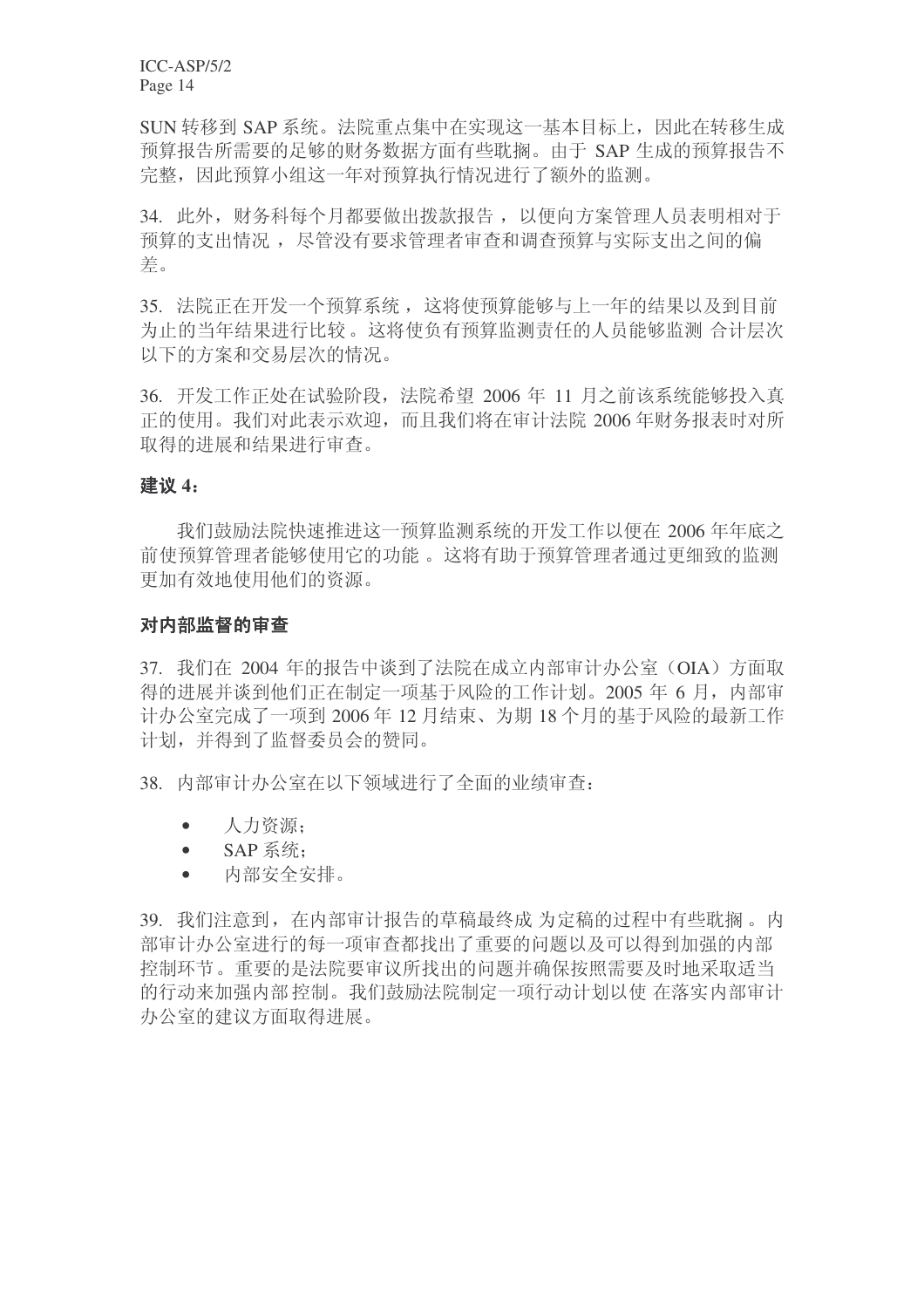40. 内部监督办公室计划在 2006年开展以下领域的工作:

- $\bullet$  建立实地办事处:
- 资产管理:
- 保密工作。

41. 在可能的情况下, 我们将利用内部审计办公室的工作来获得财务报表披露 的信息方面的保证。例如,我们计划在 2006 年对 SAP 进行审计审查, 因为那 一年的财务报表将由这一系统生成 。在规划审计工作时 ,我们将依靠内部审计 办公室的审查结果并检查他们的工作文件以避免工作的重复。

42. 我们感到满意的是, 法院现在已经具备了内部审计职能, 可以用来协助解 决内部控制问题。我们将继续与内部审计办公室联系,并在可能的情况下采用 他们审查期间所核对过的信息。

## 建议 5:

我们建议, 书记官长应当 针对内部审计员的每一项审查制定一个行动计 划,而且行动计划应当发给与审查结果有关的法院的相关部门。

## 财务报告标准

43. 法院的财务报表是根据联合国系统会计标准 (UNSAS) 准备的。2005 年 11 月, 秘书长的高级管理委员会决定, 在 2006 年得到联大批准之后从 2010 年起 采用国际公立单位会计标准 (IPSAS) 来准备联合国的财务报表。国际公立单位 会计标准的财务报告要求要比联合国系统会计标准的要求更加严格。

44. 联合国的实体采用一种独立的、公认的、普遍接受的会计框架是有益的, 而且是受到人们欢迎的一种进步。遵循独立的国际标准 将确保联合国系统的实 体之间的财务和财务结果具有更好的可比性;而且将使有关组织的财务报告更 加一致、得到更好的理解而且信息更丰富。遵循独立的、普遍接受的会计管理 和报告标准将助于展示高标准的财务 管理, 并将提高透明度、改善问责制和 管理。

45. 联合国实体、专门机构和国际原子能机构均有代表参加的联合国会计准则 工作队认识到,采用 IPSAS 还将改善财务信息、支持更好的财务管理、在话当 的情况下改善基于成果的管理、而且将提高财务报告的质量和可信度。

46. 联合国系统的外聘审计员, 包括联合王国国家审计署希望支持向 IPSAS 讨 渡的组织并希望按照外聘审计员独立监督的职责提供咨询和支持。

47. 法院将希望考虑采用 IPSAS: 而且应当制定一项恰当的项目计划并评估所 需要的要求和资源,特别是在以下方面需要的要求和资源:知识、技能、信息 技术和培训等。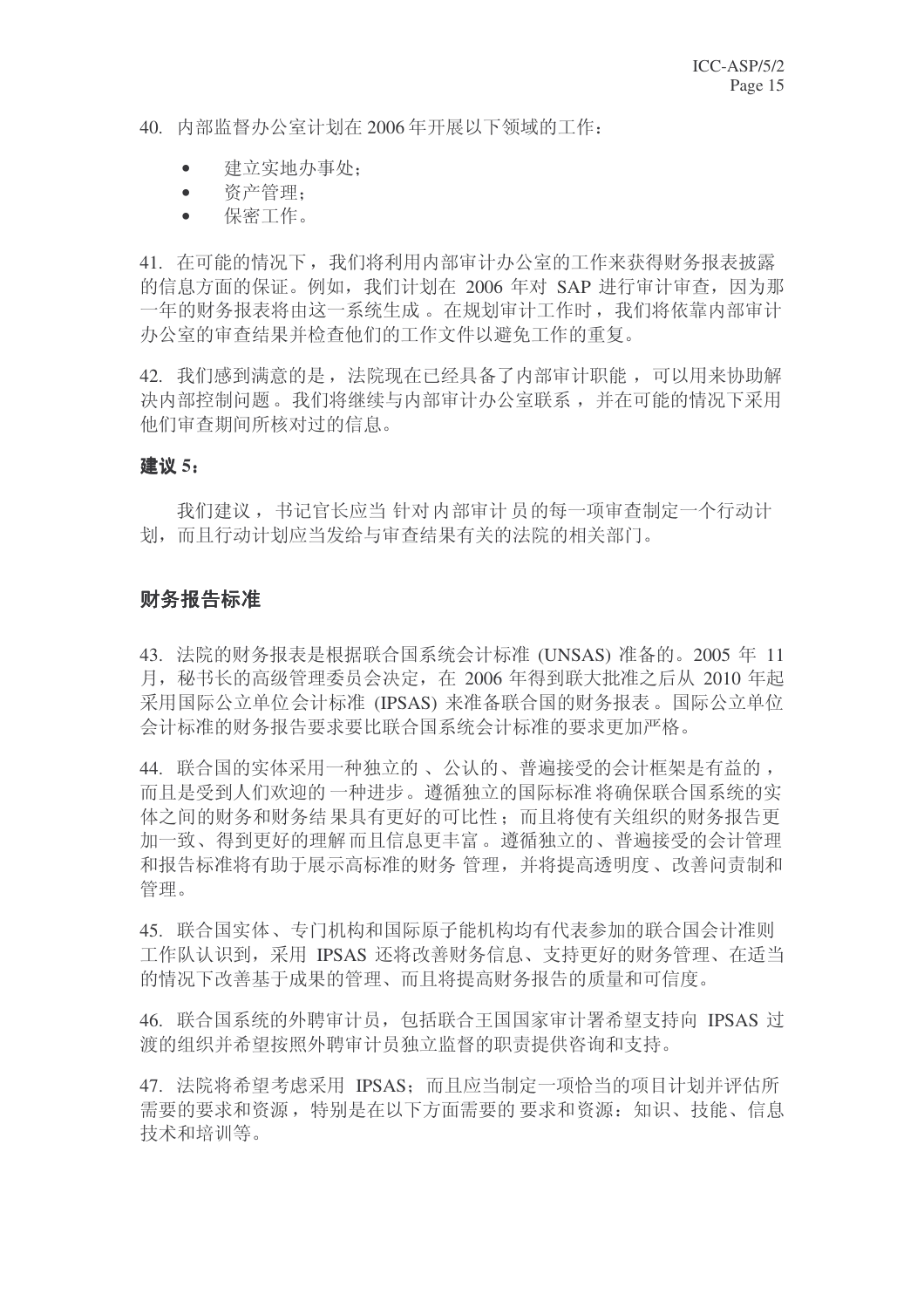## 建议 6:

我们建议法院采用独立的 IPSAS 会计标准作为适当的财务报告框架, 并建 议法院制定一项详细的战略,以便为此做好准备。

## 落实前一年建议的进展情况

### 审计委员会

48. 我们在 2004年的报告中建议, 法院应当成立一个独立的审计委员会。国际 刑事法院建立了一个监督委员会, 由院长、检察官、书记官长和作为该委员会 秘书的内部审计办公室主任组成。该委员会并没有独立的外部代表,而且不直 接参与外部审计工作。在这种情况下, 监督委员会并没有完全履行一个独立的 审计委员会的职责。法院正在审议已有的建立一个独立委员会的安排。我们对 此表示欢迎。在我们审计的时候, 是将监督委员会扩大成为一个独立的审计委 员会还是将成立一个新的委员会尚不明朗。

#### 建议 7:

我们建议, 法院应当成立一个独立的审计委员会, 其大部分成员应是独立 的外部代表。审计委员会的重点工作应该是促进有效的内部控制:委员会应当 突出重点以便最大限度地利用保证资源:应当监测内部和外部审计的结果:并 评估风险管理的有效性。

#### 风险管理

49. 我们在 2004 年的报告中也曾建议改讲风险管理工作。国际刑事法院在战略 层面上缺乏一种全面系统的风险管理方 针。在帮助管理层担负起内部控制和管 理责任方面, 一种正式的风险管理程序一般会有助于有效的管理, 而且可以用 来向缔约国大会提供保证,即管理人员正在评估和有效 地管理机构的风险。 2006 年, 法院正在开发一种改进战略规划的系统, 而且风险管理将纳入这一讨 程。我们在对2006年财务报表进行审计时,将继续审查所取得的进展。

## 建议 8:

我们建议, 作为战略规划程序的一部分, 法院应当找出风险并建立风险登 记册, 作为管理可能发生的风险及基影响的基础。法院还应当指定风险主管人 以便在可接受的水平范围内管理风险。应对风险登记册进行定期审议和更新。

#### 内部控制说明

50. 国际刑事法院没有写出一份 2005 年内部控制说明。然而, 他们正在审议已 有的制度, 以便为支持 2006 年的内部控制说明提供必要的保证。在这一工作 中, 法院需要确保已经具备了有效的风险管理程序。我们欢迎为了写出这样一 份说明而正在开展的工作以及所依靠的制度: 我们将在审议 2006 年财务报表期 间提供咨询并审杳取得的讲展。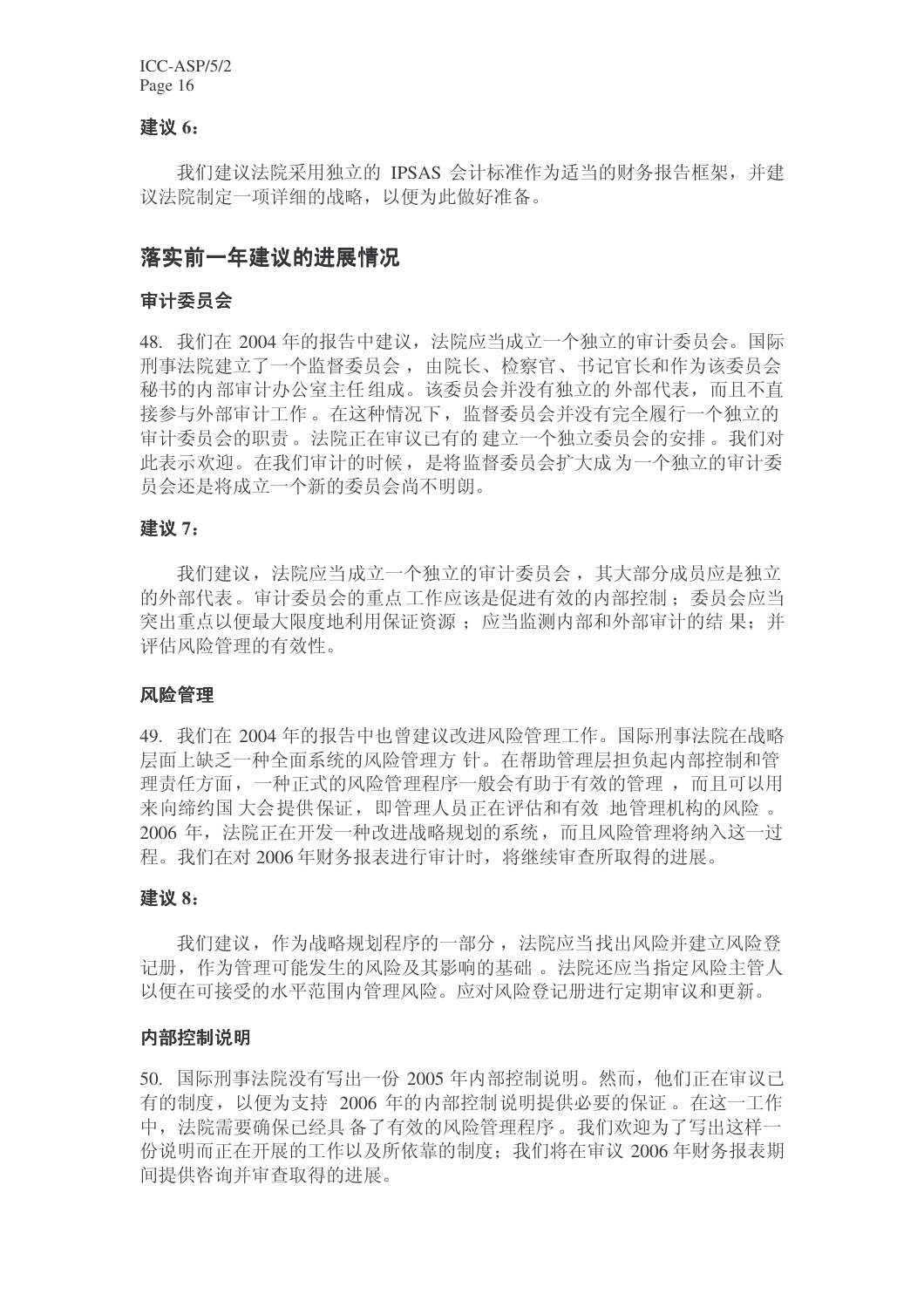## 举报政策

51. 我们在 2004年的报告中建议法院应当制定一项举报政策。在审计期间,我 们就此与法院进行了进一步的 讨论, 他们仍在考虑这样一种政策是否恰当以及 为了有效地管理这种安排而需要建立的程序。

#### 采购程序

52. 2004 年, 我们建议制定一项谨慎的采购计划, 以在全年更好地利用财务资 源, 避免在年底出现高水平的债务。我们对 2005 年采购工作的审计发现, 就在 年底之前再一次出现了大量的采购(占年度支出总额约 40%的订单是在12月处 理的)。

53. 2005 年, 采购部门曾要求国际刑事法院所有科室提交采购计划以避免年底 突击花费预算拨款, 但是这些计划并没有制定出来。在这种情况下, 存在着一 种危险, 即年末大量的采购导致采购部门在 11 月和 12 月的工作量有很大增 加, 这可能造成做出不恰当的决定, 而且采购程序得不到遵守。这有可能导致 购买不是真正需要的物品。

54. 我们所关注的控制措施以及进行的实质性测试证明, 尽管存在上述额外需 求, 但是实际上年末时的采购控制措施仍在执行。我们感到满意的是, 年末采 购高峰并没有对采购控制措施产生不利的影响。

#### 建议 9:

我们建议应当制定采购计划并提交给采购部门, 以便能够在全年更有效地 管理并且均衡地进行采购。这种计划应当能缓解年末出现的采购高峰。

## 财产调查委员会

55. 2005 年 12 月成立了财产调查委员会, 目的是要处理财产登记中记录的已 丢失、被盗或损坏的物品。已经成立了一个秘书处以支持财产调查委员会的工 作。这个秘书处的人员包括相关单位的领导, 如财务、信息技术和一般事务等 科室, 秘书处审查并批准将物品从财产登记簿上划掉。

56. 国际刑事法院以前曾出现过实地办事处失窃 和手失财产的问题,而且总部 也有过这样的问题。财产调查委员会已制定了新的程序作为在一个工作人员出 现两次以上丢失的情况下的一种防止或减少丢失的措施, 其中包括可能采取纪 律措施。在特殊情况下,如果委员会认为恰当,可以从给工作人员的薪酬中扣 除所丢失或被盗财产的价值。

57. 2004年12月1日有价值13,518 欧元的资产需要注销,而且在2005年已全 部注销。在 2005 年注销的项目中, 有 15 项 (总额为 11.772 欧元) 属于失窃, 11 项属于丢失。在所有项目中, 只有四项是由于财产受到损坏而被注销的。

58. 我们感到满意的是, 监测法院资产的适当控制措施已经到位, 而且注销的 项目都得到了恰当的批准。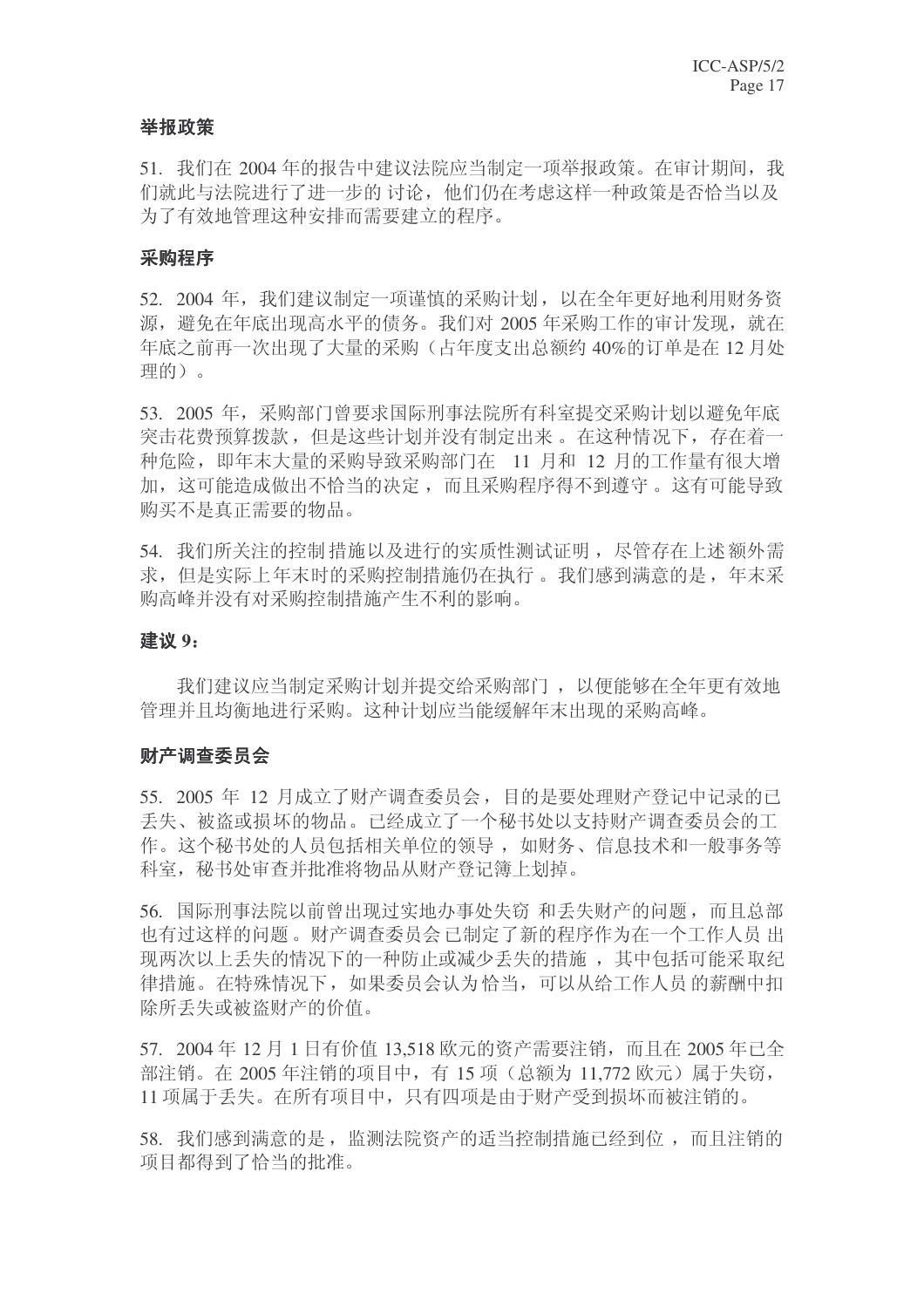# 鸣谢

59. 我们感谢国际刑事法院书记官长和工作人员在我们审 计过程中继续提供的 协助与合作。

> 联合王国主计长兼审计长 外聘审计员 约翰•伯恩爵士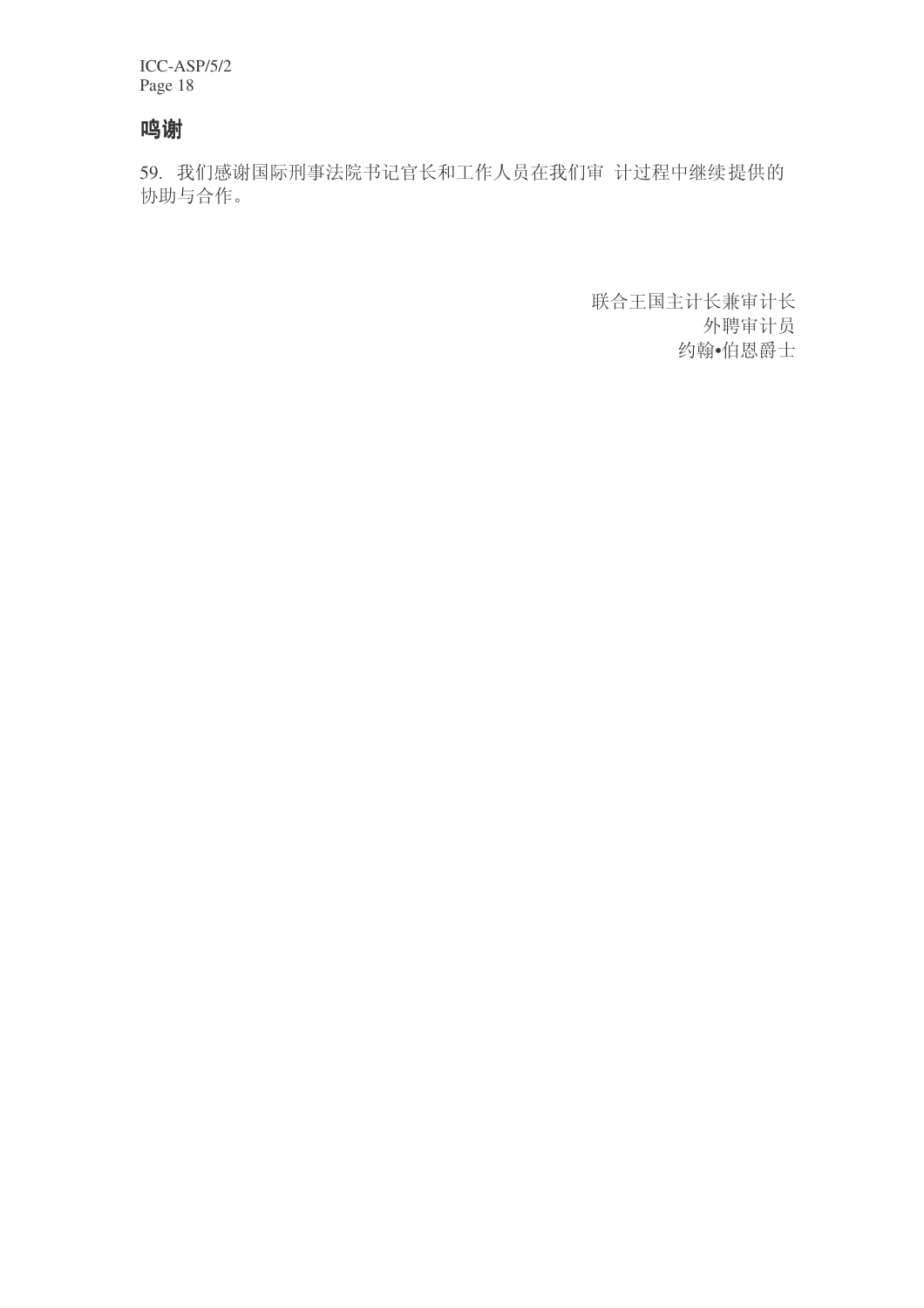## 附件 **I**

## 审计范围和方针

#### 审计范围和目标

根据《财务条例》,我们的审计审杳了国际刑事法院截至 2005 年 12 月 31 日的财政期间的财务报表。审计的主要目的是使我们能够就下列事项形成一种 意见: 财务报表是否公正地反映了 2005年12月31日截止的年度的财务状况、 结余、资金和现金流量; 以及这些报表是否 是按照《财务条例》恰当地准备 的。

## 审计标准

我们的审计是按照国际审计 与鉴证准则理事会发布的国际审计标准讲行 的。这些标准要求我们制定审计计划,并进行审计,以便对这些财务报表没有 重大误报有合理的把握。管理人员负责准备这些报表,而外部审计员则负责根 据审计期间得到的证据发表对这些报表的意见。

## 审计方针

我们的审计包括对会计制度的一般性审查和我们认为在当时情况下必要的 对会计帐目及内部控制程序的测试。审计程序的设计主要是为了对法院的财务 报表形成一种意见。因此我们的工作不包括从管理的角度对财务和预算制度的 所有方面进行细致的审查,而且其结果不应当被看作是对现有的所有缺点或可 能作出的所有改进的一个全面的说明。

我们的审计还包括 有侧重点的工作, 在这一工作中, 对财务报表的所有实 质领域都进行了直接的实质性测试。最后进行了一次检查以确保财务报表准确 地反映了法院的帐目纪录: 确保帐目往来符合相关的财务条例和管理机构的指 示; 而且确保经过审计的帐目得到了公正的反映。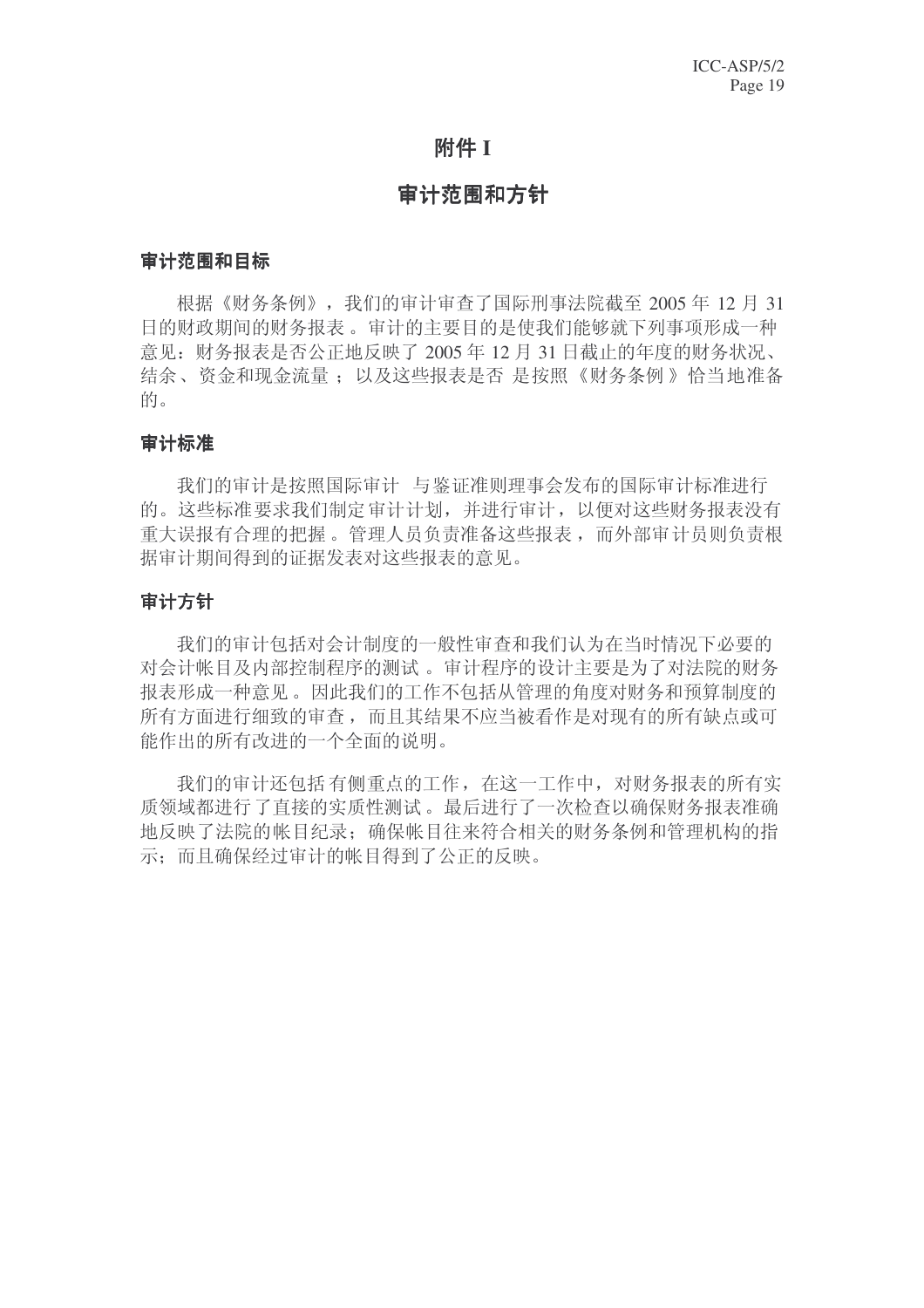# 㸼 **I**

# 国际刑事法院  $2005$  年 12 月 31 日截止期间的收入与支出及资金余额变化报表

(千欧元)

|                  | 普通基金和周转基金                |                          | 见说明 | 信托基金                     |                          | 见说明     | 合计     |                          |
|------------------|--------------------------|--------------------------|-----|--------------------------|--------------------------|---------|--------|--------------------------|
|                  | 2005                     | 2004                     |     | 2005                     | 2004                     |         | 2005   | 2004                     |
| 收入               |                          |                          |     |                          |                          |         |        |                          |
| 各国摊款             | 66,891                   | 53,072                   | 4.1 | ×,                       |                          |         | 66,891 | 53,072                   |
| 自愿捐助             | $\sim$                   | $\overline{\phantom{a}}$ |     | 2,260                    | 1,235                    | 5.1     | 2,260  | 1,235                    |
| 利息收入             | 1,074                    | 719                      | 4.2 | $22\,$                   | 20                       | 5.2     | 1,096  | 739                      |
| 其他/杂项收入          | 41                       | 82                       | 4.3 | $\overline{\phantom{a}}$ | $\overline{\phantom{a}}$ |         | 41     | 82                       |
| 收入合计             | 68,006                   | 53,873                   |     | 2,282                    | 1,255                    |         | 70,288 | 55,128                   |
| 支出               |                          |                          |     |                          |                          |         |        |                          |
| 已付支出             | 42,597                   | 31,714                   | 4.4 | 1,304                    | 590                      | $S$ 7   | 43,901 | 32,304                   |
| 未偿债务             | 13,232                   | 11,796                   | 4.4 | 223                      | 48                       | $S$ 7   | 13,455 | 11,844                   |
| 养恤金债务拨款          | 8,000                    | $\sim$                   | 4.5 | ÷,                       | $\sim$                   |         | 8,000  | $\overline{\phantom{a}}$ |
| 支出合计             | 63,829                   | 43,510                   |     | 1,527                    | 638                      |         | 65,356 | 44,148                   |
| 收支相抵后盈余/(缺额)     | 4,177                    | 10,363                   |     | 755                      | 617                      |         | 4,932  | 10,980                   |
|                  |                          |                          |     |                          |                          |         |        |                          |
| 前期债务的节余或取消       | 1,469                    | 1,075                    | 4.6 | 15                       | $\sim$                   |         | 1,484  | 1,075                    |
| 给捐助者的退还款         | $\overline{\phantom{a}}$ | $\sim$                   |     | (1)                      | (5)                      | 5.3, 56 | (1)    | (5)                      |
| 周转基金的净增额         | 1,149                    | 2,509                    | 4.7 | ×,                       | $\sim$                   |         | 1,149  | 2,509                    |
| 法官养恤金储备金         | 2,400                    | $\overline{\phantom{a}}$ | 4.5 | ٠                        |                          |         | 2,400  | $\overline{\phantom{a}}$ |
| 财政期间期初的资金余额      | 25,799                   | 11,852                   |     | 685                      | 71                       |         | 26,484 | 11,923                   |
| 2005年12月31日的资金余额 | 34,994                   | 25,799                   |     | 1,454                    | 683                      |         | 36,448 | 26,482                   |

首席财务干事 ㅒᄫ(Marian Kashou')……………………………………………

ICC-ASP/5/2 Page 20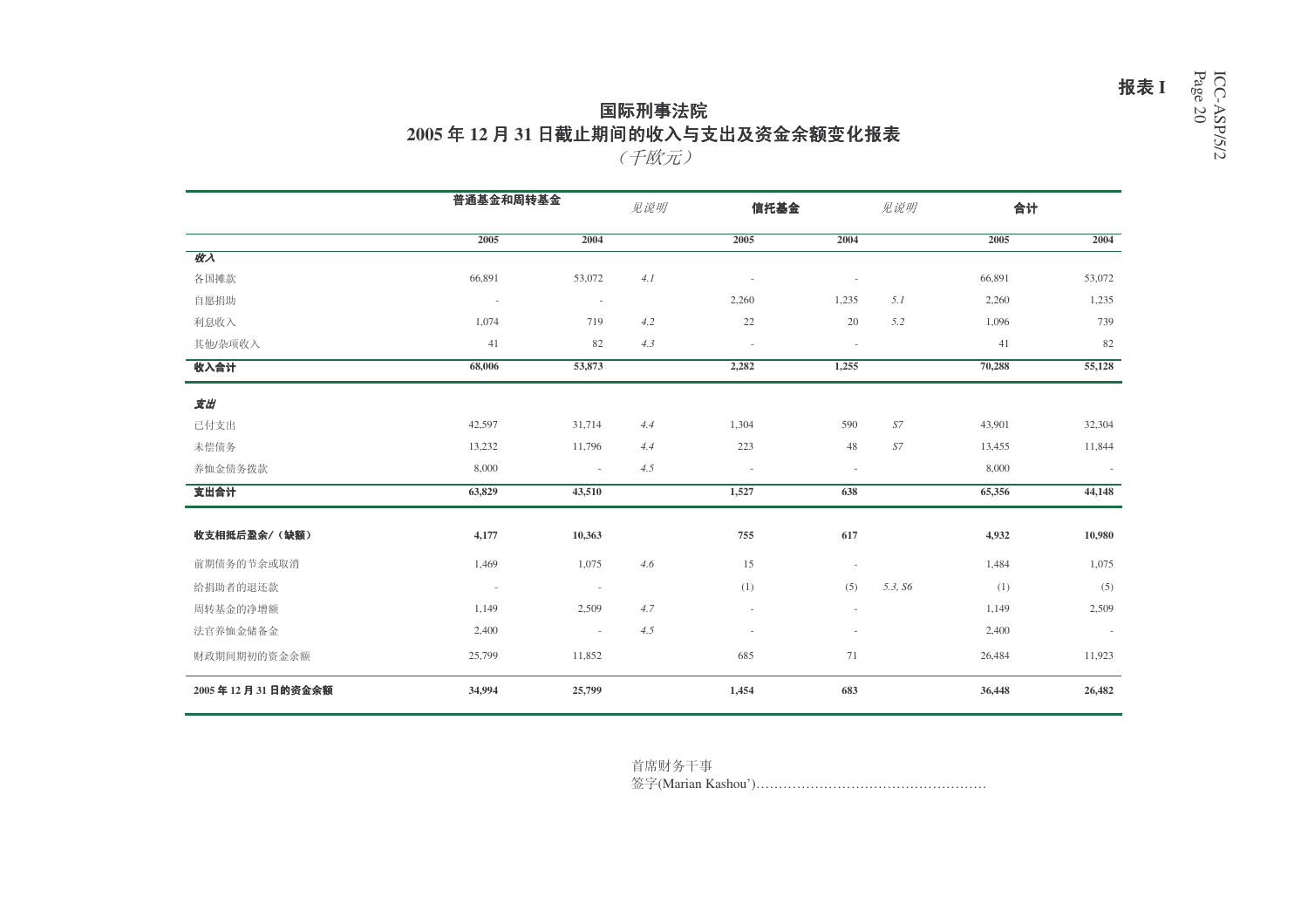## 国际刑事法院  $2005$  年 12 月 31 日资产、负债、储备金和资金余额报表 (千欧元)

|               | 普通基金和周转基金 |                          | 见说明  | 信托基金                     |                          | 见说<br>明 | 合计             |        |
|---------------|-----------|--------------------------|------|--------------------------|--------------------------|---------|----------------|--------|
|               | 2005      | 2004                     |      | 2005                     | 2004                     |         | 2005           | 2004   |
| 资产            |           |                          |      |                          |                          |         |                |        |
| 现金和定期存款       | 40,865    | 29,673                   |      | 1,851                    | 904                      |         | 42,716         | 30,577 |
| 应收缔约国摊款       | 15,146    | 10,258                   | 4.8  | ä,                       | $\overline{\phantom{a}}$ |         | 15,146         | 10,258 |
| 应收自愿捐助        |           | $\overline{\phantom{a}}$ |      | $\overline{4}$           | 10                       |         | $\overline{4}$ | 10     |
| 其他应收捐助        | 298       | 218                      | 4.9  |                          |                          |         | 298            | 218    |
| 基金间应收账款余额     | 188       | 5                        | 4.10 |                          |                          |         | 188            | 5      |
| 其他应收账款        | 2,356     | 1,522                    | 4.11 | $7\phantom{.0}$          | $\overline{4}$           | 5.4     | 2,363          | 1,526  |
| 递延费用 -- 教育补助金 | 169       | 106                      | 4.12 |                          | ×,                       |         | 169            | 106    |
| 资产合计          | 59,022    | 41,782                   |      | 1,862                    | 918                      |         | 60,884         | 42,700 |
| 负债            |           |                          |      |                          |                          |         |                |        |
| 预收摊款/付款       | 3,571     | 3,880                    | 4.13 | $\overline{\phantom{a}}$ | 165                      |         | 3,571          | 4,045  |
| 未偿债务          | 13,232    | 11,796                   |      | 223                      | 48                       |         | 13,455         | 11,844 |
| 基金间应收账款余额     | $\sim$    | $\sim$                   |      | 185                      | 22                       | 5.5     | 185            | 22     |
| 对累积法官养恤金的拨款   | 5,600     | $\sim$                   | 4.5  | $\sim$                   | $\overline{\phantom{a}}$ |         | 5,600          | $\sim$ |
| 其他应付账款        | 1,625     | 307                      | 4.14 | $\overline{\phantom{a}}$ |                          |         | 1,625          | 307    |
| 负债合计          | 24,028    | 15,983                   |      | 408                      | 235                      |         | 24,436         | 16,218 |
| 储备金和资金余额      |           |                          |      |                          |                          |         |                |        |
| 周转基金          | 5,574     | 4,425                    | 4.7  |                          |                          |         | 5,574          | 4,425  |
| 应急基金          | 9,169     | $\sim$                   | 4.15 |                          |                          |         | 9,169          |        |
| 法官养恤金储备金      | 2,400     | ×.                       | 4.5  |                          |                          |         | 2,400          |        |
| 未缴付摊款储备金      | 3,651     | 1,843                    | 4.16 |                          | $\overline{\phantom{a}}$ |         | 3,651          | 1,843  |
| 累计盈余          | 14,200    | 19,531                   | S4   | 1,454                    | 683                      |         | 15,654         | 20,214 |
| 储备金和资金余额合计    | 34,994    | 25,799                   |      | 1,454                    | 683                      |         | 36,448         | 26,482 |
| 负债、储备金和资金余额合计 | 59,022    | 41,782                   |      | 1,862                    | 918                      |         | 60,884         | 42,700 |

首席财务干事

ㅒᄫ(Marian Kashou')…………………………………………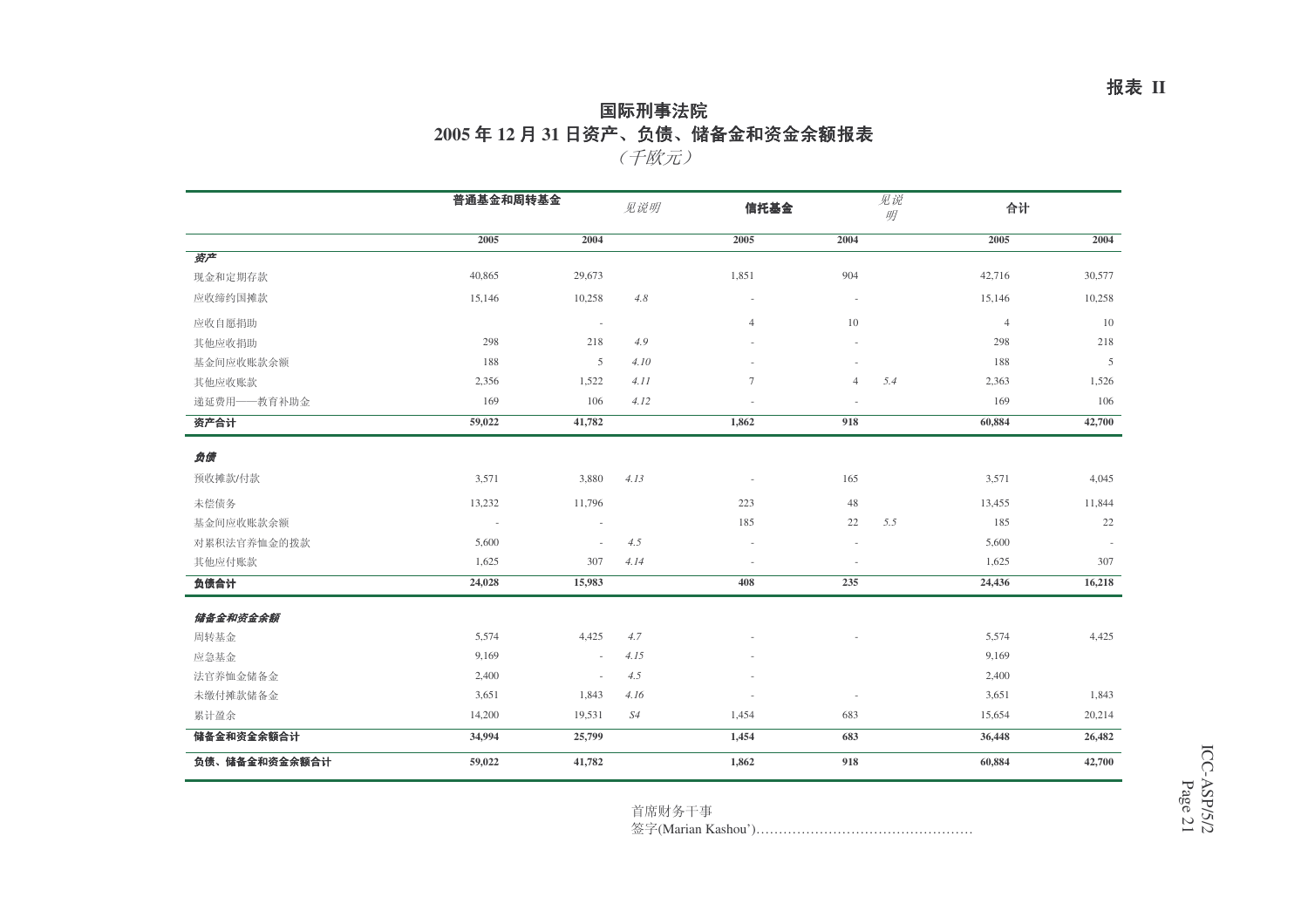## 国际刑事法院  $2005$  年 12 月 31 日现金流量报表 (千欧元)

普通基金和周转基金 信托基金 ড়䅵 **2005 2004 2005 2004 2005 2004** 业务活动产生的现金流量 收支相抵后净盈余/(缺额)(报表 I) 表 I  $\geq 4.177$   $\geq 10,363$   $\geq 755$   $\geq 617$   $\geq 4,932$   $\geq 10,980$ 应收摊款(增加)/减少 (4,968) (7,330) 6 210 (4,962) (7,120) 基金间应收账款余额(增加)/减少  $\mathcal{P}$  (183) 2,525 - 30 (183) 2,555 其他应收账款(増加)/减少 (834) (762) (2) (4) (836) (766) (50) (63) - - (50) (63) ᇥޣ/˅ࡴ˄⫼䗦ᓊ䌍 234预收摊款增加/(减少) (309) 454 (165) (220) (474) 未偿债务增加/(减少) 1.436 5.454 175 48 1.611 5.502 未实现的兑换亏损增加/(减少)  $-$  (1,000)  $-$  - (1,000) 基金间应付账款余额增加/(减少)  $-$  164 22 164 22 对累积法官养恤金的拨款增长/(减少)  $5,600$  -  $5,600$  -**应付账款増加/(減少) 1.318 (792) - - 1.318 (792)** 减去:利息收入 (1,074) (719) (22) (20) (1,096) (739) 业务活动产生的净现金 **5,100 8,143 911 683 6,011 8,826** 投资和筹资活动产生的现金流量 739加上: 利息收入 1,074 719 22 20 1,096 投资和筹资活动产生的净现金 **1,074 719 22 20 1,096 739** 其他来源产生的现金流量 周转基金净增加/(减少) 1,149 2,509 1,149 2,509 前期债务的节余或取消 消 1,469 1,075 15 - 1,484 1,075 法官养恤金储备金 金 2,400 - - - 2,400 -给捐助者的退还款 - - (1) (5) (1) (5) 其他来源产生的净现金 **5,018 3,584 14 (5) 5,032 3,579** 现金和定期存款净增加/(减少) 11,192 12,446 947 698 12,139 13,144 财政期间期初现金和定期存款 款 29,673 17,227 904 206 30,577 17,433  $2005$  年 12 月 31 日现金和定期存款 (报表 II) 40,865 29,673 1,851 904 42,716 30,577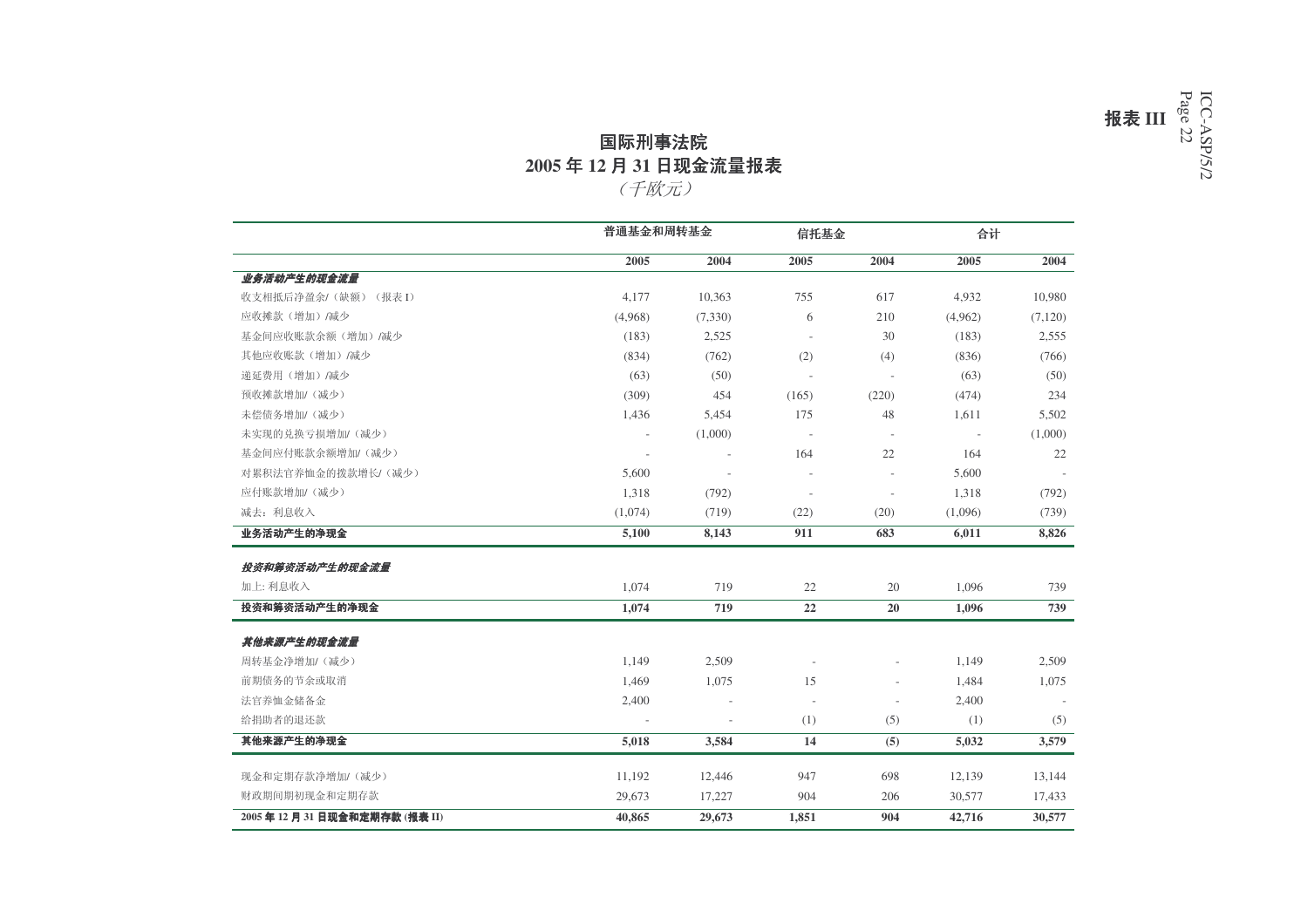## 国际刑事法院  $2005$  年 1 月 1 日至 12 月 31 日期间的拨款报表 (千欧元)

| 主要方案              | 核定拨款   | 拨款调剂 <sup>。/</sup>       | 拨款合计           | 付款     | 未偿债务                           | 负债拨款                              | 支出合计           | 未支配余额 |
|-------------------|--------|--------------------------|----------------|--------|--------------------------------|-----------------------------------|----------------|-------|
| 司法部门<br>养恤金负债(法官) | 7,304  | (2,000)<br>8,000         | 5,304<br>8,000 | 5,166  | 61<br>$\overline{\phantom{a}}$ | $\overline{\phantom{a}}$<br>8,000 | 5,227<br>8,000 | 77    |
| 司法部门合计            | 7,304  | 6,000                    | 13,304         | 5,166  | 61                             | 8,000                             | 13,227         | 77    |
| 检察官办公室            | 17,022 | (2,000)                  | 15,022         | 12,050 | 2,036                          | $\sim$                            | 14,086         | 936   |
| 书记官处              | 37,312 | (4,800)                  | 32,512         | 23,433 | 7,551                          | $\sim$                            | 30,984         | 1,528 |
| 缔约国大会秘书处          | 3,188  | $\overline{\phantom{a}}$ | 3,188          | 1,767  | 925                            | $\sim$                            | 2,692          | 496   |
| 对法院办公楼的投资         | 2,065  | 800                      | 2,865          | 181    | 2,659                          | $\sim$                            | 2,840          | 25    |
| 合计                | 66,891 | ٠                        | 66,891         | 42,597 | 13,232                         | 8,000                             | 63,829         | 3,062 |

a/ 根据ICC-ASP/4/Res.9 号和ICC-ASP/4/Res.11 号决议,一笔600 万欧元的拨款从检察官办公室和书记官处调剂到了司法部门,为法官养恤金债务供资, 80 万欧元 Ңк䆄ᅬ໘䇗ࠖࠄњᇍ⊩䰶ࡲ݀ὐⱘᡩ䌘ˈЎᓎ䗴ѠϾᅵ߸ᅸկ䌘DŽ

ICC-ASP/5/2 Page 23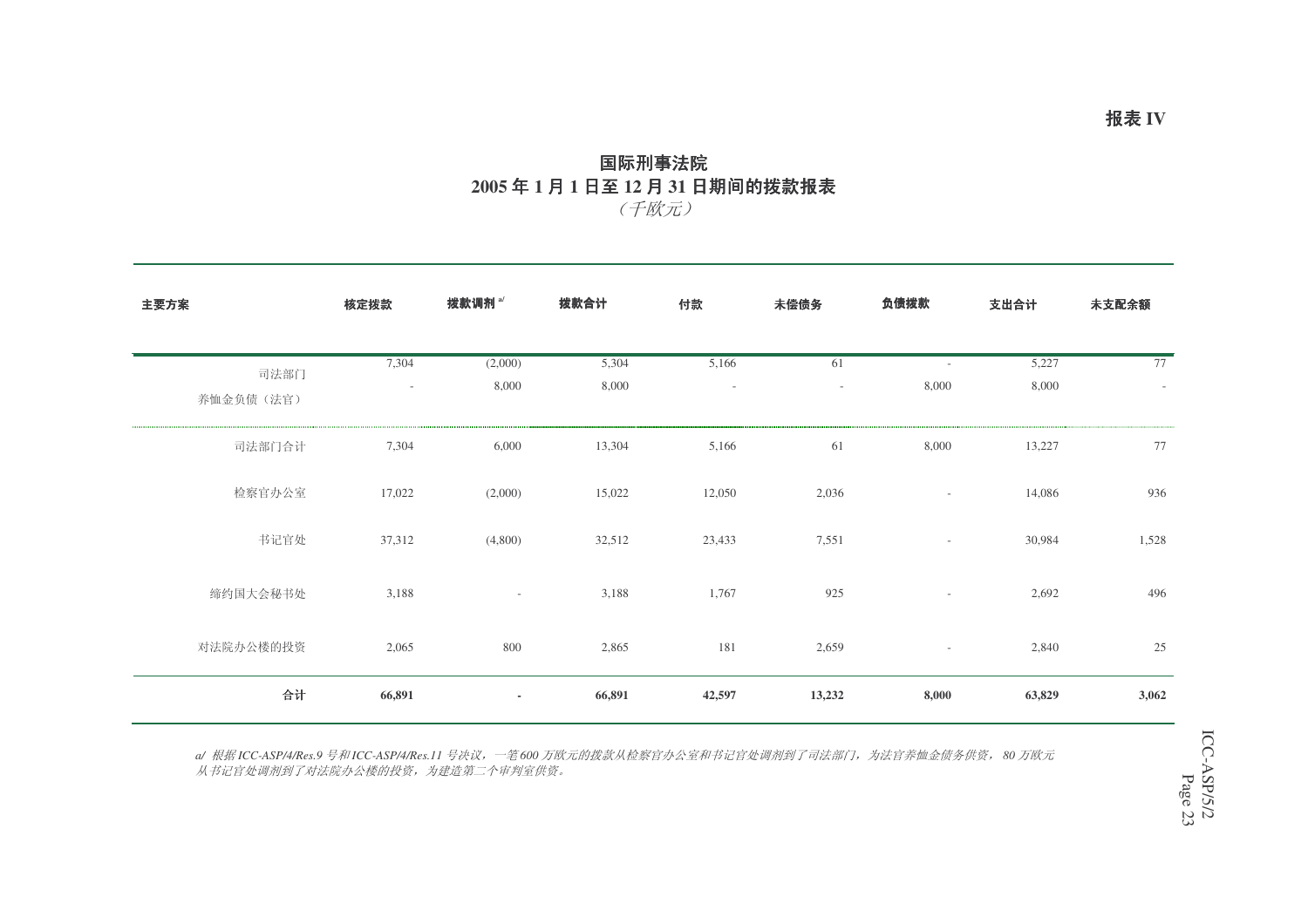ᯢ㒚㸼 **1** ICC-ASP/S/2 Page 24

# 国际刑事法院 截至 2005 年 12 月 31 日的摊款缴纳状况 (欧元)

| 缔约国          | 截至 2005年<br>1月1日未缴<br>纳的摊款 | 已收摊款            | 未缴纳的<br>摊款 | 应缴摊款             | 2004年盈余      | 已收摊款      | 未缴纳的<br>摊款 | 未缴纳的摊<br>款合计 | 2005年缴款<br>后的盈余 | 已收 2006年摊款 |
|--------------|----------------------------|-----------------|------------|------------------|--------------|-----------|------------|--------------|-----------------|------------|
|              |                            | 以前各年            |            |                  | 2005         |           |            |              |                 |            |
| 阿富汗          | 1.962                      | 1.962           |            | 2.765            |              | 2,765     |            |              | 2               |            |
| 阿尔巴尼亚        | $\sim$                     | <b>Contract</b> |            | 6,914            |              | $\sim$    | 6,914      | 6,914        |                 |            |
| 安道尔          | 5.492                      | 5,492           |            | 6,914            |              | 6,914     | $\sim 100$ | $\sim$       | 3               |            |
| 安提瓜和巴布达      | 4,529                      | $\sim 100$      | 4,529      | 4,148            |              | $\sim$    | 4,148      | 8,677        |                 |            |
| 阿根廷          | 1,308,822                  | 259,517         | 1,049,305  | 1,321,872        |              | $\sim$    | 1,321,872  | 2,371,177    |                 |            |
| 澳大利亚         | $\sim$                     | $\sim$          |            | 2,201,277        | 78           | 2.201.199 |            |              | 1,147           |            |
| 奥地利          | 178,513                    | 178,513         |            | 1,187,749        | ×.           | 1,187,749 |            |              | 577             |            |
| 巴巴多斯         | $\sim$ $-$                 | - 4             |            | 13,827           | -1           | 13,826    |            |              | 8               |            |
| 比利时          | 684,706                    | 684,706         |            | 1,478,119        |              | 1,478,119 |            |              | 771             |            |
| 伯利兹          | 1.715                      | 1,715           |            | 1.383            |              | 1.383     |            |              | 1,807           |            |
| 贝宁           |                            |                 |            | 2,765            |              | 2,765     |            |              | 2               |            |
| 玻利维亚         | 11,773                     |                 | 11,773     | 12,444           |              |           | 12,444     | 24,217       |                 |            |
| 波斯尼亚一黑塞哥维那   | $\sim$                     |                 |            | 4,148            |              | 4,148     |            |              | $\mathbf{2}$    |            |
| 博茨瓦纳         | 13,256                     | 13,256          |            | 16,593           |              | 16,593    |            |              | 27              |            |
| 巴西           | 3,101,239                  | 1,417,575       | 1,683,664  | 2,105,869        |              | $\sim$    | 2,105,869  | 3,789,533    |                 |            |
| 保加利亚         | 8,457                      | 8,457           | $\sim$     | 23,506           | $\sim$       | 23,506    | $\sim$     | - 1          | 12              |            |
| 布基纳法索        | 1,098                      | $\sim$          | 1,098      | 2,765            |              |           | 2,765      | 3,863        |                 |            |
| 布隆迪          | 91                         | 91              | - 1        | 1.383            |              | $\sim$    | 1.383      | 1,383        |                 |            |
| 柬埔寨          | 601                        | 601             |            | 2,765            | $\sim$       | 2,167     | 598        | 598          |                 |            |
| 加拿大          | $\sim$                     |                 |            | 3,889,566        | 140          | 3,889,426 | $\sim$     | $\sim$       | 2,032           |            |
| 中非共和国        | 1,715                      |                 | 1,715      | 1,383            |              |           | 1,383      | 3,098        |                 |            |
| 哥伦比亚         | 130,865                    | 130,865         | $\sim$     | 214,320          | $\sim$       | 214,320   | $\sim$ $-$ | $\sim$       | 10,219          |            |
| 刚果           | 457                        | $\sim$ $-$      | 457        | 1,383            |              | $\sim$    | 1,383      | 1,840        |                 |            |
| 哥斯达黎加        | 40,625                     | 9,253           | 31,372     | 41,481           |              | $\sim$    | 41,481     | 72,853       |                 |            |
| 克罗地亚         | $\sim$                     |                 | $\sim$     | 51,160           | 9,246        | 41,914    | $\sim$ $-$ |              | 26              |            |
| 塞浦路斯         | $\sim$                     |                 | $\sim$     | 53,926           | 2            | 53,924    | $\sim$     | $\sim$       | 29              |            |
| 刚果民主共和国      | 3,739                      | $\overline{a}$  | 3,739      | 4,148            | $\sim$       | $\sim$    | 4,148      | 7,887        | - 1             |            |
| 丹麦           | $\sim$                     | $\sim$          | $\sim$     | 992,787          | 45.336       | 947,451   |            |              | 45,818          |            |
| 吉布提          | 1,098                      | 1,098           | $\sim$     | 1,383            |              | 1,383     | $\sim$     | $\sim$       |                 |            |
| 多米尼克         | 1,715                      | $\sim$          | 1,715      | 1,383            |              | $\sim$    | 1,383      | 3,098        |                 |            |
| 多米尼加共和国      |                            |                 |            | 20.165           |              |           | 20,165     | 20.165       |                 |            |
|              |                            |                 |            |                  |              |           |            |              |                 |            |
| 厄瓜多尔<br>爱沙尼亚 | 11.823                     | 9,776           | 2.047      | 26,272<br>16,593 | $\mathbf{1}$ | 16,592    | 26,272     | 28,319       | $\,$ 8 $\,$     |            |
|              |                            |                 |            |                  |              |           |            |              |                 |            |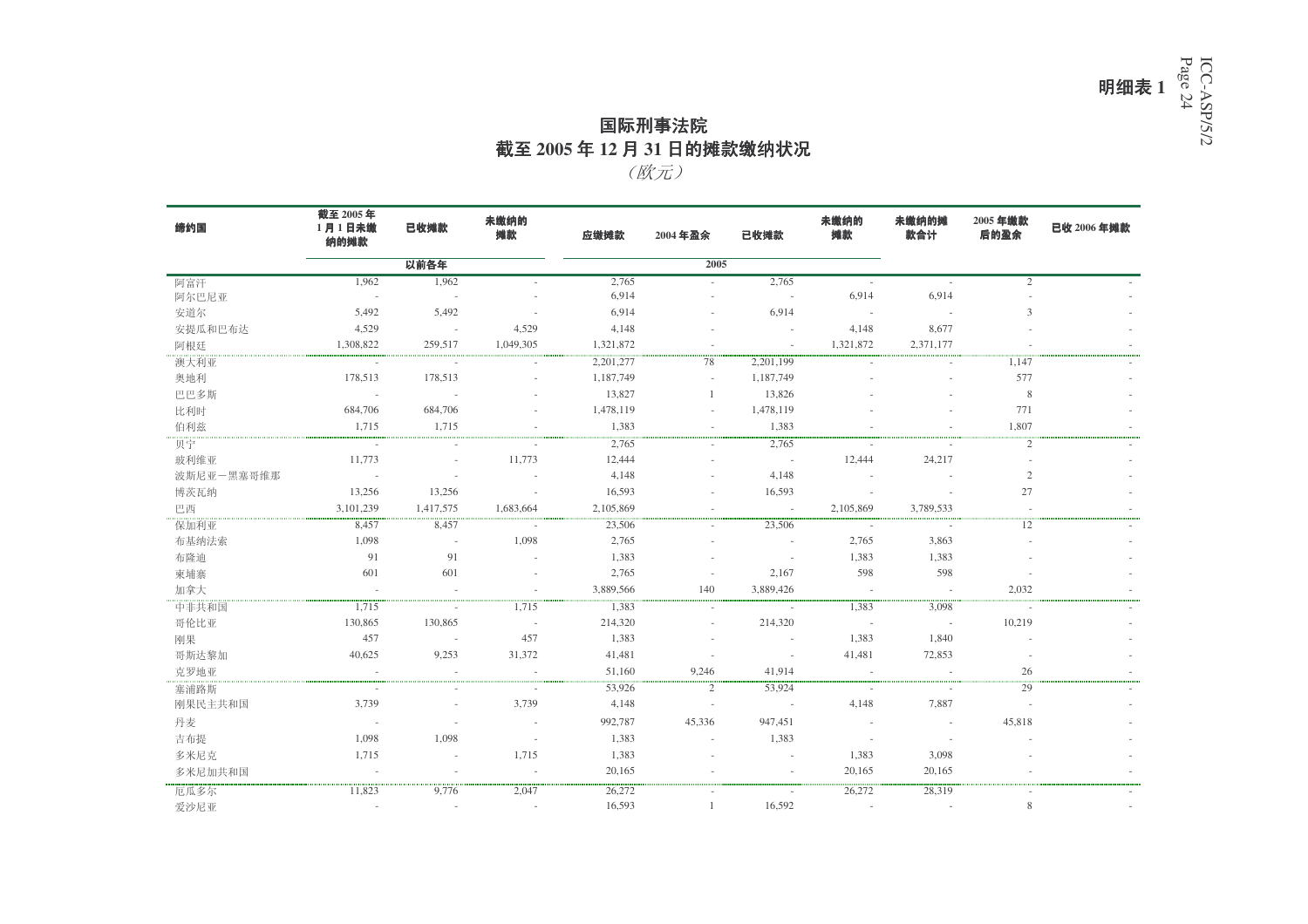| 缔约国   | 截至 2005年<br>1月1日未缴<br>纳的摊款 | 已收摊款                     | 未缴纳的<br>摊款               | 应缴摊款       | 2004年盈余                  | 已收摊款                     | 未缴纳的<br>摊款               | 未缴纳的摊<br>款合计             | 2005年缴款<br>后的盈余 | 已收 2006年摊款 |
|-------|----------------------------|--------------------------|--------------------------|------------|--------------------------|--------------------------|--------------------------|--------------------------|-----------------|------------|
|       |                            | 以前各年                     |                          |            | 2005                     |                          |                          |                          |                 |            |
| 斐济    | $\overline{1}$             | -1                       |                          | 5,531      | $\sim$                   | 5,514                    | 17                       | 17                       |                 |            |
| 芬兰    |                            |                          |                          | 736,985    | 29                       | 736,956                  |                          |                          | 387             |            |
| 法国    |                            |                          |                          | 8,337,749  | 297                      | 8,337,452                |                          | $\sim$                   | 4,352           |            |
| 加蓬    | 5,632                      | 5,632                    |                          | 12,444     | $\sim$                   | 6,819                    | 5,625                    | 5,625                    |                 |            |
| 冈比亚   | 1,097                      | 1,097                    |                          | 1,383      | $\sim$                   | 1,383                    | $\overline{\phantom{a}}$ |                          |                 |            |
| 格鲁吉亚  | 3,484                      | $\sim$                   | 3,484                    | 4,148      | $\overline{\phantom{a}}$ | $\sim 100$               | 4,148                    | 7,632                    |                 |            |
| 德国    | $\overline{\phantom{a}}$   | ×.                       | ×.                       | 11,977,045 | 330                      | 11,976,715               | ÷.                       | $\sim$                   | 5,824           |            |
| 加纳    | 4,390                      | 4,390                    | $\sim$                   | 5,531      | $\sim$                   | 5,531                    | ÷,                       | $\sim$                   | 5,445           |            |
| 希腊    |                            | $\sim$                   | $\overline{\phantom{a}}$ | 732,837    | 185,874                  | 56                       | 546,907                  | 546,907                  | $\sim$          |            |
| 几内亚   | 4,441                      | $\sim$                   | 4,441                    | 4,148      |                          | ÷,                       | 4,148                    | 8,589                    | $\sim$          |            |
| 圭亚那   | 91                         | 91                       | ÷.                       | 1,383      |                          | 1,383                    | $\sim$                   | $\overline{\phantom{a}}$ | 139             |            |
| 洪都拉斯  | 8,419                      | 811                      | 7,608                    | 6,914      |                          | $\sim$                   | 6,914                    | 14,522                   | $\sim$          |            |
| 匈牙利   | $\sim$                     | ×,                       |                          | 174,222    | 5                        | 174,217                  |                          |                          | 89              |            |
| 冰岛    | $\overline{\phantom{a}}$   | $\overline{\phantom{a}}$ | $\sim$                   | 47,012     | $\overline{3}$           | 47,009                   | $\sim$                   | $\overline{\phantom{a}}$ | $\overline{26}$ |            |
| 爱尔兰   |                            |                          |                          | 483,949    | $18\,$                   | 483,931                  | ×.                       | $\sim$                   | 253             |            |
| 意大利   | 3,114,201                  | 2,508,685                | 605,516                  | 6,754,544  | $\sim$                   | $\sim 100$               | 6,754,544                | 7,360,060                | $\sim$          |            |
| 约旦    |                            |                          | $\sim$                   | 15,210     | ×                        | 15,210                   |                          |                          | $\tau$          |            |
| 肯尼亚   |                            |                          |                          | 7,259      | ×                        | 7,259                    |                          |                          |                 |            |
| 拉脱维亚  |                            |                          |                          | 20,741     | 1                        | 20,740                   |                          |                          | 11              |            |
| 莱索托   | 1,676                      | 1,676                    | $\sim$                   | 1,383      |                          | 1,383                    | ÷.                       | $\overline{\phantom{a}}$ |                 |            |
| 利比里亚  | 91                         | ÷,                       | 91                       | 1,383      |                          | $\sim 100$               | 1,383                    | 1,474                    | ×,              |            |
| 列支敦士登 | $\overline{1}$             | -1                       |                          | 6,914      |                          | 6,914                    | $\overline{\phantom{a}}$ |                          | $\sqrt{2}$      |            |
| 立陶宛   | 8,583                      | 8,583                    |                          | 33,185     |                          | 20,285                   | 12,900                   | 12,900                   |                 |            |
| 卢森堡   |                            |                          |                          | 106,469    | $\overline{4}$           | 106,465                  | $\sim$                   |                          | 55              |            |
| 马拉维   | 2,096                      | $\sim$                   | 2,096                    | 1,383      | i.                       | $\sim$                   | 1,383                    | 3,479                    | ä,              |            |
| 马里    | 197                        | 197                      | $\overline{a}$           | 2,765      |                          | 2,765                    | $\sim$                   | ÷.                       | $\mathbf{2}$    |            |
| 马耳他   | 14,812                     | 14,812                   |                          | 19,358     |                          | 9,503                    | 9,855                    | 9,855                    |                 |            |
| 马绍尔群岛 | 301                        | i.                       | 301                      | 1,383      |                          | $\sim$                   | 1,383                    | 1,684                    |                 |            |
| 毛里求斯  | 3,309                      | 3,309                    |                          | 15,210     |                          | 15,210                   |                          |                          | $\tau$          |            |
| 蒙古    | - 11                       |                          |                          | 1,383      | $\sim$                   | 1,383                    | ÷.                       |                          | ÷.              |            |
| 纳米比亚  |                            |                          |                          | 8,296      |                          | 8,296                    |                          |                          | 5               |            |
| 瑙鲁    | 1,097                      |                          | 1,097                    | 1,383      |                          | $\sim$                   | 1,383                    | 2,480                    |                 |            |
| 荷兰    | $\sim 100$                 | ×.                       | ÷.                       | 2,336,782  | 85                       | 2,336,697                | $\sim$                   | $\sim$                   | 1,221           | 2,702,750  |
| 新西兰   | $\sim 100$                 | $\sim$                   | $\overline{\phantom{a}}$ | 305,579    | 12                       | 305,567                  | $\sim$ $-$               | $\sim$                   | 161             |            |
| 尼日尔   | 1,715                      | $\overline{\phantom{a}}$ | 1,715                    | 1,383      | $\sim$                   | $\sim$                   | 1,383                    | 3,098                    | $\sim$          |            |
| 尼日利亚  | 46,099                     | 46,099                   |                          | 58,074     | $\sim$                   | 176                      | 57,898                   | 57,898                   | $\sim$          |            |
| 挪威    | $\sim$                     |                          |                          | 938,861    | 35                       | 938,826                  | $\sim$                   | ÷.                       | 491             |            |
| 巴拿马   | 21,579                     | 21,579                   |                          | 26,272     | $\sim$                   | 8,494                    | 17,778                   | 17,778                   |                 |            |
| 巴拉圭   | 23,056                     |                          | 23,056                   | 16,593     |                          | $\overline{\phantom{a}}$ | 16,593                   | 39,649                   |                 |            |
| 秘鲁    | 174,044                    | 73,065                   | 100,979                  | 127,209    | $\overline{\phantom{a}}$ |                          | 127,209                  | 228,188                  |                 |            |
| 波兰    | $\sim$                     | $\sim$                   | $\overline{\phantom{a}}$ | 637,430    | 23                       | 637,407                  | $\sim$                   | $\overline{\phantom{a}}$ | 332             | 737,259    |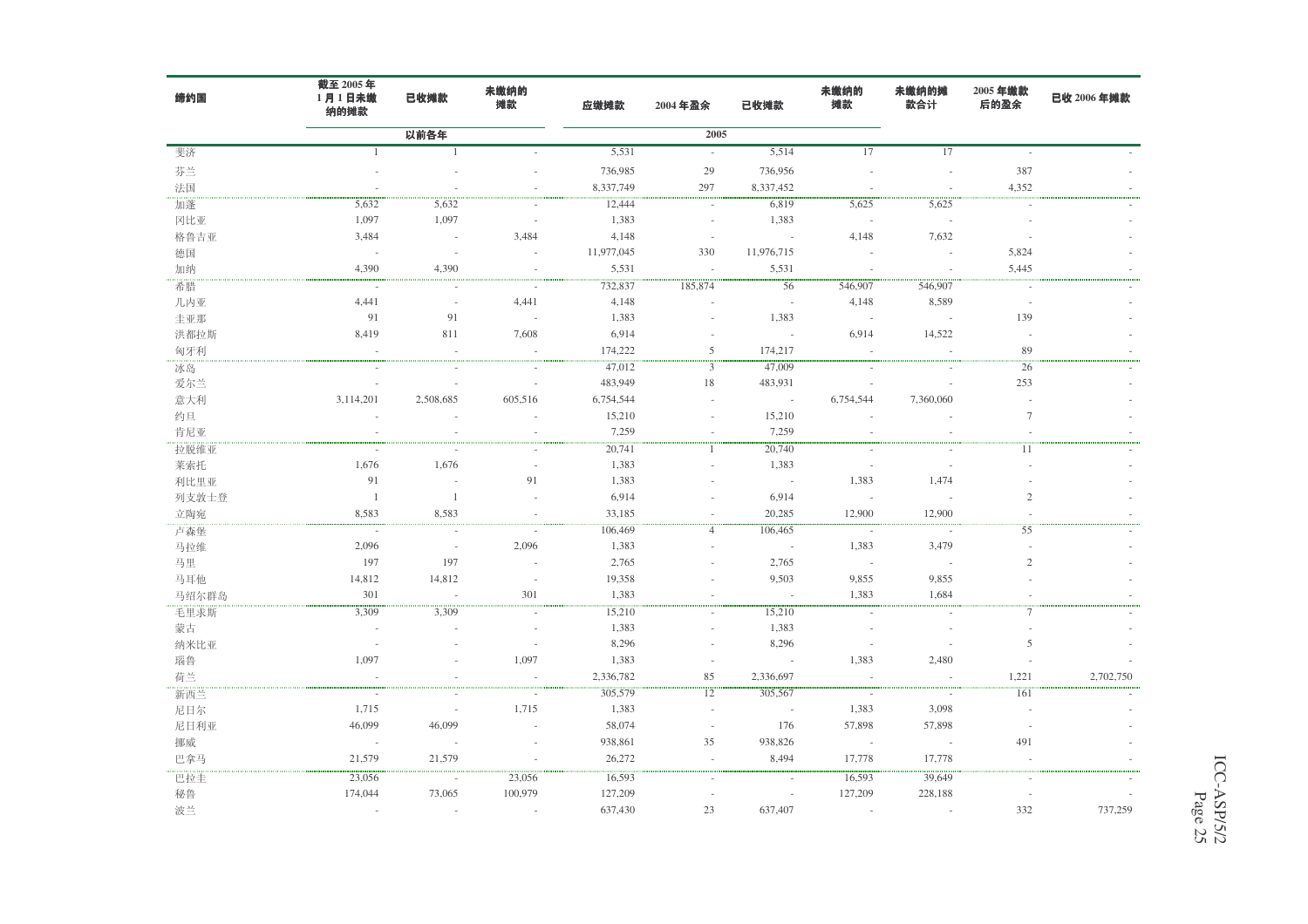| 缔约国          | 截至 2005年<br>1月1日未缴<br>纳的摊款 | 已收摊款       | 未缴纳的<br>摊款 | 应缴摊款                   | 2004年盈余   | 已收摊款                     | 未缴纳的<br>摊款      | 未缴纳的摊<br>款合计             | 2005年缴款<br>后的盈余 | 已收 2006年摊款 |
|--------------|----------------------------|------------|------------|------------------------|-----------|--------------------------|-----------------|--------------------------|-----------------|------------|
|              |                            | 以前各年       |            |                        | 2005      |                          |                 |                          |                 |            |
| 葡萄牙          |                            | $\sim$     |            | 649,874                | 24        | 649,850                  |                 |                          | 340             |            |
| 大韩民国         | 823,162                    | 823,162    |            | 2,483,350              |           | 2,483,350                |                 |                          | 1.207           |            |
| 罗马尼亚         | 42,724                     | 42,724     |            | 82,963                 |           | 82,963                   |                 |                          | 40              |            |
| 圣文森特和格林纳丁斯   | 300                        | ÷.         | 300        | 1,383<br>1,383         |           | $\sim$<br>1,383          | 1,383           | 1,683                    | $\sim$<br>747   |            |
| 萨摩亚          | 3,293                      | 3,293      |            | 4,148                  |           | 4,148                    |                 |                          | 2               |            |
| 圣马力诺<br>塞内加尔 | 1.601                      | 1.601      |            | 6,914                  | ÷         | 5,316                    | $\sim$<br>1,598 | 1.598                    |                 |            |
|              |                            |            |            |                        |           |                          |                 |                          |                 |            |
| 塞尔维亚和黑山      | 13,985<br>1,097            | 13,985     | 1,097      | 26,272<br>1,383        |           |                          | 26,272<br>1,383 | 26,272<br>2,480          |                 |            |
| 塞拉利昂<br>斯洛伐克 |                            |            |            | 70,518                 | ٠         | $\sim$<br>70,518         |                 |                          | 34              |            |
|              | 90,003                     | 90,003     |            | 113,382                |           | 113,382                  |                 |                          | 60              |            |
| 斯洛文尼亚        | 11,198                     | 11.198     |            | 403,752                |           | 403,752                  |                 |                          | 196             |            |
| 南非           |                            |            |            |                        |           |                          |                 |                          |                 |            |
| 西班牙          |                            |            |            | 3,484,432<br>1,379,946 | 124<br>50 | 3,484,308<br>1,379,896   |                 |                          | 1,817<br>721    |            |
| 瑞典           |                            |            |            |                        |           |                          |                 |                          | 803             |            |
| 瑞士           |                            |            |            | 1,655,106              | 58        | 1,655,048                |                 |                          |                 |            |
| 塔吉克斯坦        | 1,715                      | 593        | 1,122      | 1,383                  |           | $\overline{\phantom{a}}$ | 1,383           | 2,505                    |                 |            |
| 前南斯拉夫马其顿共和国  | 4.052                      | 4.052      |            | 8.296                  | $\sim$    | 2,058                    | 6.238           | 6.238                    |                 |            |
| 东帝汶          | 1,099                      |            | 1,099      | 1,383                  |           |                          | 1,383           | 2,482                    |                 |            |
| 特立尼达和多巴哥     | 6,469                      | 6,469      |            | 30,420                 | ÷         | 17,207                   | 13,213          | 13,213                   |                 |            |
| 乌干达          | 5,974                      |            | 5,974      | 8,296                  |           | $\sim$                   | 8,296           | 14,270                   |                 |            |
| 联合王国         |                            |            |            | 8,471,872              | 304       | 8,471,568                |                 | $\overline{\phantom{a}}$ | 4,426           |            |
| 坦桑尼亚联合共和国    | 6.586                      |            | 6.586      | 8.296                  |           |                          | 8.296           | 14,882                   |                 |            |
| 乌拉圭          | 102,271                    | 9,778      | 92,493     | 66,370                 |           |                          | 66,370          | 158,863                  |                 |            |
| 委内瑞拉         | 187,691                    | 187,691    | $\sim$     | 236,444                |           | 3,886                    | 232,558         | 232,558                  |                 |            |
| 赞比亚          | 417                        | $\sim 100$ | 417        | 2,765                  |           | $\sim$                   | 2,765           | 3,182                    |                 |            |
| 合计(99个缔约国)   | 10,258,340                 | 6,607,454  | 3,650,886  | 66,891,200             | 242,080   | 55, 154, 323             | 11,494,797      | 15,145,683               | 91,692          | 3,440,009  |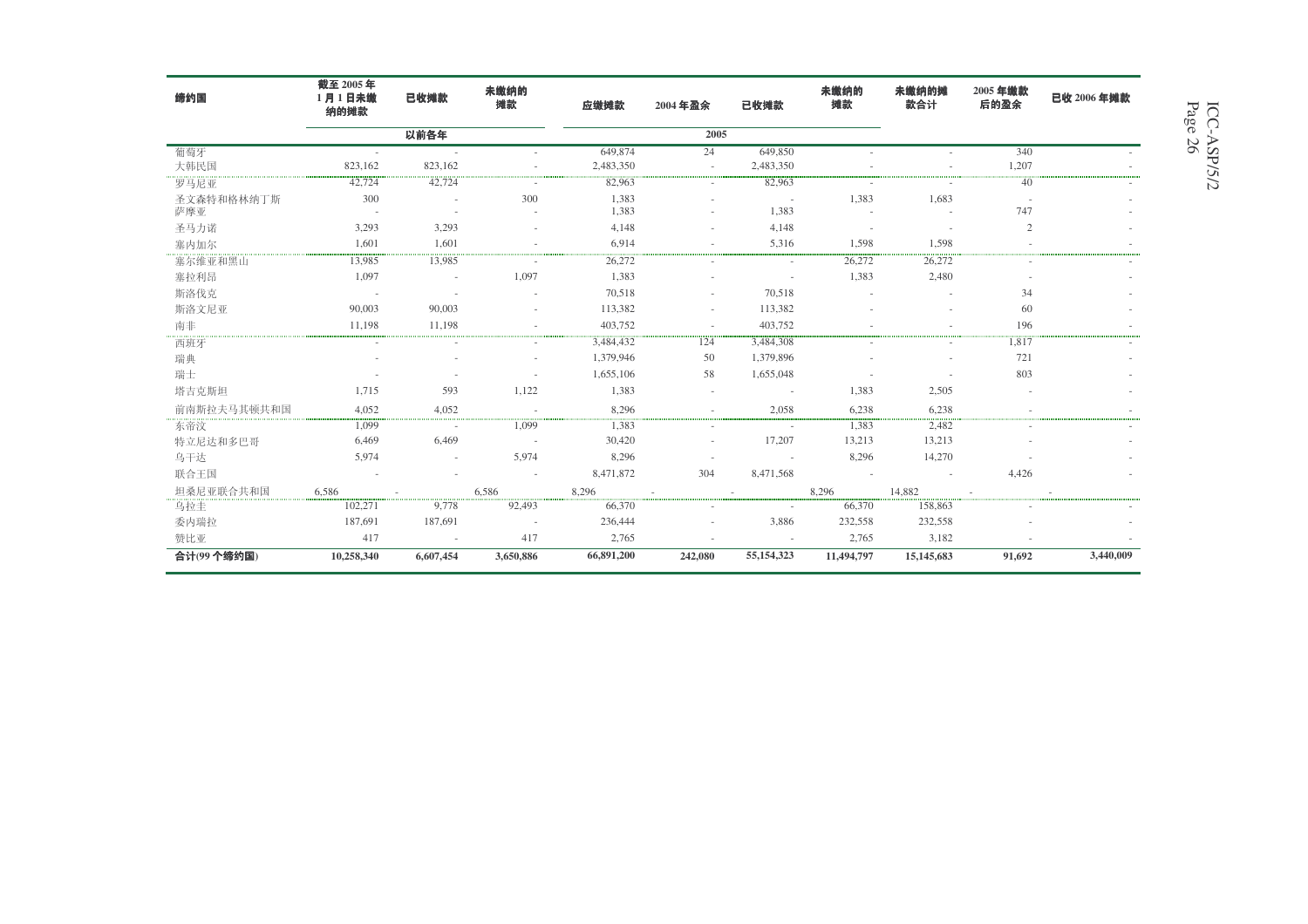## ᯢ㒚㸼 **2**

# 国际刑事法院 截至 2005 年 12 月 31 日的周转基金状况

(欧元)

|                        | 2005      | 2004      |
|------------------------|-----------|-----------|
| 财政期间期初结余               | 4,207,170 | 1,766,284 |
| 已收款/(退还款)<br>从缔约国收到的缴款 | 1,069,613 | 2,440,886 |
| 提款                     |           |           |
| 截至 12 月 31 日的结余        | 5,276,783 | 4,207,170 |
|                        |           |           |
| 确立的水平                  | 5,574,300 | 4,425,000 |
| 扣除: 缔约国应缴款(明细表 3)      | 297,517   | 217,830   |
| 12月31日的结余              | 5,276,783 | 4,207,170 |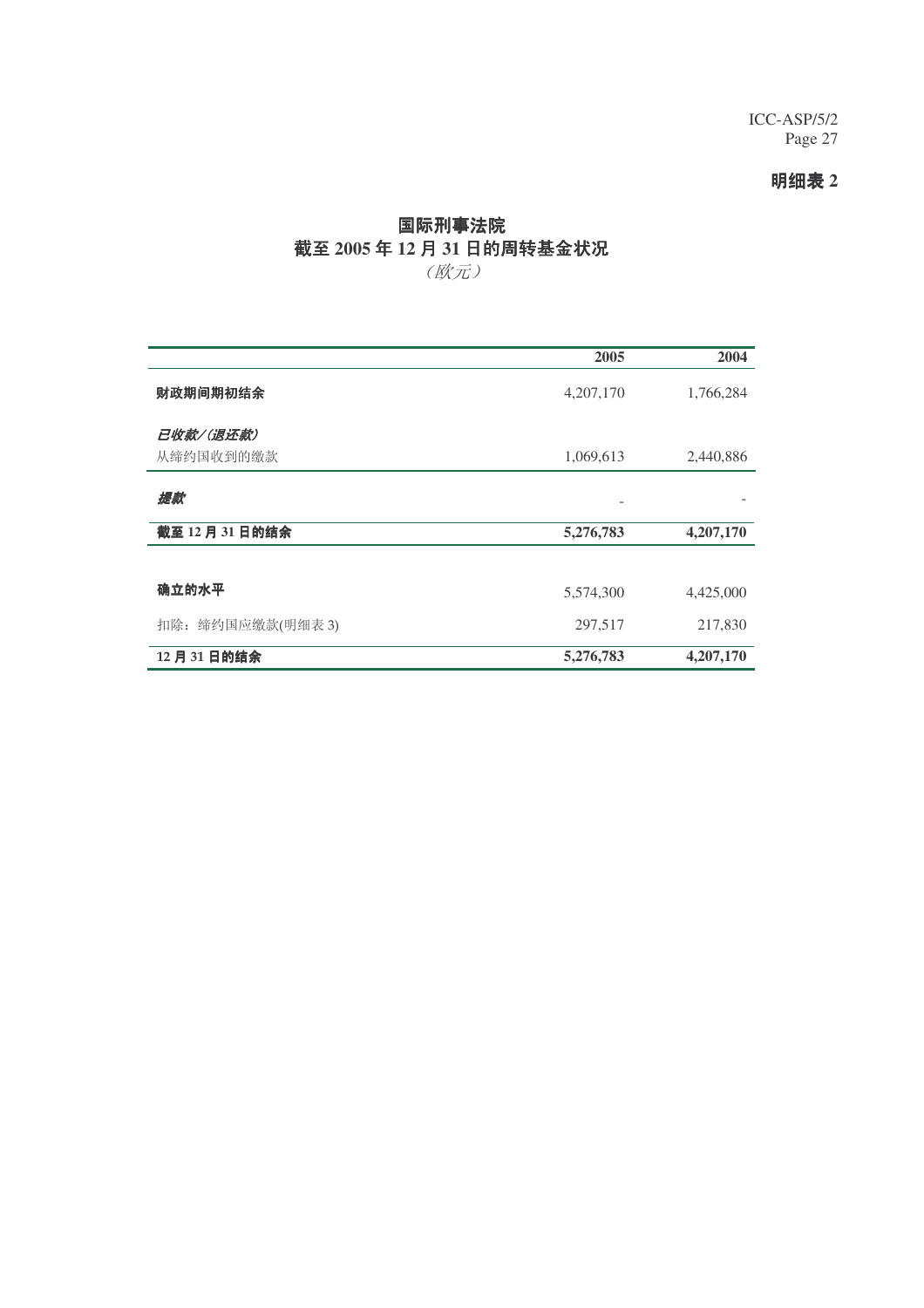# 国际刑事法院 截至 2005 年 12 月 31 日的周转基金预缴款缴纳状况

 $(\overline{\mathbb{K}}\overline{\pi})$ 

| 缔约国        | 周转基金    | 累积缴款    | 未缴款                      | 已收 2006年缴款 |
|------------|---------|---------|--------------------------|------------|
| 阿富汗        | 230     | 230     |                          |            |
| 阿尔巴尼亚      | 575     | 458     | 117                      |            |
| 安道尔        | 575     | 575     | $\overline{\phantom{a}}$ |            |
| 安提瓜和巴布达    | 346     |         | 346                      |            |
| 阿根廷        | 110,102 | 43,740  | 66,362                   |            |
| 澳大利亚       | 183,350 | 183,350 |                          |            |
| 奥地利        | 98,932  | 98,932  |                          |            |
| 巴巴多斯       | 1,152   | 1,152   |                          |            |
| 比利时        | 123,117 | 123,117 |                          |            |
| 伯利兹        | 115     | 115     |                          |            |
| 贝宁         | 230     | 230     |                          |            |
| 玻利维亚       | 1,036   | 302     | 734                      |            |
| 波斯尼亚一黑塞哥维那 | 345     | 345     |                          |            |
| 博茨瓦纳       | 1,382   | 1,382   |                          |            |
| 巴西         | 175,404 | 78,992  | 96,412                   |            |
| 保加利亚       | 1,957   | 1,957   |                          |            |
| 布基纳法索      | 230     |         | 230                      |            |
| 布隆迪        | 115     | 92      | 23                       |            |
| 柬埔寨        | 230     | 230     | ÷,                       |            |
| 加拿大        | 323,972 | 323,972 |                          |            |
| 中非共和国      | 115     |         | 115                      |            |
| 哥伦比亚       | 17,851  | 17,851  | $\overline{\phantom{a}}$ |            |
| 刚果         | 115     |         | 115                      |            |
| 哥斯达黎加      | 3,455   | 2,745   | 710                      |            |
| 克罗地亚       | 4,261   | 4,261   |                          |            |
| 塞浦路斯       | 4,491   | 4,491   |                          |            |
| 刚果民主共和国    | 345     | 150     | 195                      |            |
| 丹麦         | 82,692  | 82,692  |                          |            |
| 吉布提        | 115     | 115     |                          |            |
| 多米尼克       | 115     |         | 115                      |            |
| 多米尼加共和国    | 4,031   |         | 4,031                    |            |
| 厄瓜多尔       | 2,188   | 1,739   | 449                      |            |
| 爱沙尼亚       | 1,382   | 1,382   |                          |            |
| 斐济         | 461     | 461     |                          |            |
| 芬兰         | 61,386  | 61,386  |                          |            |
| 法国         | 694,470 | 694,470 |                          |            |
| 加蓬         | 1,036   | 1,036   |                          |            |
| 冈比亚        | 115     | 115     |                          |            |
| 格鲁吉亚       | 345     |         | 345                      |            |
| 德国         | 997,597 | 997,597 |                          |            |
| 加纳         | 461     | 461     |                          |            |
| 希腊         | 61,039  | 61,039  |                          |            |
|            | 346     |         | 346                      |            |
| 几内亚        |         |         |                          |            |
| 圭亚那        | 115     | 115     |                          |            |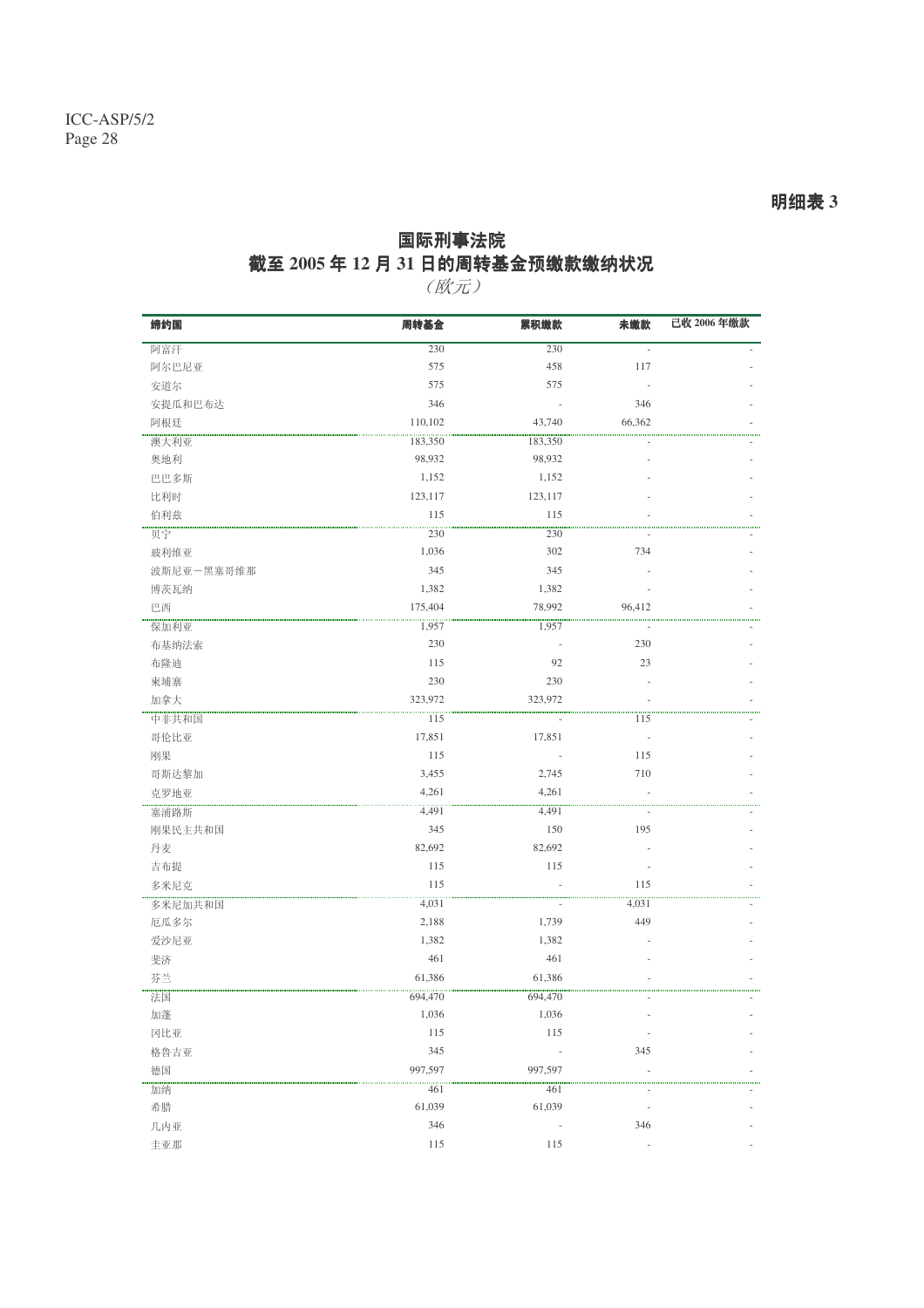| 缔约国          | 周转基金    | 累积缴款    | 未缴款                      | 已收 2006年缴款 |
|--------------|---------|---------|--------------------------|------------|
| 洪都拉斯         | 575     | 151     | 424                      |            |
| 匈牙利          | 14,511  | 14,511  |                          |            |
| 冰岛           | 3,916   | 3,916   |                          |            |
| 爱尔兰          | 40,310  | 40,310  |                          |            |
| 意大利          | 562,602 | 447,011 | 115,591                  |            |
| 约旦           | 1,266   | 1,266   |                          |            |
| 肯尼亚          | 1,037   | 1,037   |                          |            |
| 拉脱维亚         | 1,727   | 1,727   |                          |            |
| 莱索托          | 115     | 115     |                          |            |
| 利比里亚         | 115     |         | 115                      |            |
| 列支敦士登        | 575     | 575     |                          |            |
| 立陶宛          | 2,764   | 2,764   |                          |            |
| 卢森堡          | 8,868   | 8,868   |                          |            |
| 马拉维          | 115     |         | 115                      |            |
| 马里           | 230     | 230     |                          |            |
| 马耳他          | 1,612   | 1,612   |                          |            |
| 马绍尔群岛        | 114     | 91      | 23                       |            |
| 毛里求斯         | 1,266   | 1,266   |                          |            |
| 蒙古           | 115     | 115     |                          |            |
| 纳米比亚         | 691     | 691     | $\overline{\phantom{a}}$ |            |
| 瑙鲁           | 115     | 38      | 77                       |            |
| 荷兰           | 194,636 | 194,636 |                          | 30,592     |
| 新西兰          | 25,452  | 25,452  |                          |            |
| 尼日尔          | 115     |         | 115                      |            |
| 尼日利亚         | 4,837   | 4,837   |                          |            |
| 挪威           | 78,201  | 78,201  |                          |            |
| 巴拿马          | 2,188   | 2,188   |                          |            |
| 巴拉圭          | 1,382   |         | 1,382                    |            |
| 秘鲁           | 10,595  | 5,471   | 5,124                    |            |
| 波兰           | 53,093  | 53,093  |                          | 8,345      |
| 葡萄牙          | 54,130  | 54,130  |                          |            |
| 大韩民国         | 206,845 | 206,845 |                          |            |
| 罗马尼亚         | 6,911   | 6,911   |                          |            |
| 圣文森特和格林纳丁斯   | 115     | 92      | 23                       |            |
| 萨摩亚          | 115     | 115     |                          |            |
| 圣马力诺         | 345     | 345     |                          |            |
| 塞内加尔         | 575     | 575     | ÷                        |            |
| 塞尔维亚和黑山      | 2,188   | 1,737   | 451                      |            |
| 塞拉利昂         | 115     | 38      | 77                       |            |
| 斯洛伐克         | 5,873   | 5,873   |                          |            |
| 斯洛文尼亚        | 9,443   | 9,443   |                          |            |
| 南非           | 33,629  | 33,629  |                          |            |
| 西班牙          | 290,228 | 290,228 |                          |            |
| 瑞典           | 114,940 | 114,940 |                          |            |
| 瑞士           | 137,858 | 137,858 |                          |            |
| 塔吉克斯坦        | 115     | 38      | 77                       |            |
| 前南斯拉夫的马其顿共和国 | 691     | 691     | ä,                       |            |
| 东帝汶          | 115     | 38      | 77                       |            |
| 特立尼达和多巴哥     | 2,534   | 2,534   |                          |            |
| 乌干达          | 691     | 549     | 142                      |            |
| 联合王国         | 705,641 | 705,641 | ä,                       |            |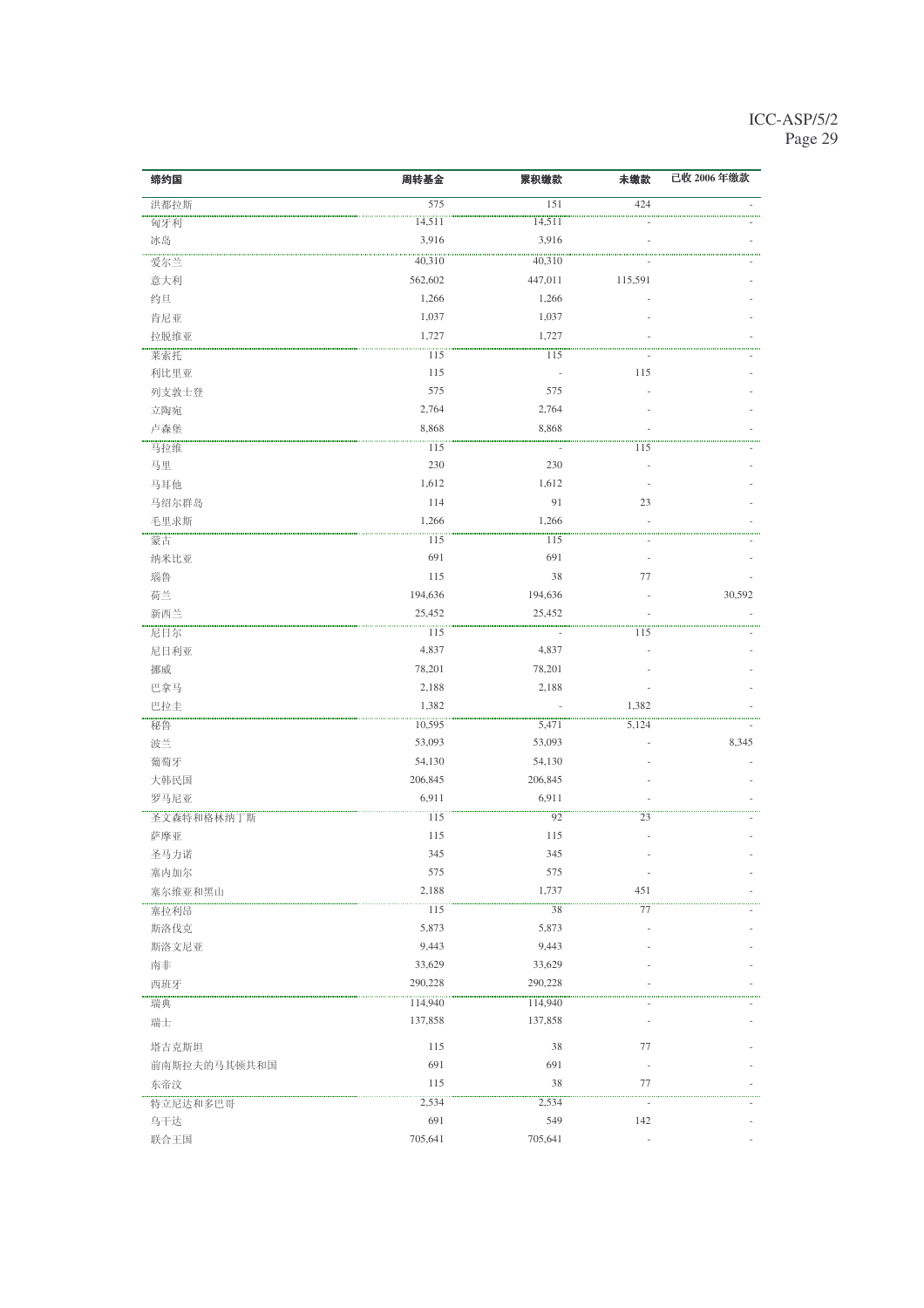| 缔约国        | 周转基金      | 累积缴款      | 未缴款     | 已收 2006 年缴款 |
|------------|-----------|-----------|---------|-------------|
| 坦桑尼亚联合共和国  | 691       | 151       | 540     |             |
| 乌拉圭        | 5.528     | 3.057     | 2.471   |             |
| 委内瑞拉       | 19.694    | 19.694    |         |             |
| 赞比亚        | 230       | 182       | 48      |             |
| 合计(99个缔约国) | 5,574,300 | 5,276,783 | 297,517 | 38.937      |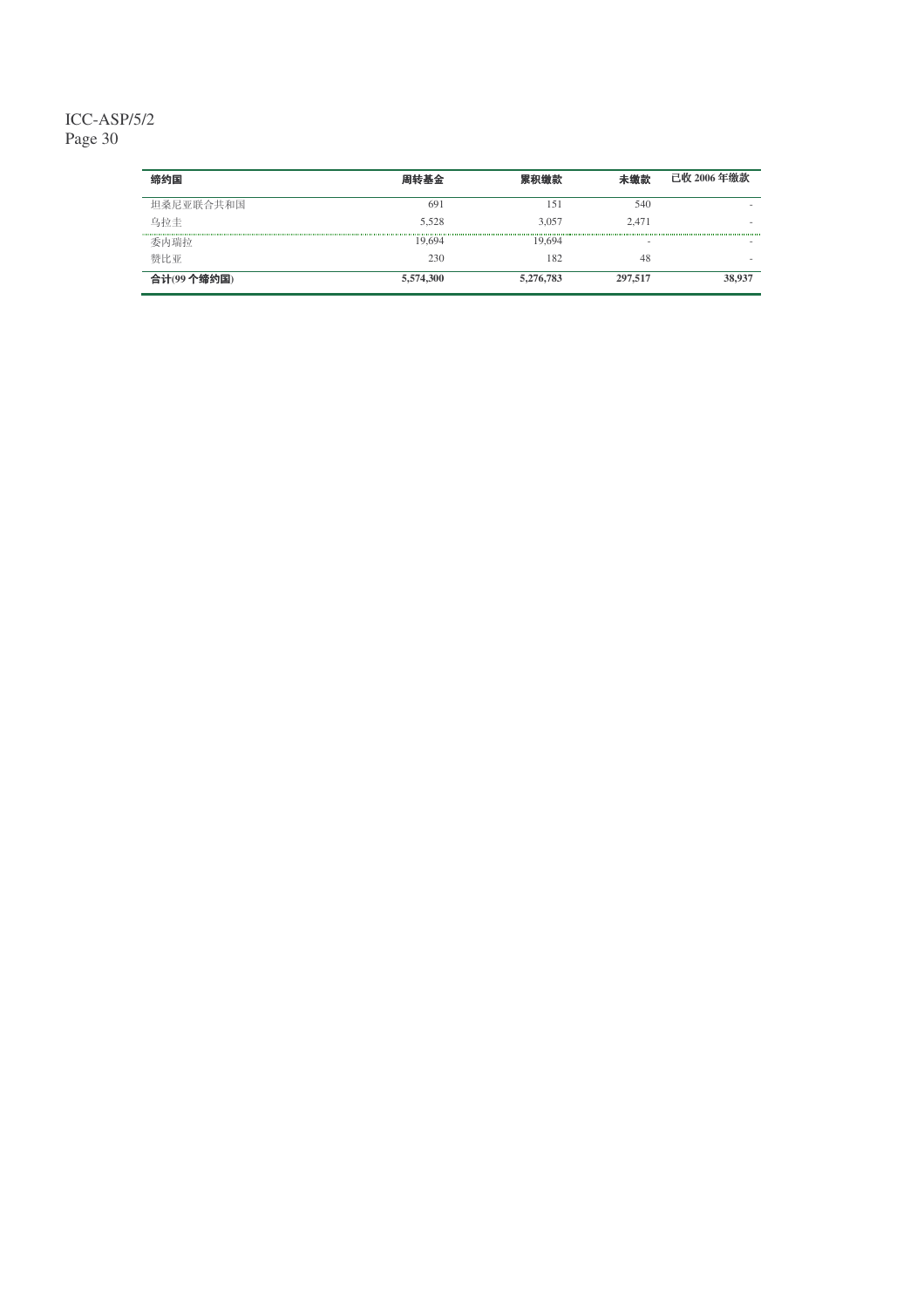## ᯢ㒚㸼 **4**

# 国际刑事法院 截至 2005 年 12 月 31 日的现金结余状况

(欧元)

|                        | 2005        | 2004       |
|------------------------|-------------|------------|
| 当年                     |             |            |
| 盈余                     |             |            |
| 已收摊款                   | 55,396,403  | 44,656,176 |
| 杂项收入                   | 1,114,839   | 800,881    |
|                        | 56,511,242  | 45,457,057 |
| 费用                     |             |            |
| 已付支出                   | 42,597,280  | 31,713,889 |
| 未偿债务                   | 13,232,406  | 11,796,228 |
| 养恤金负债拨款                | 8,000,000   |            |
|                        | 63,829,686  | 43,510,117 |
| 暂时现金盈余/(亏损)            | (7,318,444) | 1,946,940  |
| 应收摊款                   | 11,494,796  | 8,415,670  |
| 收支相抵后盈余/(缺额)<br>(报表 I) | 4,176,352   | 10,362,610 |
| 前一年暂时盈余/(亏损)处置         |             |            |
|                        |             |            |
| 前一年暂时盈余/(亏损)           | 1,946,940   | 6,939,599  |
| 加上: 收到的以前期间的摊款         | 6,607,454   | 1,154,037  |
| 前期债务的节余或取消             | 1,469,481   | 1,074,931  |
| 前一年的现金盈余/(亏损)          | 10,023,875  | 9,168,567  |
| 现金盈余合计(报表 II)          | 14,200,227  | 19,531,177 |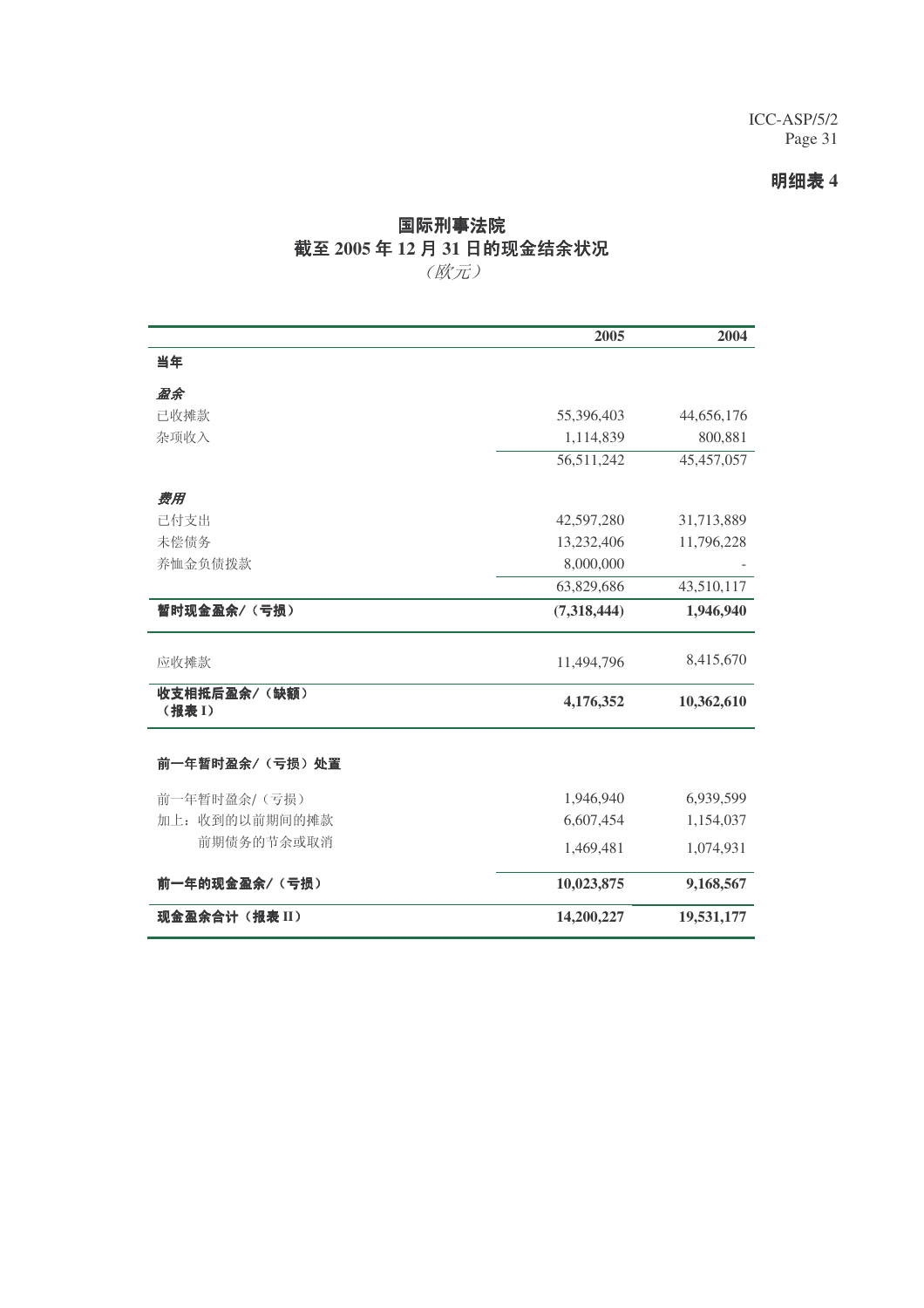# 国际刑事法院 缔约国在 2004 年现金结余中的份额

(欧元)

| 阿富汗<br>0.00414<br>阿尔巴尼亚<br>0.01034<br>0.01034<br>安道尔<br>安提瓜和巴布达<br>0.00620<br>阿根廷<br>1.97714<br>3.29248<br>澳大利亚<br>1.77653<br>奥地利<br>巴巴多斯<br>0.02068<br>2.21084<br>比利时<br>伯利兹<br>0.00207<br>0.00414<br>贝宁<br>0.01861<br>玻利维亚<br>0.00620<br>波斯尼亚一黑塞哥维那<br>博茨瓦纳<br>0.02482<br>巴西<br>3.14977<br>保加利亚<br>0.03516<br>0.00207<br>布基纳法索 | 415<br>1,037<br>1,037<br>622<br>198,186<br>330,034<br>178,077 |
|----------------------------------------------------------------------------------------------------------------------------------------------------------------------------------------------------------------------------------------------------------------------------------------------------------------------------------|---------------------------------------------------------------|
|                                                                                                                                                                                                                                                                                                                                  |                                                               |
|                                                                                                                                                                                                                                                                                                                                  |                                                               |
|                                                                                                                                                                                                                                                                                                                                  |                                                               |
|                                                                                                                                                                                                                                                                                                                                  |                                                               |
|                                                                                                                                                                                                                                                                                                                                  |                                                               |
|                                                                                                                                                                                                                                                                                                                                  |                                                               |
|                                                                                                                                                                                                                                                                                                                                  |                                                               |
|                                                                                                                                                                                                                                                                                                                                  | 2,073                                                         |
|                                                                                                                                                                                                                                                                                                                                  | 221,612                                                       |
|                                                                                                                                                                                                                                                                                                                                  | 207                                                           |
|                                                                                                                                                                                                                                                                                                                                  | 415                                                           |
|                                                                                                                                                                                                                                                                                                                                  | 1,866                                                         |
|                                                                                                                                                                                                                                                                                                                                  | 622                                                           |
|                                                                                                                                                                                                                                                                                                                                  | 2,488                                                         |
|                                                                                                                                                                                                                                                                                                                                  | 315,729                                                       |
|                                                                                                                                                                                                                                                                                                                                  | 3,524                                                         |
|                                                                                                                                                                                                                                                                                                                                  | 207                                                           |
| 0.00017<br>布降迪                                                                                                                                                                                                                                                                                                                   | 17                                                            |
| 柬埔寨<br>0.00414                                                                                                                                                                                                                                                                                                                   | 415                                                           |
| 5.81767<br>加拿大                                                                                                                                                                                                                                                                                                                   | 583,156                                                       |
| 0.00207<br>中非共和国                                                                                                                                                                                                                                                                                                                 | 207                                                           |
| 0.32056<br>哥伦比亚                                                                                                                                                                                                                                                                                                                  | 32,133                                                        |
| 刚果<br>0.00086                                                                                                                                                                                                                                                                                                                    | 86                                                            |
| 0.06204<br>哥斯达黎加                                                                                                                                                                                                                                                                                                                 | 6,219                                                         |
| 0.07652<br>克罗地亚                                                                                                                                                                                                                                                                                                                  | 7,670                                                         |
| 0.08066<br>塞浦路斯                                                                                                                                                                                                                                                                                                                  | 8,085                                                         |
| 0.00620<br>刚果民主共和国                                                                                                                                                                                                                                                                                                               | 622                                                           |
| 丹麦<br>1.48492                                                                                                                                                                                                                                                                                                                    | 148,847                                                       |
| 吉布提<br>0.00207                                                                                                                                                                                                                                                                                                                   | 207                                                           |
| 0.00207<br>多米尼克                                                                                                                                                                                                                                                                                                                  | 207                                                           |
| 0.03929<br>厄瓜多尔                                                                                                                                                                                                                                                                                                                  | 3,939                                                         |
| 0.02482<br>爱沙尼亚                                                                                                                                                                                                                                                                                                                  | 2,488                                                         |
| 斐济<br>0.00827                                                                                                                                                                                                                                                                                                                    | 829                                                           |
| 芬兰<br>1.10232                                                                                                                                                                                                                                                                                                                    | 110,495                                                       |
| 12.47087<br>法国                                                                                                                                                                                                                                                                                                                   | 1,250,065                                                     |
| 0.01861<br>加蓬                                                                                                                                                                                                                                                                                                                    | 1,866                                                         |
| 冈比亚<br>0.00207                                                                                                                                                                                                                                                                                                                   | 207                                                           |
| 0.00620<br>格鲁吉亚                                                                                                                                                                                                                                                                                                                  | 622                                                           |
| 17.91421<br>德国                                                                                                                                                                                                                                                                                                                   | 1,795,698                                                     |
| 0.00827<br>加纳                                                                                                                                                                                                                                                                                                                    | 829                                                           |
| 1.09611<br>希腊                                                                                                                                                                                                                                                                                                                    | 109,873                                                       |
| 0.00620<br>几内亚                                                                                                                                                                                                                                                                                                                   | 622                                                           |
| 0.00017<br>圭亚那                                                                                                                                                                                                                                                                                                                   |                                                               |
| 0.01034<br>洪都拉斯                                                                                                                                                                                                                                                                                                                  | 17                                                            |

ᯢ㒚㸼 **5**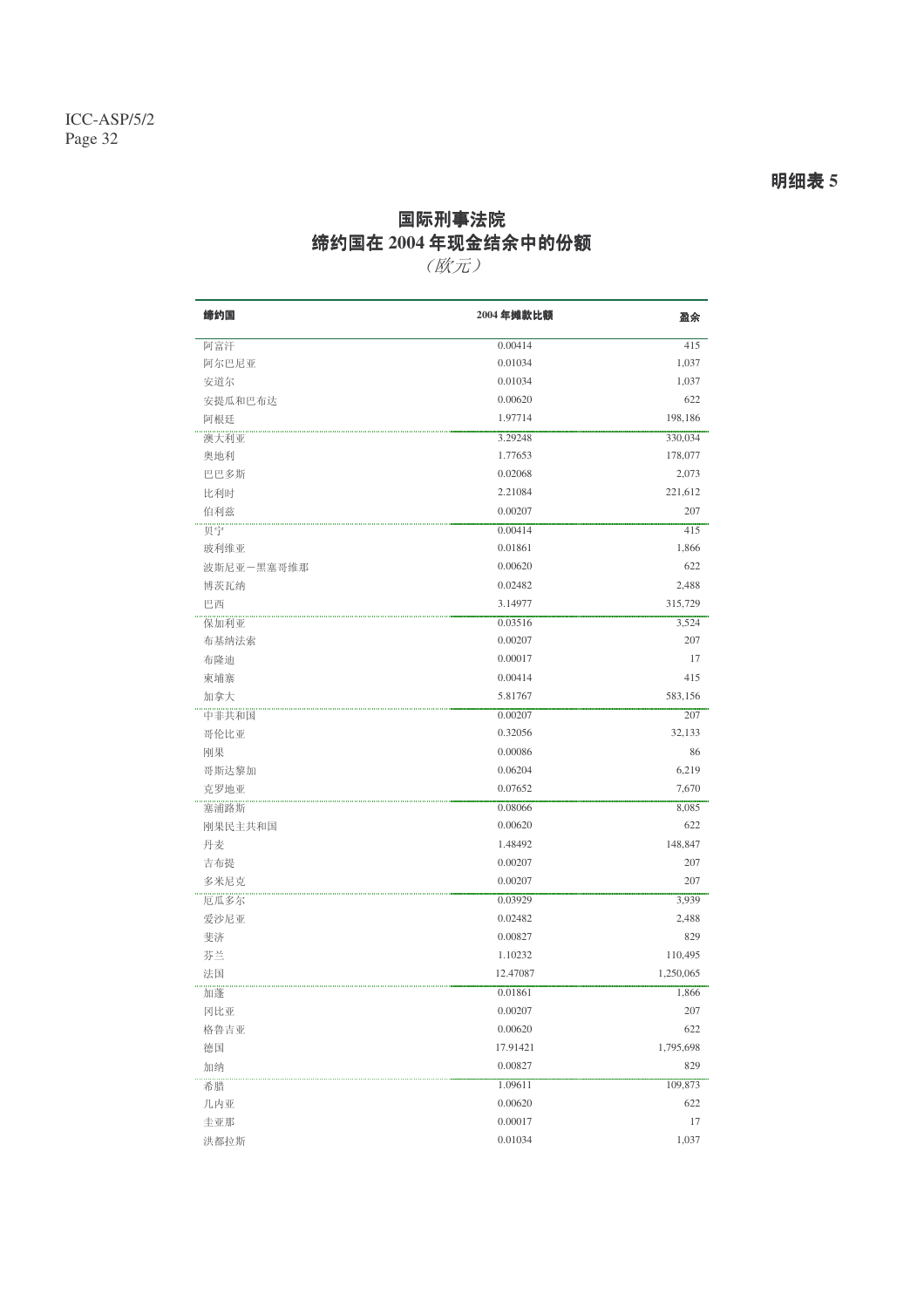| 缔约国          | 2004年摊款比额 | 盈余        |
|--------------|-----------|-----------|
| 匈牙利          | 0.26059   | 26,121    |
| 冰岛           | 0.07032   | 7,048     |
| 爱尔兰          | 0.72385   | 72,558    |
| 意大利          | 10.10286  | 1,012,698 |
| 约旦           | 0.02275   | 2,280     |
| 拉脱维亚         | 0.03102   | 3,110     |
| 莱索托          | 0.00207   | 207       |
| 利比里亚         | 0.00017   | 17        |
| 列支敦士登        | 0.01034   | 1,037     |
| 立陶宛          | 0.04964   | 4,975     |
| 卢森堡          | 0.15925   | 15,963    |
| 马拉维          | 0.00207   | 207       |
| 马里           | 0.00414   | 415       |
| 马耳他          | 0.02895   | 2,902     |
| 马绍尔群岛        | 0.00207   | 207       |
| 毛里求斯         | 0.02275   | 2,280     |
| 蒙古           | 0.00207   | 207       |
| 纳米比亚         | 0.01241   | 1,244     |
| 瑙鲁           | 0.00207   | 207       |
| 荷兰           | 3.49515   | 350,350   |
| 新西兰          | 0.45706   | 45,815    |
| 尼日尔          | 0.00207   | 207       |
| 尼日利亚         | 0.08686   | 8,707     |
| 挪威           | 1.40427   | 140,762   |
| 巴拿马          | 0.03929   | 3,939     |
| 巴拉圭          | 0.02482   | 2,488     |
| 秘鲁           | 0.19027   | 19,072    |
| 波兰           | 0.95341   | 95,569    |
| 葡萄牙          | 0.97202   | 97,435    |
| 大韩民国         | 3.71438   | 372,324   |
| 罗马尼亚         | 0.12409   | 12,438    |
| 圣文森特和格林纳丁斯   | 0.00207   | 207       |
| 萨摩亚          | 0.00207   | 207       |
| 圣马力诺         | 0.00620   | 622       |
| 塞内加尔         | 0.01034   | 1,037     |
| 塞尔维亚和黑山      | 0.03929   | 3,939     |
| 塞拉利昂         | 0.00207   | 207       |
| 斯洛伐克         | 0.10548   | 10,573    |
| 斯洛文尼亚        | 0.16959   | 16,999    |
| 南非           | 0.60390   | 60,534    |
| 西班牙          | 5.21171   | 522,415   |
| 瑞典           | 2.06400   | 206,893   |
|              | 2.47556   | 248,147   |
| 瑞士<br>塔吉克斯坦  | 0.00207   | 207       |
|              | 0.01241   | 1,244     |
| 前南斯拉夫的马其顿共和国 | 0.00207   | 207       |
| 东帝汶          |           |           |
| 特立尼达和多巴哥     | 0.04550   | 4,561     |
| 乌干达          | 0.01241   | 1,244     |
| 联合王国         | 12.67148  | 1,270,174 |
| 坦桑尼亚联合共和国    | 0.01241   | 1,244     |
| 乌拉圭          | 0.09927   | 9,951     |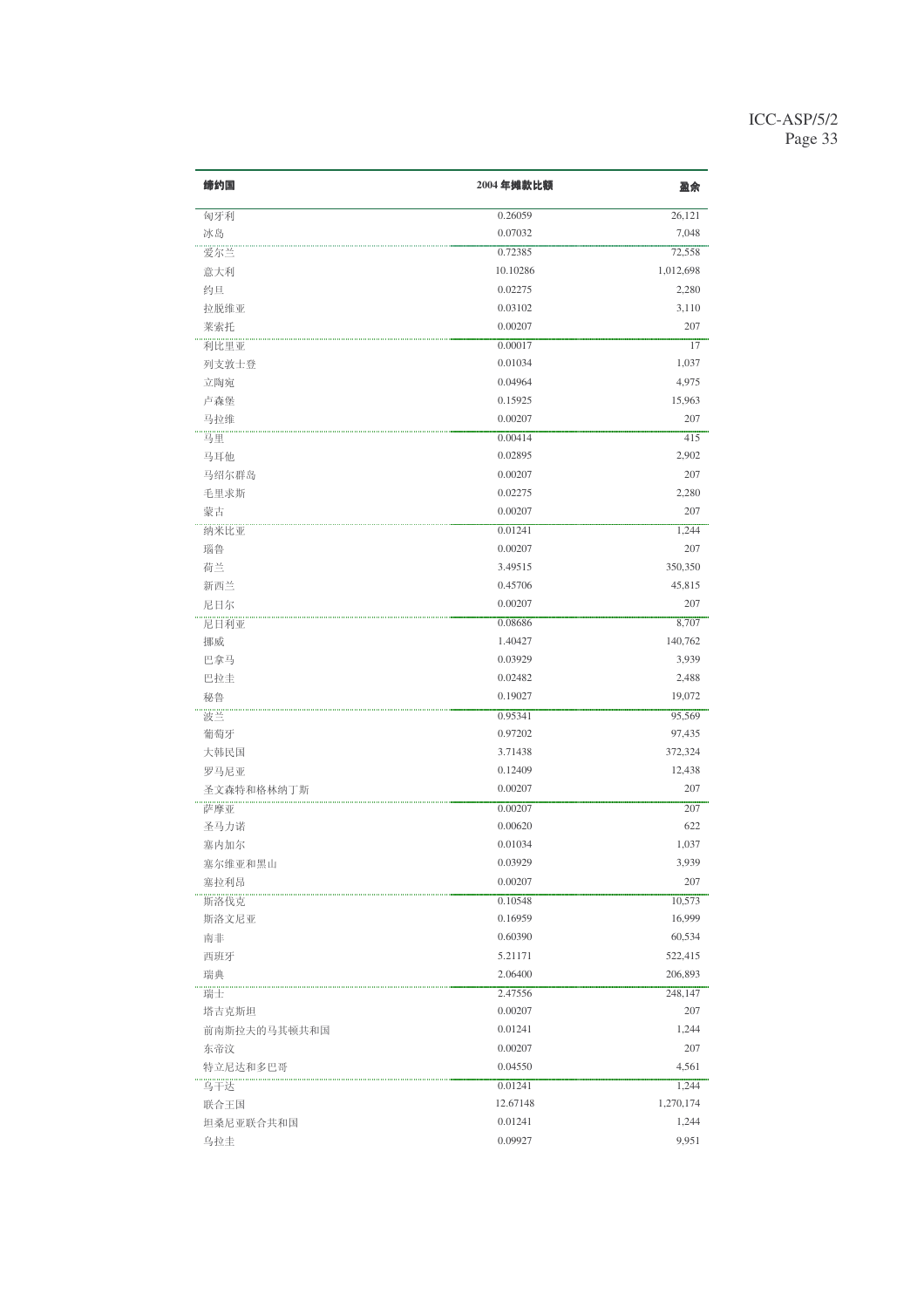| 缔约国        | 2004 年摊款比额 | 盈余         |
|------------|------------|------------|
| 委内瑞拉       | 0.35365    | 35,450     |
| 赞比亚        | 0.00414    | 415        |
| 合计(97个缔约国) | 100.00000  | 10,023,875 |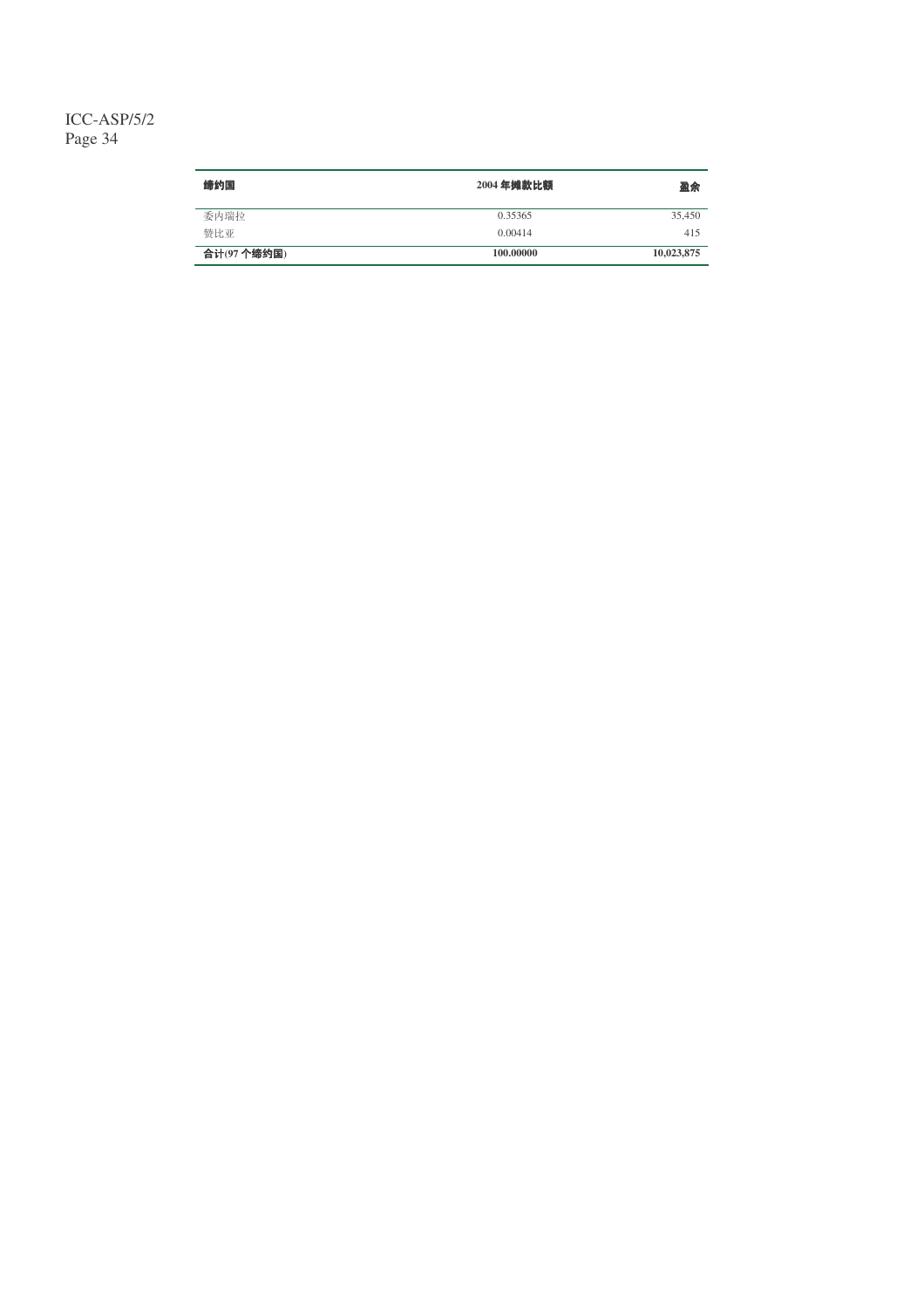## **明细表 6**

# 国际刑事法院 截至 2005 年 12 月 31 日的自愿捐款状况 (欧元)

| 项目                   | 捐助者      | 认捐        | 已收款额      | 未收款额   | 退还款     |
|----------------------|----------|-----------|-----------|--------|---------|
| 实习生和来访专业人员计划         | 欧洲委员会    | 1,426,059 | 1,422,032 | 4,027  |         |
|                      | 芬兰       | 79,818    | 79,818    |        |         |
|                      | 挪威       | 164,691   | 164,691   |        |         |
|                      | 加拿大      | $\sim$    |           |        | (1,399) |
|                      |          | 1,670,568 | 1,666,541 | 4,027  | (1,399) |
| 最不发达国家               | 墨西哥      | $\sim$    | 7.692     | $\sim$ |         |
|                      | 特立尼达和多巴哥 |           | 8,270     |        |         |
|                      | 联合王国     |           | 21,963    |        |         |
|                      | 爱尔兰      | ٠         | 15,000    |        |         |
|                      | 瑞士       |           | 9,990     |        |         |
|                      |          |           | 62,915    |        |         |
| 援助法院对达尔富尔和苏丹情势的调查和分析 | 加拿大      | 149,590   | 149,590   |        |         |
| 支持在达尔富尔和苏丹的调查        | 丹麦       | 267,746   | 267,746   |        |         |
| 加强司法能力计划(普通信托基金)     | 荷兰       | 15,000    | 15,000    | $\sim$ |         |
| 法院法律工具项目(案例表)        | 芬兰       | 94,063    | 94,063    |        |         |
| 自愿捐款合计               |          | 2,196,967 | 2,255,855 | 4,027  | (1,399) |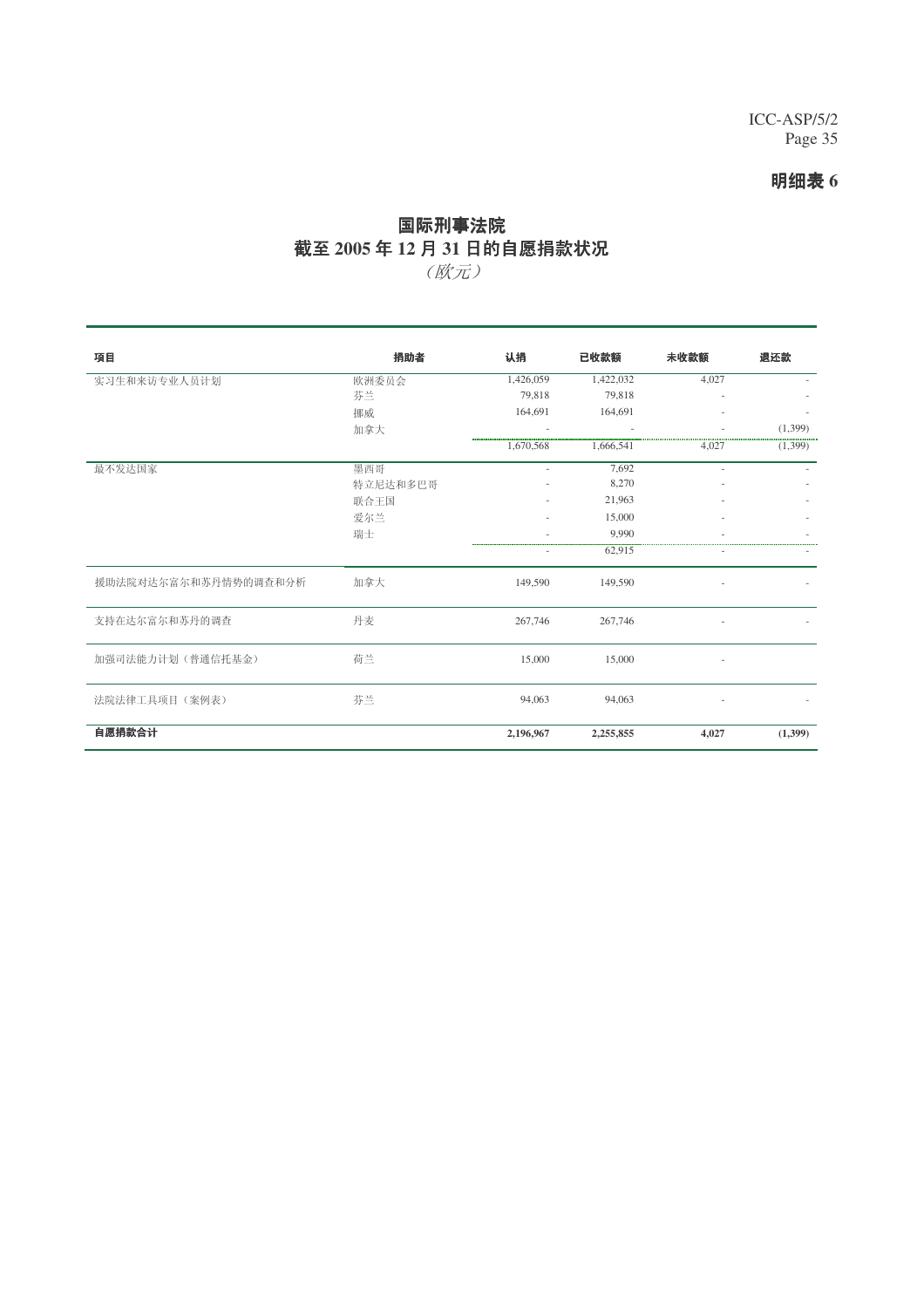## 国际刑事法院 截至 2005 年 12 月 31 日的信托基金状况 (欧元)

| 信托基金                 | 1月1日的结转<br>余额 a/ | 已收款额                     | 已付款额                     | 未偿债务                     | 支出合计      | 已获利息   | 前期债务的节<br>余或取消 | 给捐助者的<br>退还款 | 未支配余额         |
|----------------------|------------------|--------------------------|--------------------------|--------------------------|-----------|--------|----------------|--------------|---------------|
| 普通信托基金               | 30,096           | 15,000                   | 15,021                   | $\sim$                   | 15,021    | 739    | ٠              | $\sim$       | 30,814        |
| 实习生和来访专业人员计划         | 335,157          | 1,666,541                | 1,033,244                | 31,179                   | 1,064,423 | 10,107 | 11,581         | 1,399        | 957,564       |
| 国际刑事法院机构录像           | 35,305           | $\overline{\phantom{a}}$ | $\overline{\phantom{a}}$ | $\overline{\phantom{a}}$ | $\sim$    | 772    | ٠              | $\sim$       | 36,077        |
| 被害人和证人资料库            | 12,469           | $\sim$                   | 13,888                   | $\sim$                   | 13,888    | 245    | 2,585          | $\sim$       | 1,411         |
| 被害人使命教育运动            | 106,326          | $\sim$                   | 18,418                   | 17,252                   | 35,670    | 2,139  | $\sim$         | $\sim$       | 72,795        |
| 最不发达国家               | 155,364          | 62,915                   | 57,371                   | 31,752                   | 89,123    | 3,737  | 1,200          | $\sim$       | 134,093       |
| 援助法院对达尔富尔和苏丹情势的调查和分析 | $\sim$           | 149,590                  | 130,034                  | 36,552                   | 166,586   | 1,166  |                | $\sim$       | $(15,830)$ b/ |
| 支持在达尔富尔和苏丹的调查        | $\sim$           | 267,746                  | 36,166                   | 106,050                  | 142,216   | 2,263  | ٠              | $\sim$       | 127,793       |
| 法院法律工具项目 (案例表)       | $\sim$           | 94,063                   | $\overline{\phantom{a}}$ |                          | $\sim$    | 374    | ۰              | $\sim$       | 94,437        |
| 合计                   | 674,717          | 2,255,855                | 1,304,142                | 222,785                  | 1,526,927 | 21,542 | 15,366         | 1,399        | 1,439,154     |

*a/ 结转余额已做了调整,以便反映出截至* 2005 *年 1 月 1 日总额为* 20,486 *欧元的应计利息。* 

b/ 截至2005 年12 月31 日,未支配余额显示为负数,因为支出合计中包括未偿债务。2006 年2 月,根据协议又收到了捐助者 162,822 欧元的捐款。信托基金 2006 年3 月 31 日的支出合计为295,894 *欧元。*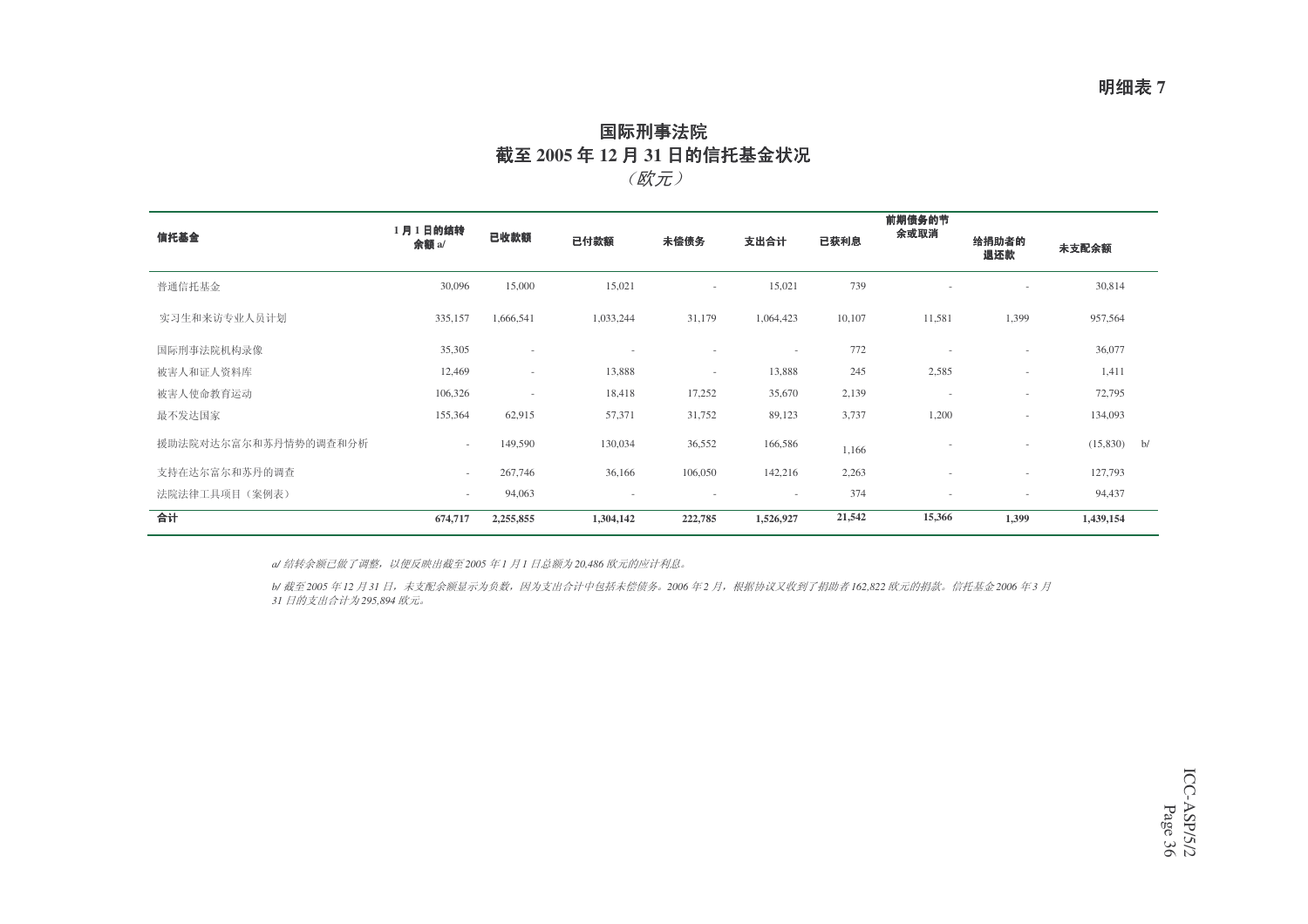# 对财务报表的说明

## 1. 国际刑事法院及其目标

1.1 国际刑事法院是一个常设机构, 有权对受到国际关注的最严重罪行 (曾正式界定的灭绝种族罪、 危害人类罪、战争罪和侵略罪)的犯罪人行 使其管辖权。本法院设有四个机关: 院长会议、分庭(一个上诉庭、一个 审判庭和一个预审庭)、检察官办公室和书记官处。缔约国大会以 2003 年 9 月通过的 ICC-ASP/2/Res.3 号决议设立了缔约国大会秘书处(秘书处), 秘书处于 2004年1月1日开始工作。本法院各机关在《罗马规约》、《程 序和证据规则》以及其他有关文件规定的框架指导下执行各自的任务。

本法院各机关寻求的目标如下:

## a) 院长会议

- (i) 通过管理监督、协调和合作等手段确保对本法院的适当管 理:
- (ii) 监督、支持开展公正、公开和有效的诉讼, 并履行分配给院 长会议的所有专属司法职能:
- (iii) 在国际舞台上代表本法院, 以此来扩大世界对国际刑事法院 工作的理解和支持。

## **b) 分庭**

- (i) 确保开展公正、有效和公开的诉讼, 保障所有当事方的权 利。
- c) 检察官办公室
	- (i) 促进各国做出努力并开展国际合作, 以防止和惩罚灭绝种族 罪、危害人类罪和战争罪;
	- (ii) 对灭绝种族罪、危害人类罪和战争罪讲行调杳和起诉:
	- (iii) 促进形成对《罗马规约》原则和宗旨的普遍共识。

## d) 书记官处

(i) 为院长会议、分庭、检察官办公室、辩护方、被害人以及见 证人提供有效率、有效果和高质量的司法和行政支持服务。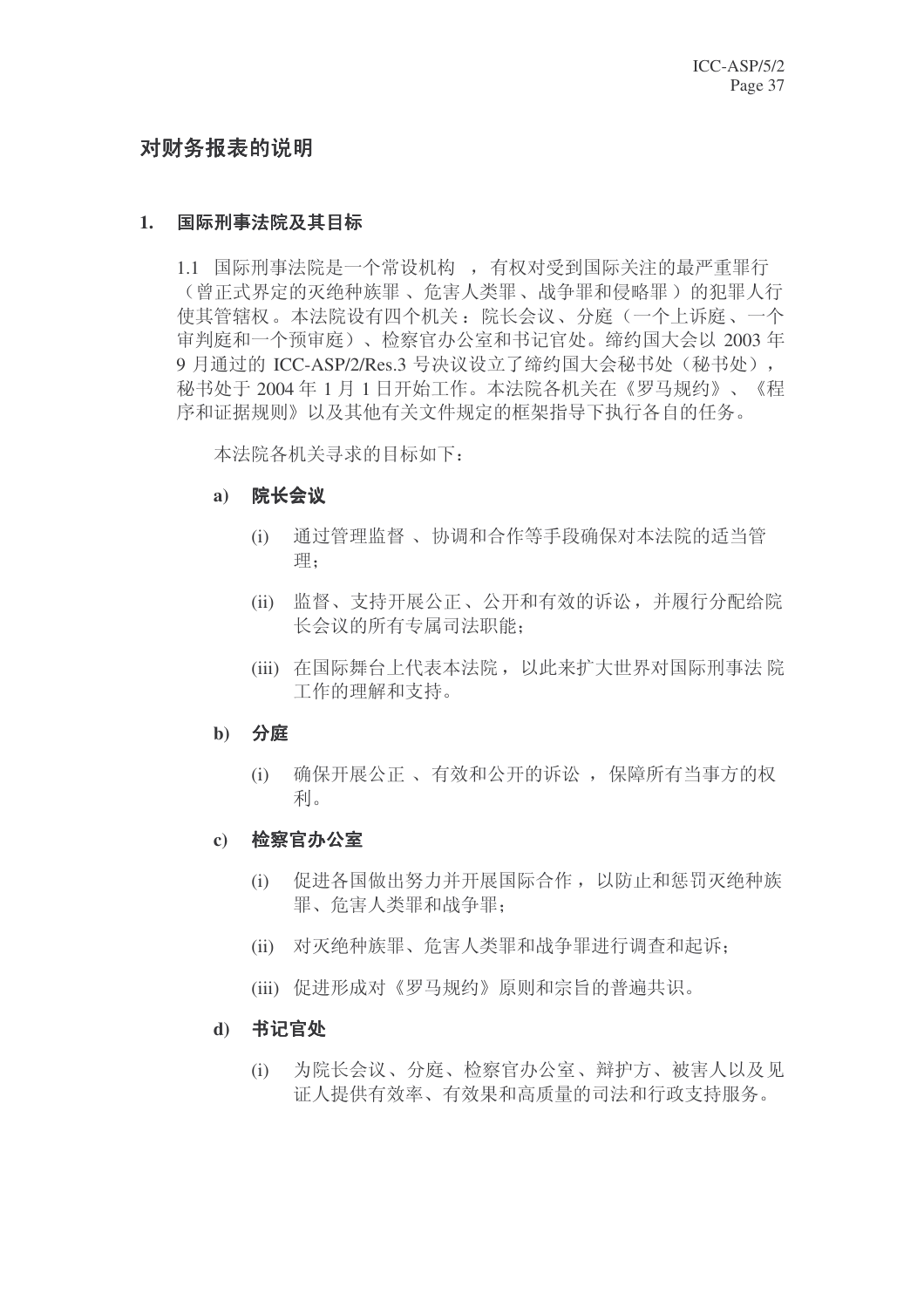## e) 缔约国大会秘书处

- (i) 组织大会会议和大会附属机构的会议, 包括主席团及预算和 财务委员会的会议:
- (ii) 在与其工作有关的所有事务上, 协助大会, 包括主席团及附 属机构,特别强调在时间上有效安排并按程序正确进行会议 和磋商:
- (iii) 通过为其提供高质量的实质性秘书处服务和支持, 包括技术 性秘书处服务, 使大会及其附属机构能更有效地完成其使 命。

## 2. 重要财会报告政策概要

2.1 国际刑事法院的账目是根据 2002 年 9 月缔约国大会第一届会议通过的 国际刑事法院《财务条例和细则》及其修正案进行管理的。国际刑事法院 的账目目前符合联合国系统的会计标准。本说明是国际刑事法院财务报表 的一个组成部分。

2.2 基金会计法: 本组织的账目是按照基金会计法进行管理的。缔约国大 会可以为一般或特殊目的分别设立基金。 书记官长可以设立和关闭全 部是 由自愿捐款供资的信托基金和特别账户。

2.3 财政期间: 本组织的财政期间为一个日历年, 除非缔约国大会另做决 定。

2.4 权责发生制: 除了下面 2.15(b) 段中界定的自愿捐款外, 收入、支出、 资产和负债均以经改讲的权责发生制会计法为基础。

2.5 历史成本制: 账目是按照历史成本会计法编制的, 而且不为反映出物 品和服务价格变化影响而对账目讲行调整。

2.6 账目货币及对汇率波动的 处理: 本组织的账目以欧元表示。 以其他货 币记账的账目要按照财务报表当日的联合国业务汇率转换成欧元。以其他 货币进行的交易, 按照交易当日联合国业务汇率转换成欧元。

汇率收益/亏损按下列办法处理:

- a) 购买其他货币产生的已实现的收益/亏损记为杂项收入;
- b) 已产生的交易亏损反映在主要方案的支出中:
- c) 通过重新估价现金及其他资产和负债而产生的未实现的损益作为 一笔款项记入资产负债表。年终时,累计净收益作为一笔款项留 在资产负债表中,而净亏损由专门的款项支付并计作支出;
- d) 通过重新估价未偿债务而产生的未实现损益 记为支出并在相应的 方案预算中予以调整。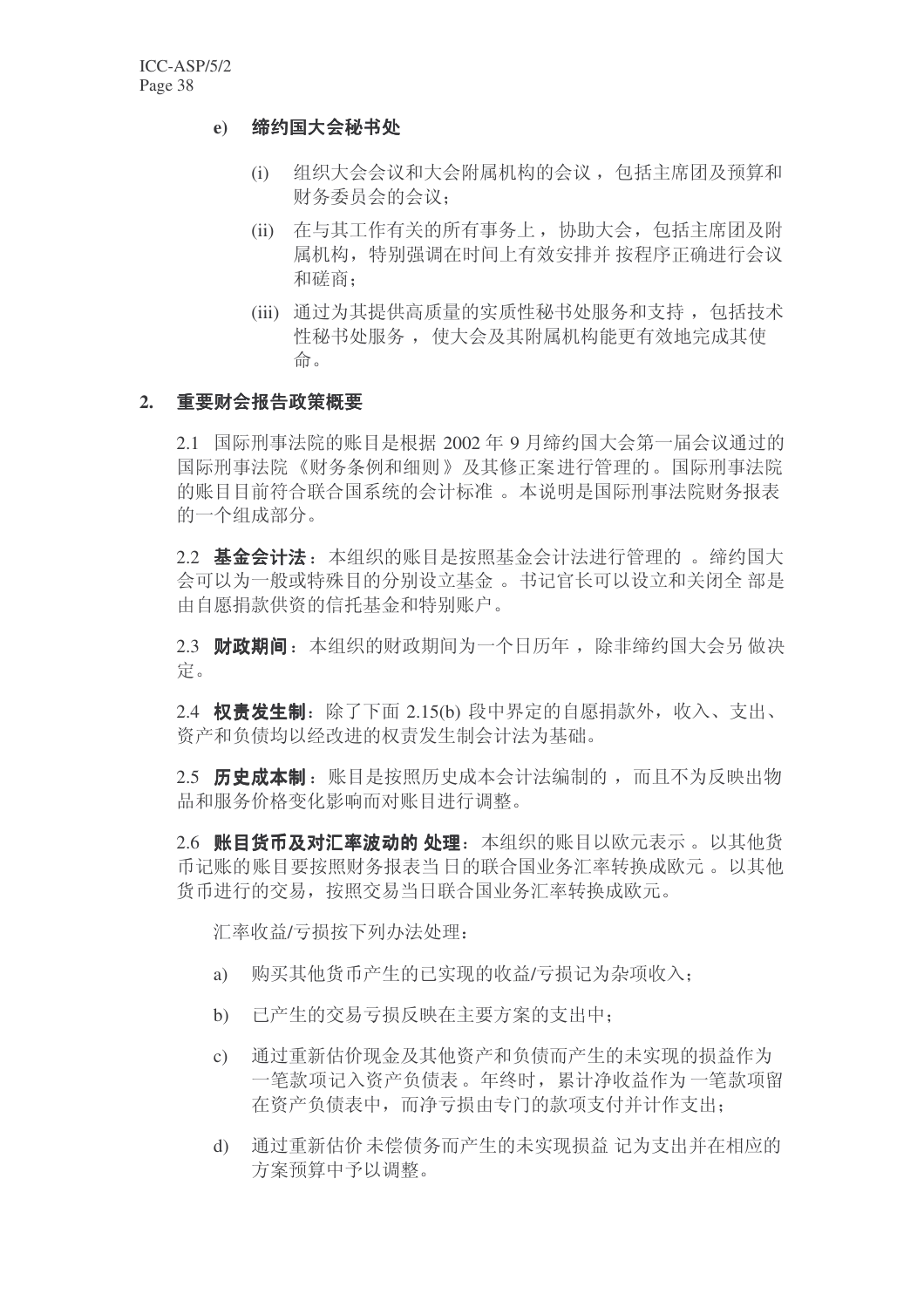2.7 普通基金的设立是为了核算本法院 的费用。普通基金包括各国摊款、 联合国提供的资金、自愿捐款、杂项收入以及周转基金为支出垫付的款 项。

2.8 周转基金是为确保本法院在收到摊款之前, 有资金应付短期周转问题 而设立的基金。周转基金每一财政期间的数额由缔约国大会决定,并根据 财务条例 6.2, 按照用于本法院拨款的分摊比额表讲行分摊。

2.9 信托基金和特别账户是由书记官长设立和关闭的, 而且信托基金和特 别帐户的情况要向院长会议报告,另外还要通过预算和财务委员会向缔约 国大会报告。信托基金和特别帐户依照与捐助者商定的具体条件和协定完 全以自愿捐款供资。

缔约国大会可以设立全部或部分。由摊款供资的储备金账户和特别账 户。

2.10 最高数额为 1.000 万欧元的**应急基金**是由缔约国大会于 2004 年 9 月 设立的。从 2005 年 1 月 1 日起运作, 以确保法院能够支付:

- a) 在检察官决定开始一项调查 之后与不可预见的情势有关的费用; 戓
- b) 现有情势发展所需要的不可避免的开支, 这些开支是在通过预算 时未预见到的或不能准确估计的: 或
- c) 与不可预见的缔约国大会会议有关的费用。

应急基金的水平由缔约国大会决定,并按照缔约国大会的决定由各国 摊款供资或使用现金结余供资。

## 2.11 摊款:

- a) 根据财务条例 5.2. 拨款是按照联合国为其经常预算所通过的、并 为反映出联合国与本法院在成员上的差异而经过调整的分摊比额 表, 由缔约国分摊:
- b) 根据财务条例 5.8, 缔约国所付款项是按照要求缔约国缴纳摊款的 顺序首先贷记周转基金, 然后贷记普通基金, 然后是应急基金;
- c) 以其他货币缴纳的摊款按交款当日汇率转换成欧元;
- d) 根据财务条例 5.10, 《罗马规约》新缔约国要为周转基金和 经常 预算缴纳其成为缔约国那一年的摊款。
- 2.12 一个特定财政期间属缔约国所有的盈余, 来自于以下各项:
	- a) 未支配的拨款余额;
	- b) 以前财政期间债务的节余款, 或取消的债务:
	- c) 新缔约国参加分摊后而缴纳的摊款;
	- d) 该财政年度生效的对分摊比额表的修改: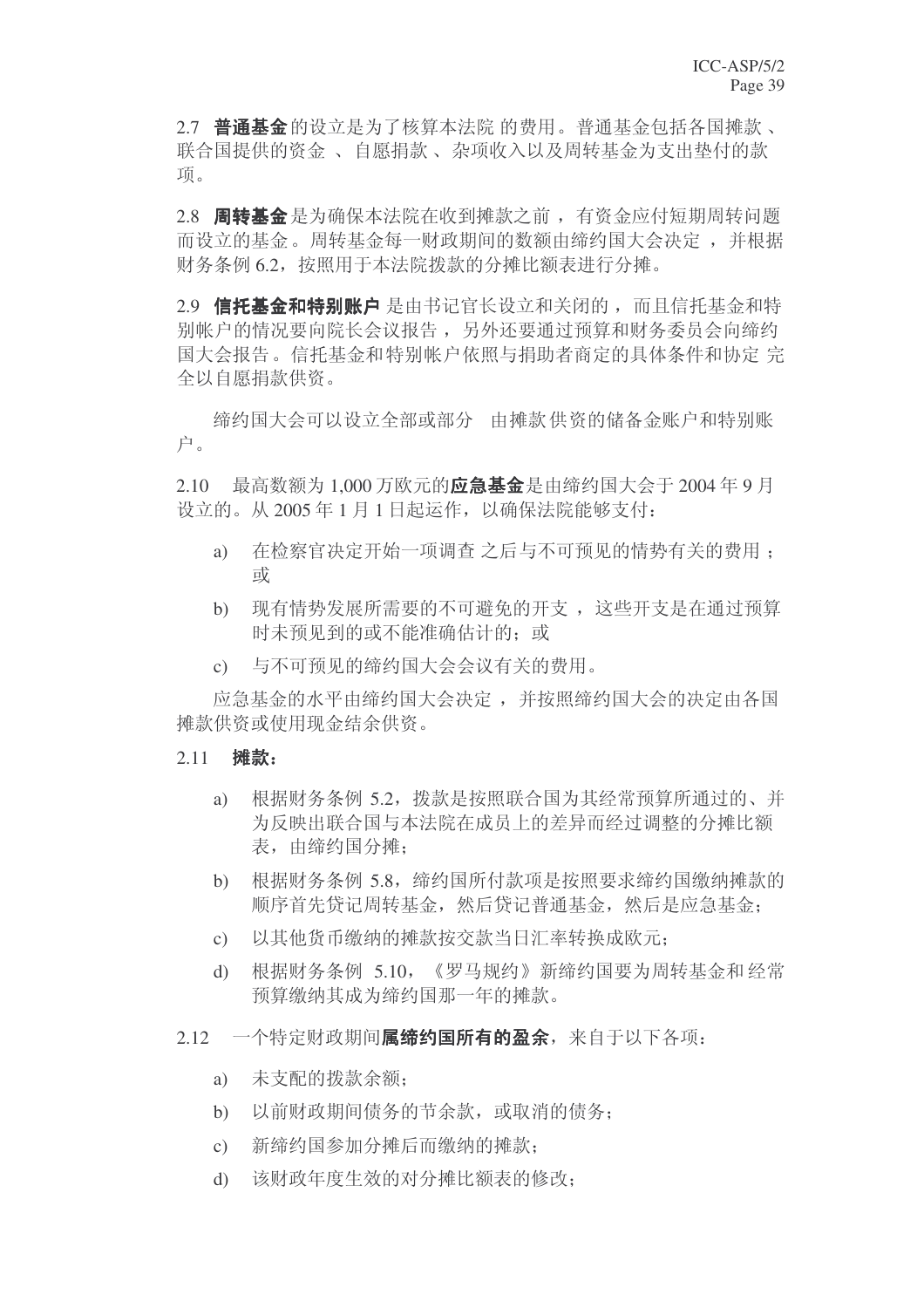e) 以下 2.15(d) 分段中所述杂项收入。

财政期间末出现的盈余, 在从中扣除那个财政期间未缴付的任何摊款 后, 按照适用于出现盈余的财政期间的分摊比额表分给缔约国, 除非缔约 国大会另有决定。从财政期间账目审计结束后的 1 月 1 日起, 分给缔约国 的盈余款额将交还给已缴清其该财政期间摊款的缔约国。在这种情况下, 这笔款项用于全部或部分冲抵应缴周转基金 款项以及出现盈余的财政期间 之后那一日历年的摊款。

2.13 未缴付摊款储备金: 一项数额为以前财政期间未付摊款的储备金在 资产负债表中显示为从累积盈余中扣除的款项。

2.14 预收摊款: 预收摊款在资产负债表中作为债务。预收摊款在下一个 财政年度首先用作任何对周转基金的预缴款,然后用作应缴摊款。

- 2.15 收入: 本组织的收入由以下部分组成:
	- a) 摊款: 为了财务报表的目的, 在按照通过的方案预算分摊给缔约 国的款额得到缔约国大会批准之后, 收入便被确认:
	- b) 自愿捐款在书面承诺于当 前财政年度支付捐款的基础上记为收 入, 除非对捐款事先没有做出认捐承诺。事先未做出认捐承诺的 资金, 在实际收到捐助者的捐款时记为收入;
	- c) 联合国依照《罗马规约》第115 条第 2 款提供的经费;
	- d) 杂项收入包括:
		- (i) 以前财政期间实际支出费用的退还款项;
		- (ii) 利息收入: 包括所有计息银行帐户的存款和定期存款的利 ᙃ˗
		- (iii) 普通基金、周转基金和应急基金的投资收入:
		- (iv) 由于货币兑换或货币升值和贬值造成的损益账目上的净正余 额在财政期间结束时记入杂项收入。净负余额记入相关的支 出项目;
		- (v) 出售财产所得收益:
		- (vi) 未限定目的的自愿捐款。

#### 2.16 支出:

- a) 支出是在依照财务细则 104.1 得到了核准款项的基础上发生的。 报表中的支出合计包括已付支出和未偿债务:
- b) 非消耗性财产的支出 记作购置期间预算 的支出而 没有核定为资 产。这种非消耗性财产按历史成本入账:
- c) 同未来财政期间有关的债务按照财务细则 111.7 记在递延费用账 ϟDŽ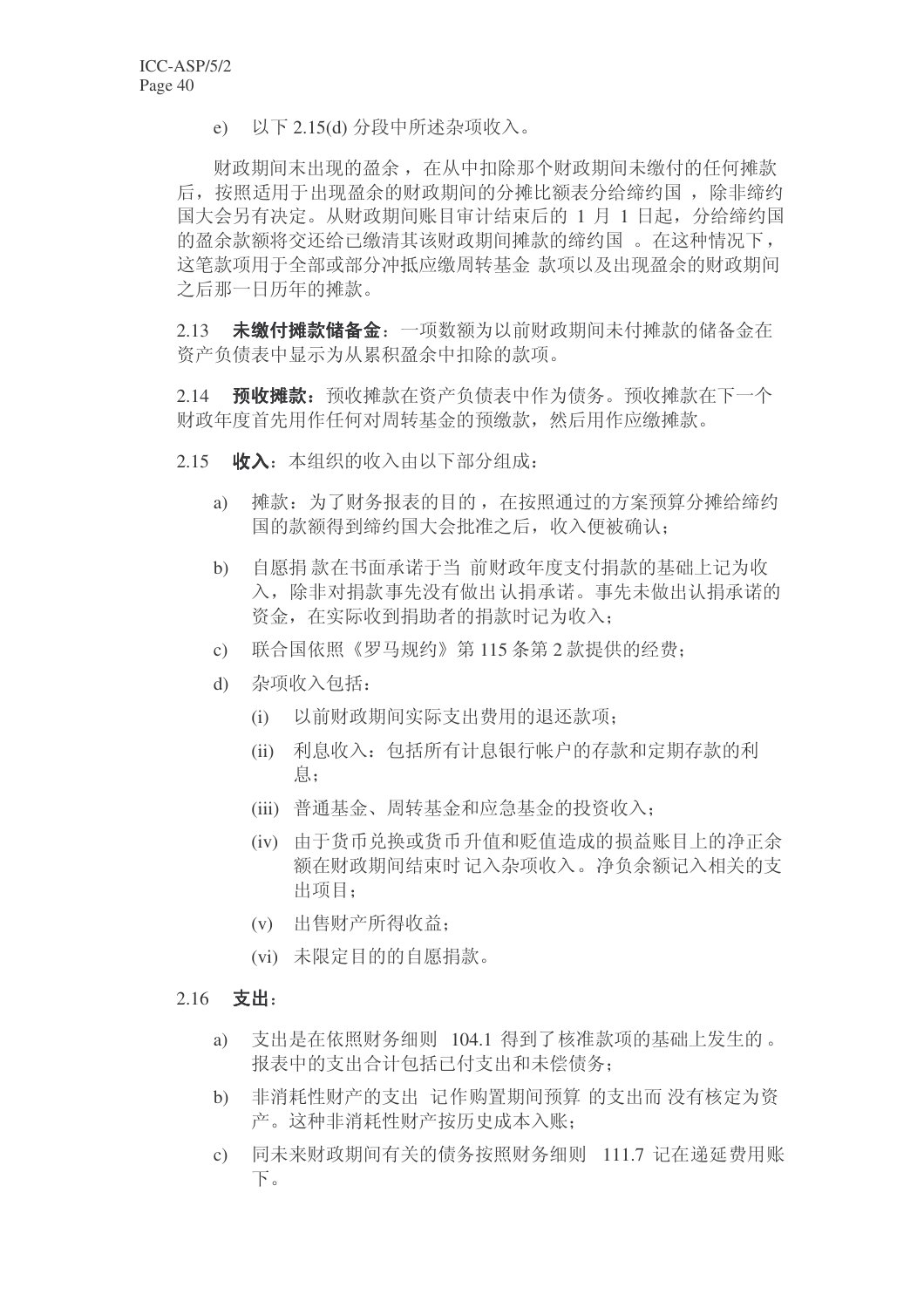2.17 末偿债务是本财政期间承付的却尚未支付的款项。这些债务都是根 据正式的合同、协议、采购定单或其他形式的承诺发生的, 或是本法院承 认的负债。当前期间的债务在其所涉及的财政年度结束后 12 个月内一直有 效。

2.18 法官养恤金债务拨款: 账目中有一项是对法官养恤金计划累积债务 的拨款, 在收入报表中显示为支出。

2.19 现金和定期存款是由计息银行帐户、定期银行帐户和活期帐户中的 资金构成。

### $2.20$  说延费用包括:

- a) 在其所涉及的财政期间之前就已形成的债务记为 递延费用, 由随 后将获得的有关拨款和资金支付;
- b) 不适合计入当前财政期间而要作为支出计入下一个财政期间的支 出项目:
- c) 预付教育补助金中假设与财务报表当日 已结束的学年有关的部 分, 仅在本资产负债报表中算作 递延费用。在得到必要的应享权 利证明之前, 全额预付款一直记在本法院官员和工作人员应收账 款中, 得到证明之后从预算帐户中支付而且结清预付款。

2.21 递延收入包括对未来财政期间的认捐款项以及其他已收到但尚未挣 到的收入。

 $2.22$  本法院以前和当前财政期间 的**承付款**记为未偿债务。当前期间的债 务在与其有关的财政期间结束之后 12 个月内一直有效。为未来财政期间承 付的款项记为递延费用。

2.23 不确定债务, 如果有的话, 则在财务报表说明中予以公布。

2.24 联合国合办工作人员养恤基金 : 根据 缔约国大会 ICC-ASP/1/Decision 3 号决定和联合国大会 2003 年 12 月 23 日通过的 58/262 号 决议, 国际刑事法院自 2004年1月1日起成为联合国合办工作人员养恤基 金成员。该基金为国际刑事法院的工作人员提供退休金、死亡抚恤金、残 疾津贴和有关福利。

这一养恤基金是养恤金数额已确定、有注资的计划。本组织对该养恤 基金的财务义务包括按联合国大会确定的应计养恤金薪酬 15.8%的比率缴 付规定的款额,以及根据《养恤基金条例》第 26 条为支付任何精算短缺而 缴纳分摊的款项。只有大会根据在估值之日对养恤金资金情况做出的精算 评估, 确定需要付款以弥补短缺并援引第 26 条规定时, 才应支付这种款 项。

在编写本报告时, 联合国大会未曾援引这一规定。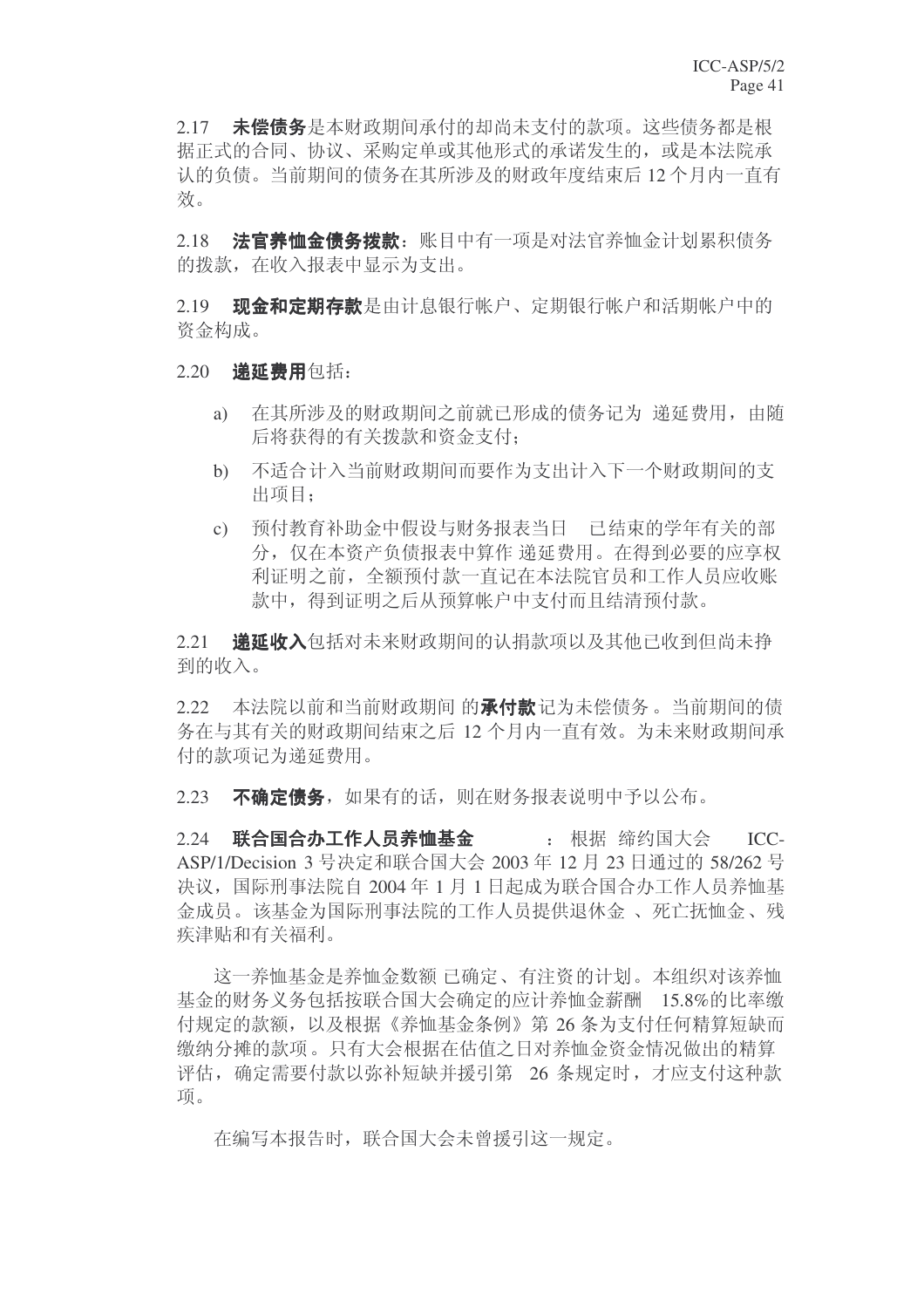## 3. 国际刑事法院 (报表 I-IV)

 $3.1$  国际刑事法院是根据《国际刑事法院罗马规约》于 1998 年 7 月 17 日 成立的, 当时 120 个参加关于建立国际刑事法院的联合国全权代表外交会 议的国家通过了该《规约》。本法院是一个由以下机关组成的独立常设司 法机构:

- a) 由院长和第一、第二副院长组成的院长会议。
- b) 由上诉庭、审判庭和预审庭组成的分庭。上诉庭由院长和其他四 名法官组成。审判庭由不少于六名的法官组成, 预审庭也是如 此。
- c) 检察官办公室作为本法院的一个单独机关独立行事, 负责对本法 院管辖权内的犯罪讲行调杳和起诉。
- d) 负责以下工作的书记官处:
	- (i) 为本法院提供非司法性支持和行政服务:
	- (ii) 为法庭事务提供司法支持:
	- (iii) 管理法院内部安全;
	- (iv) 落实援助被害人、见证人和辩护方并保障其权利的机制。
- e) 秘书处为大会及其主席团、证书委员会、预算和财务委员会、侵 略罪特别工作组, 以及根据大会的明确决定, 大会可能建立的任 何附属机构, 提供独立的实质性服务以及行政和技术协助。

根据《罗马规约》第 3 条, 法院所在地已确定为荷兰海牙。法院还设 立了四个实地办事处,以使其能够开展实地活动。这些实地办事处在乌干 达、刚果民主共和国和乍得开展工作。

就 2005 财政期间而言, 拨款分为五个主要方案: 司法部门(院长会议 和分庭),检察官办公室、书记官处、缔约国大会秘书处和对法院办公楼 的投资。

3.2 本组织的财政期间是一个日历年, 除非缔约国大会另有决定。

3.3 报表 I 报告该财政期间收入与支出及储备金和资金余额变化的情况。 其中包括那个期间收支相抵后盈余的计算及以前期间对收入或支出所做的 调整。

3.4 报表 II 显示 2005 年 12 月 31 日资产、负债、储备金和资金余额的状 况。非消耗性财产的价值没有计入资产(见说明 2.16(b))。

3.5 报表 III 是现金流量概况报表, 编制时采用了国际会计标准 7 中的间接 方法。

3.6 报表 IV 报告该财政期间核定拨款的支出情况。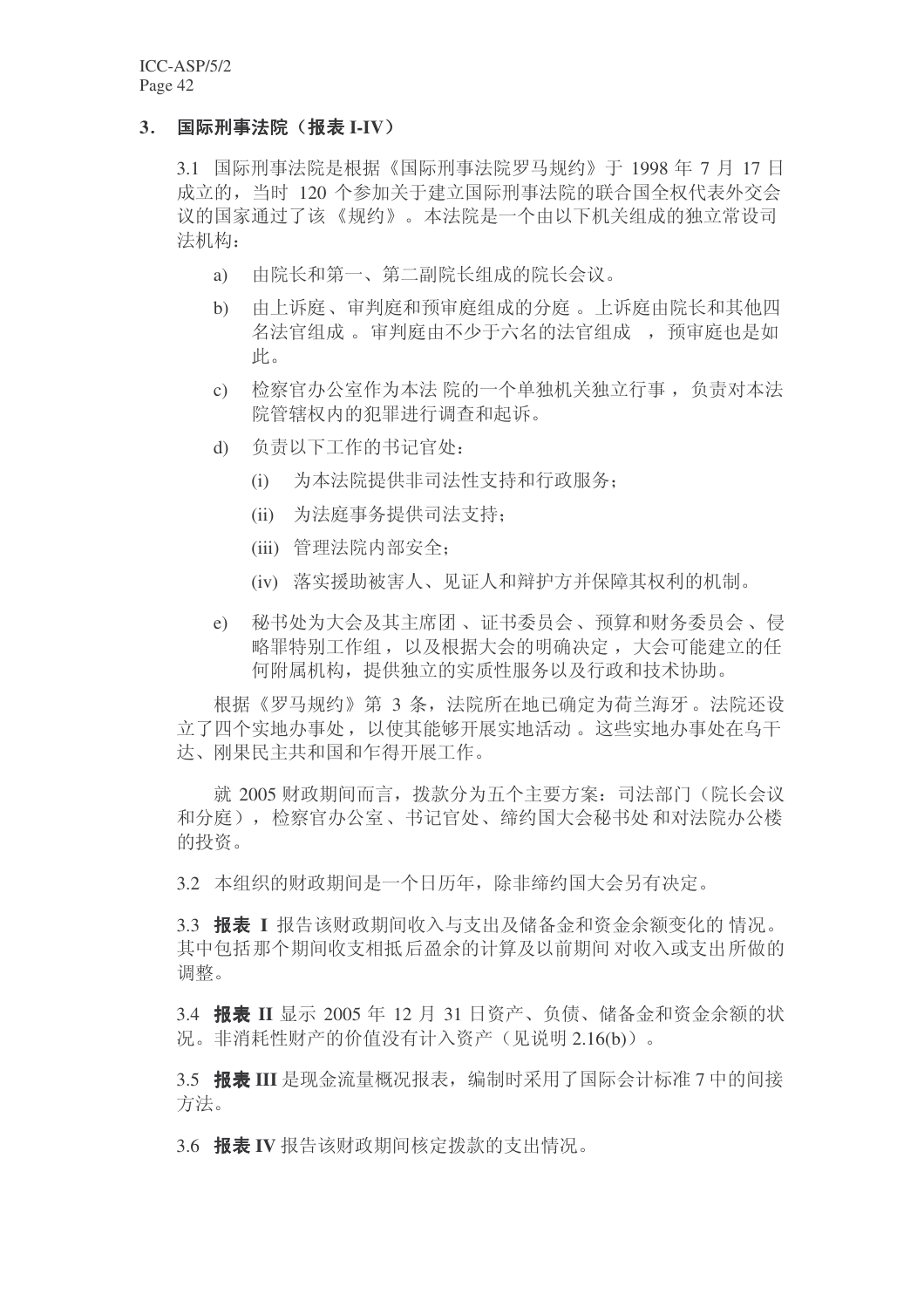## 4. 普通基金、周转基金和应急基金

4.1 各国摊款: 缔约国大会在其 ICC/ASP/3/Res.4 号决议中, 为法院 2005 年 1 月 1 日至 12 月 31 日的财政期间核定筹集拨款总额 66,784,200 欧元。 另外, 缔约国大会还批准筹集因通过 ICC-ASP/3/Res.3 号决议第 37 段而产 牛的 107,000 欧元的拨款。因此, 拨款便达到了 66,891,200 欧元。截至 2005年12月31日,《罗马规约》有99个缔约国。

4.2 利息收入: 1,073,563 欧元的利息表示本法院从普通基金、周转基金和 应急基金银行帐户所获利息。

4.3 杂项收入: 杂项收入总计 41,275 欧元, 代表以下各项:

表 1: 杂项收入明细

| 杂项收入                    | 数额(欧元) |
|-------------------------|--------|
| 在以前财政期间发生的支出的返还款        | 37,983 |
| 因货币兑换、货币升值或贬值及取整而得到的净收益 | 3,292  |
| 合计                      | 41,275 |

4.4 支出: 支出合计 63,829,686 欧元, 其中包括已付支出 42,597,280 欧 元、未偿债务 13.232.406 欧元, 以及用于法官养恤金累积债务的拨款 8,000,000 欧元。支出明细见下表 2。

表 2: 支出明细 (欧元)

| 支出分类          | 拨款额        | 已付支出       | 未偿债务       | 养恤金<br>拨款 | 支出合计       |
|---------------|------------|------------|------------|-----------|------------|
| 薪酬及其他<br>人员费用 | 41,743,000 | 32,988,905 | 764,379    | 8,000,000 | 41,753,284 |
| 旅行和招待<br>费    | 2,609,000  | 2,324,707  | 453,061    |           | 2,777,768  |
| 合同性服务         | 11,535,000 | 2,956,757  | 7,413,424  |           | 10,370,181 |
| 业务费           | 6,047,000  | 2,061,930  | 1,673,793  |           | 3,735,723  |
| 购置费           | 4,957,000  | 2,264,981  | 2,927,749  |           | 5,192,730  |
| 合计            | 66,891,000 | 42,597,280 | 13,232,406 | 8,000,000 | 63,829,686 |

4.5 养恤金债务拨款: 在其 ICC-ASP/4/Res.9 号决议中, 缔约国大会决定以 累积的方法对法官养恤金计划进行计算和供资 。缔约国大会进一步决定, 通过使用 2005 年预算暂时结余的费用对 2003 年 3 月 11 日至 2006 年 12 月 31 日期间高达 8,000,000 欧元的精算估计应计费用供资。截至 2005 年 12 月 31 日的累积养恤金债务 5,600,000 欧元在资产负债表中显示为债务。而其余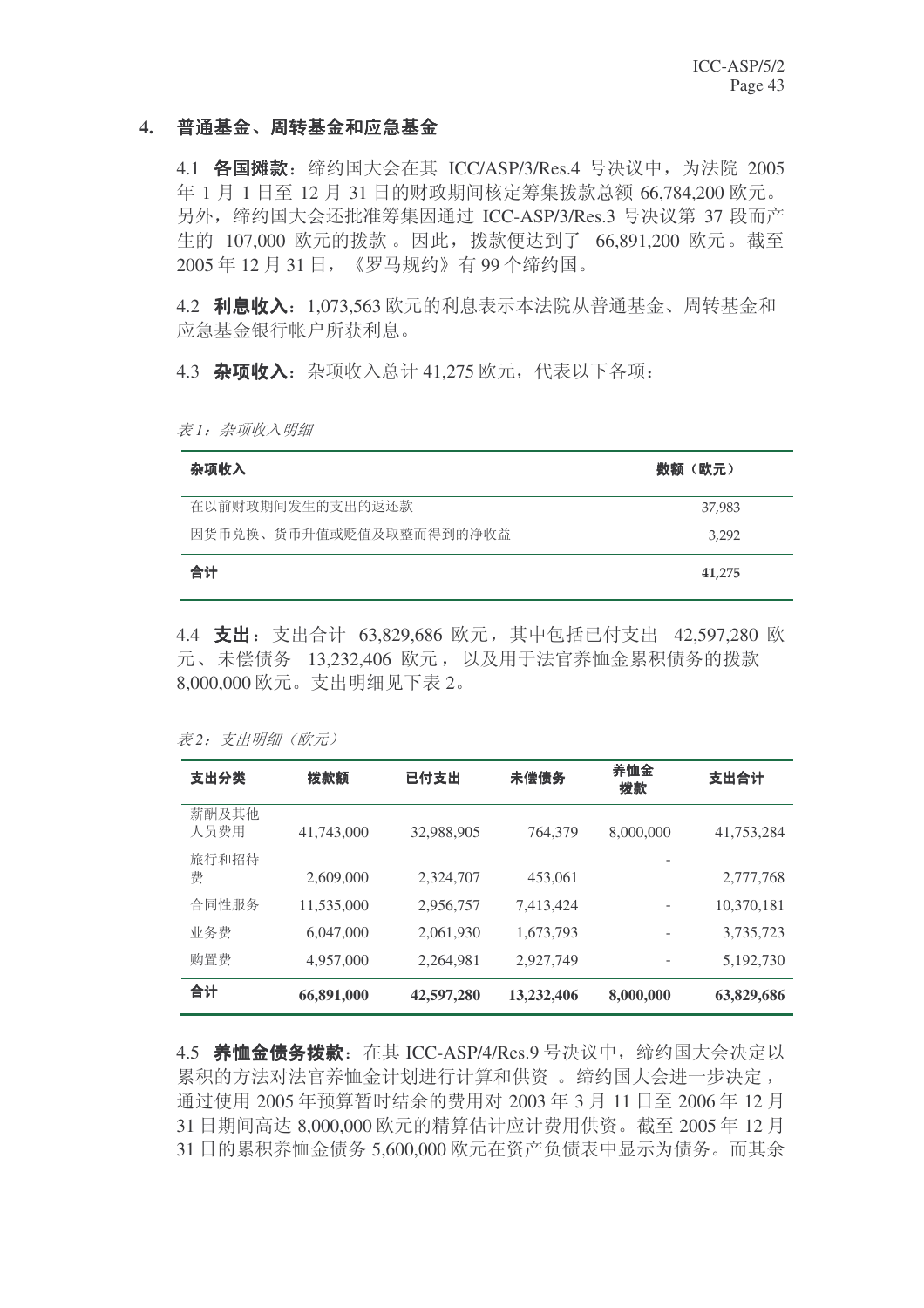估计在 2006 年发生的累积精算数额 2,400,000 欧元显示为从累积盈余中扣 除的储备金。

4.6 以前期间债务的节余或 取消: 由于债务 节余或 取消 的债务 数额 为 1,469,482 欧元, 对前一期间债务 (11,796,228 欧元) 的实际付款 额为 10,326,746 欧元。

4.7 周转基金: 缔约国大会通过其 ICC/ASP/3/Res.4 号决议为 2005 年 1 月 1 日至 12 月 31 日的财政期间设立了数额为 5,565,400 欧元的周转基金。这 一数额后来进行了调整, 以反映缔约国大会批准新增的拨款 107,000 欧 元, 从而使周转基金达到了 5,574,300 欧元的新水平, 与前一财政期间相 比, 净增 1,149,300 欧元。

4.8 应收各国摊款: 未缴摊款额 15.145.683 欧元中包括以前财政期间应缴 付的 3,650,886 欧元和 2005 年应缴付的 11,494,797 欧元 (见明细表 1)。缔 约国缴纳的超出应缴数额的摊款 91,692 欧元计入了预收摊款(见下面的说 明 4.13)。

4.9 其他应收摊款指的是应缴给周转基金的未缴款。截至 2005 年 12 月 31 日, 未缴款为 297,517 欧元 (明细表 2 和 3)。

4.10 截至 2005 年 12 月 31 日属于普通基金的 **基金间 应收账款余额** 为 188,148 欧元, 包括信托基金的 185,148 欧元和被害人信托基金的 3,000 欧 元, 它们都有单独的帐户。

4.11 其他应收账款细目列于下面的表 3。

| 应收账款    | 数额(欧元)    |
|---------|-----------|
| 政府(增值税) | 1,173,304 |
| 工作人员    | 803,980   |
| 销售商     | 141,785   |
| 累积利息    | 234,489   |
| 其他      | 2,753     |
| 合计      | 2,356,311 |

表 3: 其他应收账款明细

4.12 预付教育补助金: 递延费用包括预付教育补助金中假设与 2005 年 12 月 31 日已完成的学年有关的那一部分, 其数额为 169,419 欧元。

4.13 预收摊款或付款: 收到缔约国缴来的将放在下一个财政期间的款项 共计 3,570,638 欧元。其中包括: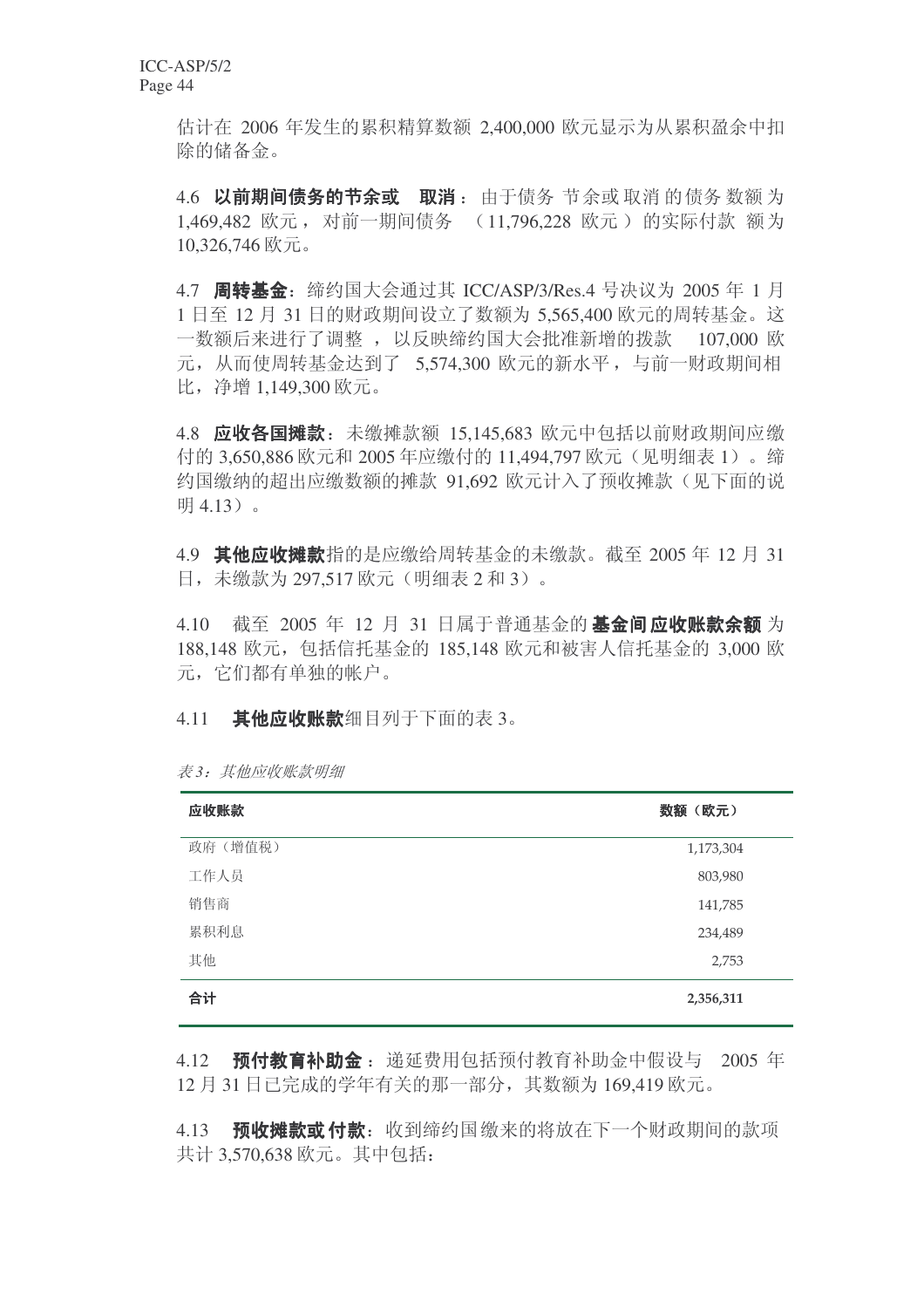- a) 缔约国预付的 2006 年摊款 3,440,009 欧元 (明细表 1);
- b) 缔约国预付的将放入周转基金的 38.937 欧元 (明细表 3):
- c) 在新缔约国参加分摊之后收到的超过 2005 年摊款的部分或多付部 分 91,692 欧元。
- 4.14 其他应付账款的细目见下面的表 4。

表 4: 其他应付账款明细

\_\_\_\_\_\_\_\_\_\_\_\_\_\_\_\_\_\_\_\_

| 应付账款                  | 数额(欧元)    |
|-----------------------|-----------|
| 工作人员                  | 13,091    |
| 销售商                   | 798,789   |
| 累计遣返补偿金 <sup>a)</sup> | 813,042   |
| 其他                    | 425       |
| 合计                    | 1,625,347 |

a) 累计遣返补偿金:国际征聘的工作人员从法院离职时有权获得的 按其服务年限 计算的搬迁遣返补偿金。截至 2005 年 12 月 31 日本组织应付的补偿金累计数额 为 $813,042$  欧元。

4.15 应急基金: 根据 ICC-ASP/3/Res.4 号决议 (b) 部分, 2002-2003 财政 期间的现金盈余 9.168.567 欧元已用于设立应急基金。

4.16 未缴付摊款储备金: 3,650,886 欧元这一数额是以前财政期间的未缴 摊款(见明细表 1), 从累计结余中扣除, 以便能得到应分配给缔约国的 2004年现金结余(见明细表 4 和 5)。

#### 5. 信托基金

5.1 **自愿捐款**: 已为 2005 年项目认捐的和/或收到的捐款数额为 2,259,883 欧元。

5.2 利息收入: 21,542 欧元是从法院信托基金的银行帐户获得的利息。

5.3 对捐助者的退还款: 向捐助者退还了 1.399 欧元, 这是超出已完成的 具体项目所需要的数额。

5.4 其他应收账款: 6.575 欧元是从信托基金的银行帐户挣到的、但尚未收 到的利息。

5.5 基金间应付账款余额: 截至 2005年 12 月 31 日, 信托基金与普通基金 之间的基金间应付账款余额为185.148 欧元。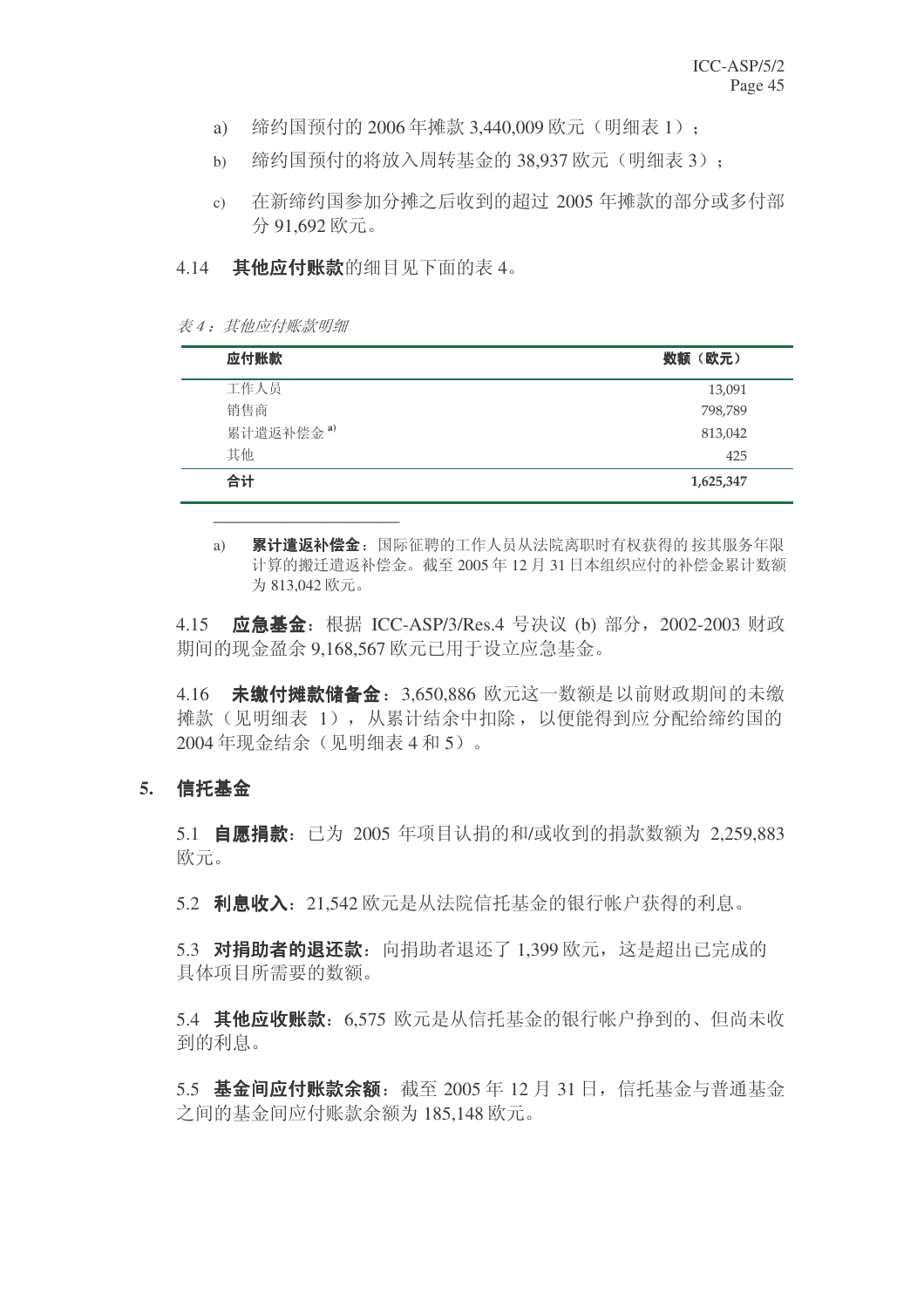## 6. 非消耗性财产

6.1 下面的表 5 提供了 2005 年 12 月 31 日按历史成本计算的非消耗性财产 概要。根据国际刑事法院目前的会计政策, 非消耗性财产不算作本组织的 固定资产,而是将购置时的费用直接计入预算。

表 5: 非消耗性财产概要(欧元)

| 资产管理分类            | 2005年1月<br>1日期初余额 | 购置 / 调整   | 2004年12月<br>31日有待注<br>销的款项 | 已注销<br>的款项<br>(a) | 2005年12月<br>31 日期末余额 |
|-------------------|-------------------|-----------|----------------------------|-------------------|----------------------|
| 信息技术 / 通信<br>设备   | 639,058           | 1,339,489 | 2,836                      | (3,476)           | 1,977,907            |
| 信息技术 / 数据<br>处理设备 | 1,472,129         | 653,584   | 6,727                      | (11,180)          | 2,121,260            |
| 警卫设备              | 503,662           | 122,213   |                            |                   | 625,875              |
| 一般服务设备            | 544,325           | 195,009   | 3.797                      | (3,797)           | 739,334              |
| 车辆和运输设备           | 247,585           | 559,176   | 159                        | (159)             | 806,761              |
| 其他设备              | 106,245           | 345,621   |                            | (501)             | 451,365              |
| 合计                | 3,513,004         | 3,215,092 | 13,519                     | (19, 113)         | 6,722,502            |

除上述外,国际刑事法院账目记录中包括下列通过自愿捐助得到的非消耗性财产:

表 6: 其他来源资助的非消耗性财产概要(欧元)

| 资产管理分类 | 2005年1月1<br>日期初余额 | 购置 / 调整                  | 已注销的款项 <sup>(a)</sup> | 2005年12月<br>31日期末余额 |
|--------|-------------------|--------------------------|-----------------------|---------------------|
| 先遣小组预算 | 20,959            | 717                      | (4,392)               | 17,284              |
| 东道国的捐助 | 148,960           | $\overline{\phantom{0}}$ |                       | 148,960             |
| 其他捐助   |                   | 248                      |                       | 248                 |
| 合计     | 169,919           | 965                      | (4,392)               | 166,492             |

a) 截至 2004年 12 月 31 日, 价值总计为 13,519 欧元的款项有待注销。2005 年根据《财务 条例》110.22 成立了财产调查委员会, 到 2005 年 12 月 31 日, 已注销了价值总计为 23,505 欧元的款项。

## 7. 惠给金

7.1 本法院在该财政期间没有支付惠给金。

\_\_\_\_\_\_\_\_\_\_\_\_\_\_\_\_\_\_\_\_